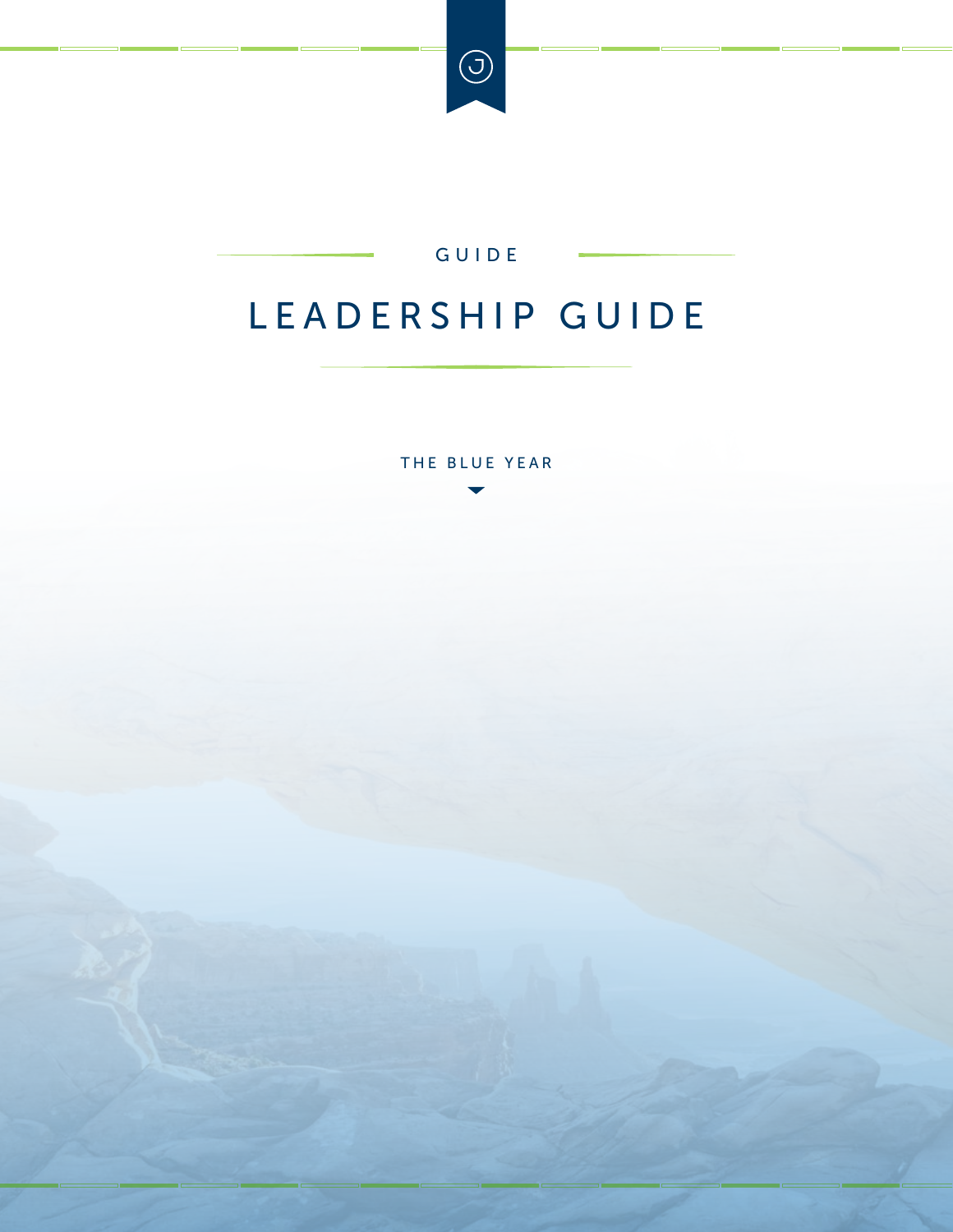© 2018 (Original Copyright 1996) Life on Life Ministries and Randy Pope. All rights reserved.

All Scripture quotations, unless otherwise indicated, are taken from the Holy Bible, New International Version®, NIV®. Copyright ©1973, 1978, 1984, 2011 by Biblica, Inc.™ Used by permission of Zondervan. All rights reserved worldwide. www.zondervan. com The "NIV" and "New International Version" are trademarks registered in the United States Patent and Trademark Office by Biblica, Inc.™

For more information contact: Perimeter Church 9500 Medlock Bridge Road Johns Creek, GA 30097. 678.405.2000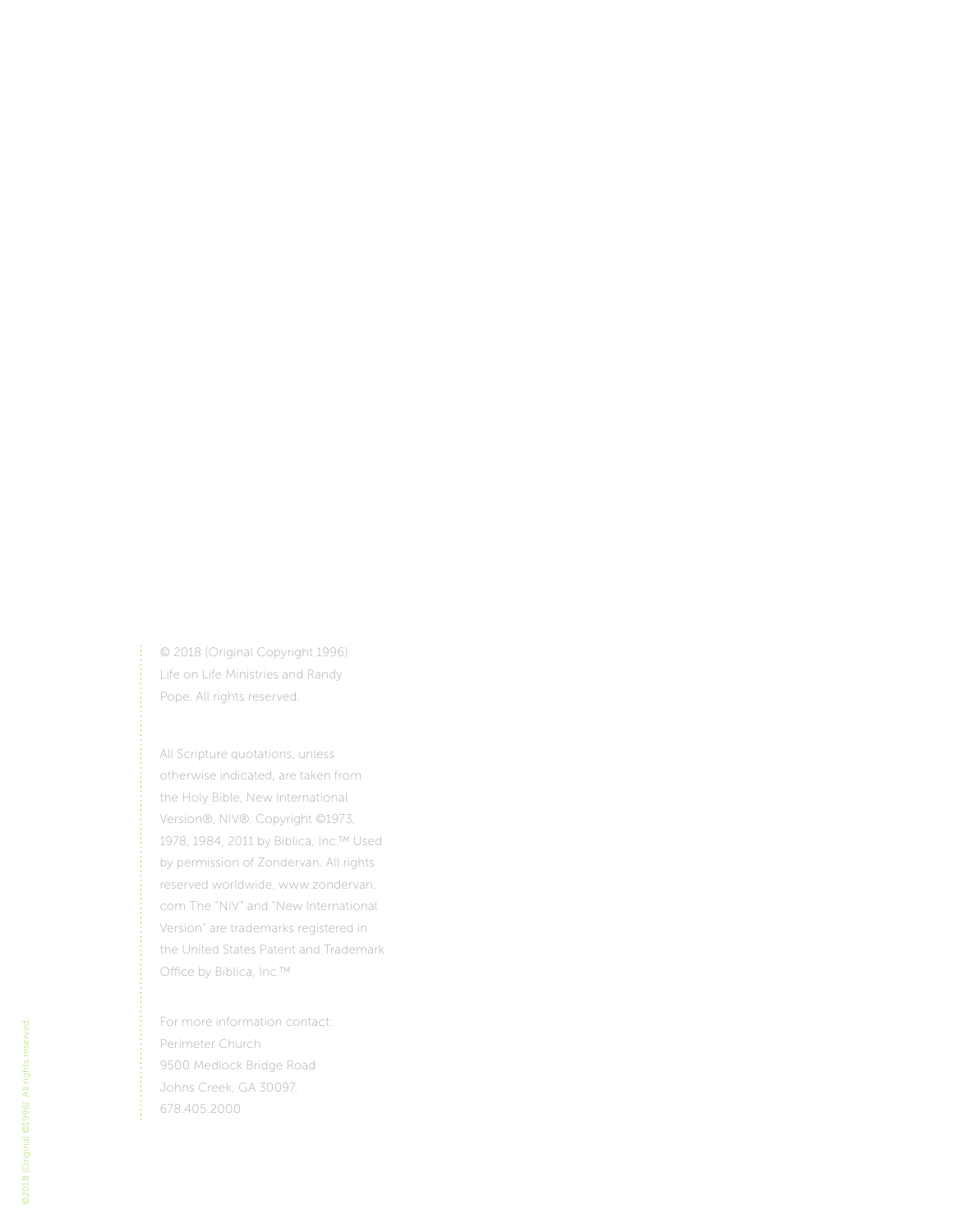# LEADERSHIP GUIDE

<span id="page-2-0"></span>

| Unit 1<br>Unit 2<br>Unit 3<br>Unit 4<br>Unit 5<br>Unit 6           | IN PURSUIT OF GOSPEL LIVING<br>Glory - Why We Embrace Christ<br>Glory - How We Embrace Christ<br>Grace - Why We Embrace the Cross<br>Grace - How We Embrace the Cross<br>Truth - Why We Embrace the Word<br>Truth - How We Embrace the Word                                                                                                                                                                    | 4<br>6<br>8<br>9<br>10<br>12           | 4  |
|--------------------------------------------------------------------|----------------------------------------------------------------------------------------------------------------------------------------------------------------------------------------------------------------------------------------------------------------------------------------------------------------------------------------------------------------------------------------------------------------|----------------------------------------|----|
| Unit 1<br>Unit 2<br>Unit 3<br>Unit 4                               | IN PURSUIT OF GRACE COMMITMENTS<br>The Local Church, Part 1: A Needed Authority for Kingdom People<br>The Local Church, Part 2: A Safe Home for Kingdom People<br>The Local Church, Part 3: A Mission to Non-Kingdom People<br>The Local Church, Part 4: An Equipping Station for Kingdom People                                                                                                               | 13<br>16<br>18<br>21                   | 13 |
| Unit 1<br>Unit 2<br>Unit 3                                         | IN PURSUIT OF KNOWING GOD<br>The Sovereignty of God<br>The Spirituality of God<br>The Immutability of God                                                                                                                                                                                                                                                                                                      | 23<br>25<br>27                         | 23 |
| Unit 1<br>Unit 2<br>Unit 3<br>Unit 4                               | IN PURSUIT OF A HEALTHY MARRIAGE<br>Male and Female: How God Designed Your Spouse<br>Headship and Submission: How God Designed Marriage Part 1<br>Love: How Husbands Fulfill Their Role in Marriage Part 2<br>Respect: How Wives Fulfill Their Role in Marriage Part 3                                                                                                                                         | 29<br>31<br>33<br>35                   | 29 |
| Unit 1<br>Unit 2<br>Unit 3<br>Unit 4<br>Unit 5<br>Unit 6<br>Unit 7 | IN PURSUIT OF BIBLICAL WORLDVIEW<br>The Truth About Science & the Bible: Which Truth Should You Believe?<br>Before the Design: There was a Designer<br>The Facts of Life: Did Darwin Get Them Right?<br>The Image of God: Why You Are More Than Just a Smart Mammal<br>Knowing Your Place in God's World<br>The Sanctity of a Life: What the Gospel Says About Human Value<br>What in the World are You Doing? | 37<br>39<br>41<br>43<br>46<br>48<br>51 | 37 |
| Unit 1<br>Unit 2<br>Unit 3<br>Unit 4                               | IN PURSUIT OF GOD-HONORING PARENTING<br>Your Home As A School<br>Your Home As A Mission<br>Your Home As A Hospital<br>Your Home As A Church                                                                                                                                                                                                                                                                    | 54<br>59<br>56<br>61                   | 54 |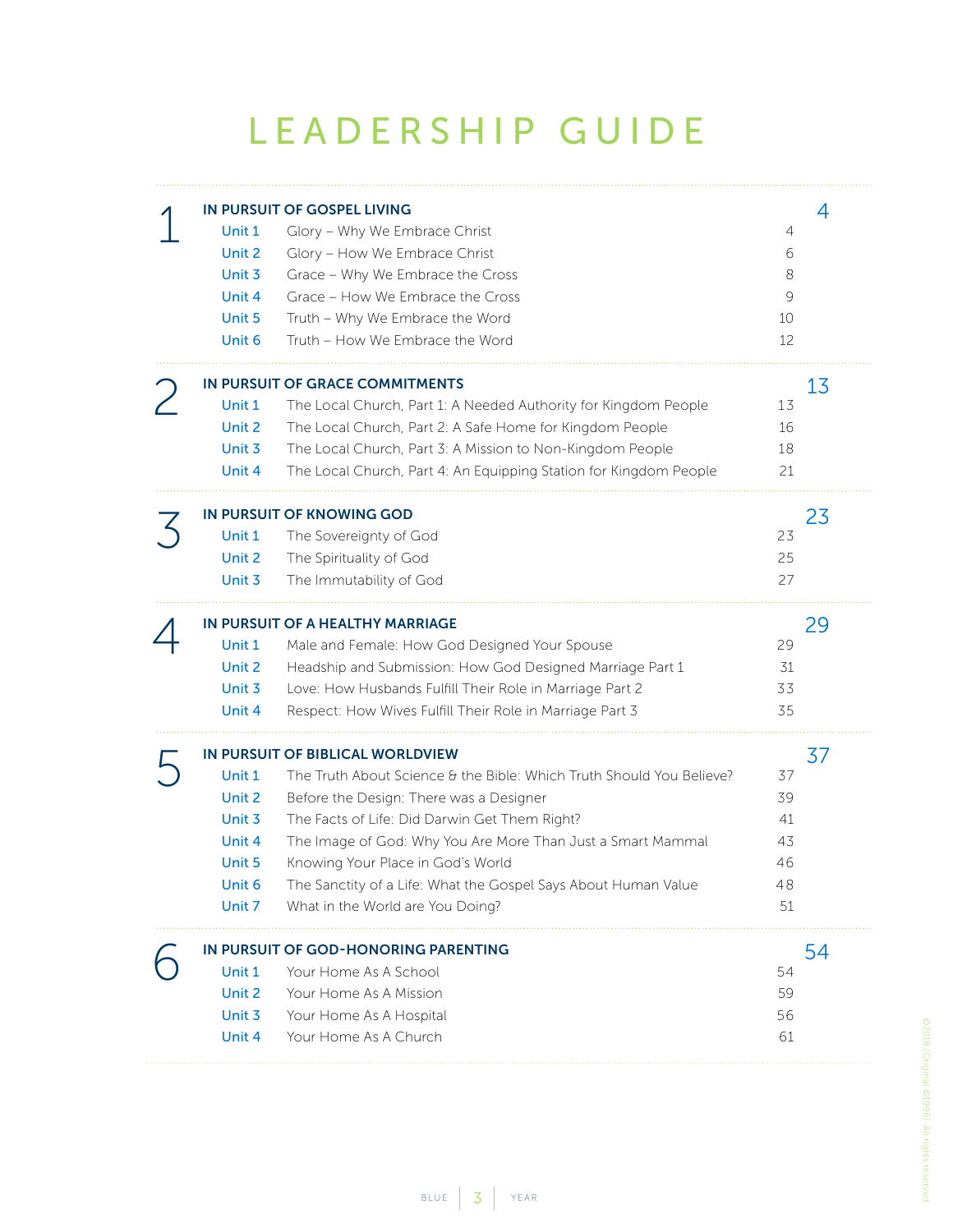<span id="page-3-2"></span><span id="page-3-1"></span><span id="page-3-0"></span>

# ASSIGNMENTS

- Encourage your JG members to go online each week for important resources.
- Continue working on your *Spiritual Journey So Far*.
- Read Part 1, The Story of Glory, in *The Answer*, by Randy Pope.
- Listen to the *Why Pray?* MP3.
- Complete *Semester 1 Spiritual Assessment* and hand in to your group leader.

### **EXERCISES**

- Review memory verse of the week.
- Share your own Spiritual Journey. Recruit 3<sup>rd</sup> year members to share their journey next week.

#### DISCUSSIONS

- Discuss spiritual accountability. Try to help your JG understand and value accountability. They may have anxiety about being asked direct questions. Try to reassure them that discussions are confidential and tend toward encouragement, not shame.
- Discuss "Why Pray?." Help your JG understand the purpose and power of prayer of developing a daily habit of prayer.
- Discuss section 1 of *The Answer*. Ask the JG if they've ever thought about Glory this way before. Ask if it affected the way they

think about relating to Christ. Ask someone to share something they may have journaled in the Accountability section.

• Discuss some of the equipping questions. Ask your JG to share any thoughts or questions they may have written down. Ask them what they learned about Christ from John 1 & Colossians 1. Share one of two of your own insights. Try to model enthusiasm about reading God's Word for those who are new to the Bible. Help them see the Bible as an accessible and understandable book.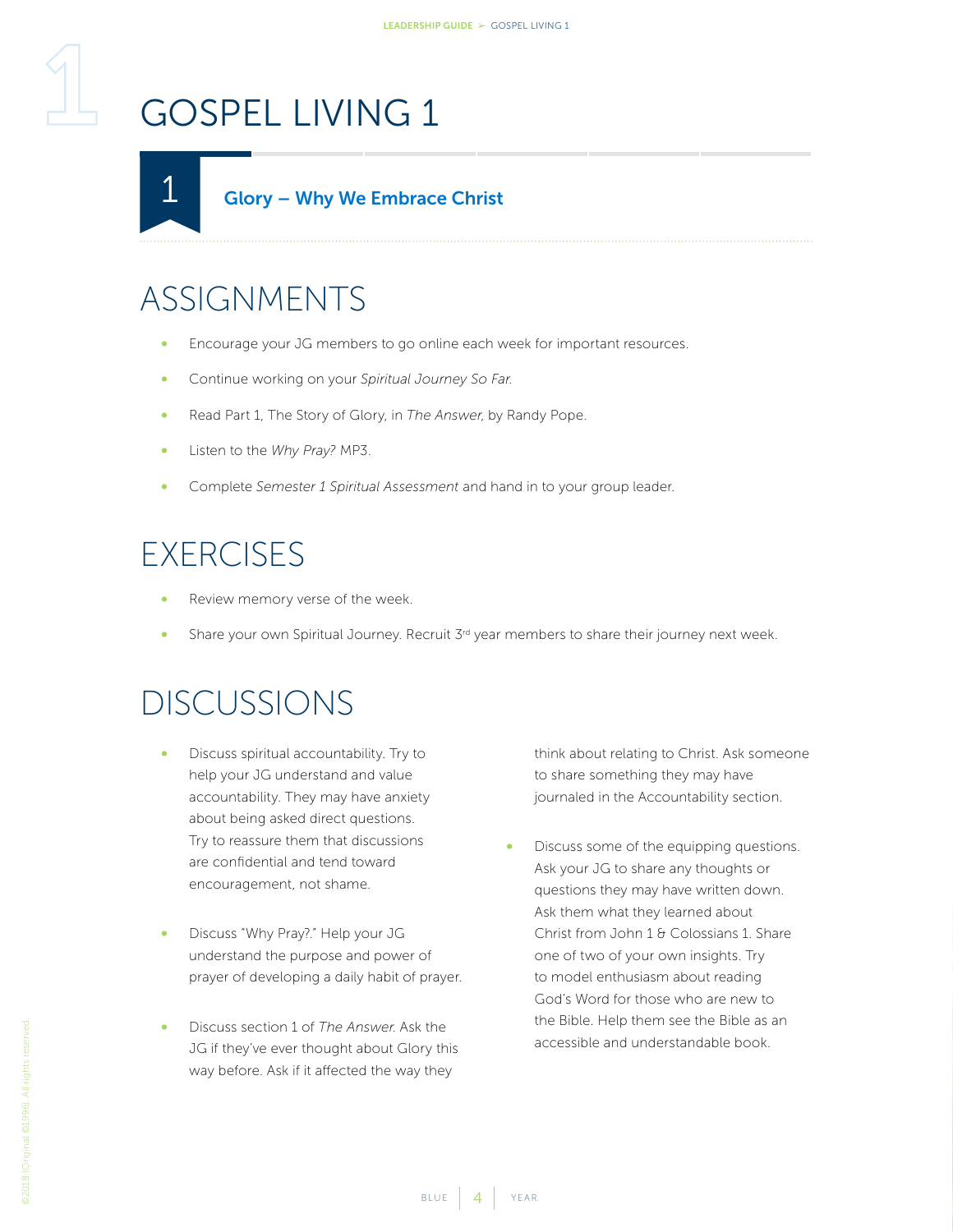- Introduce the concept of missional living and the purpose of life-on-life missional discipleship – to develop mature and equipped followers of Christ for the lost world. Note what Jesus' mission is – to make the gospel known to all people through word (sharing the gospel) and deed (demonstrating the gospel). The purpose of the Mission section of *The Journey* is to help transform TRUTH, EQUIPPING, ACCOUNTABILITY and **SUPPLICATION** into a missional life.
- Give your Journey Group an idea of how the Mission section will progress during the year.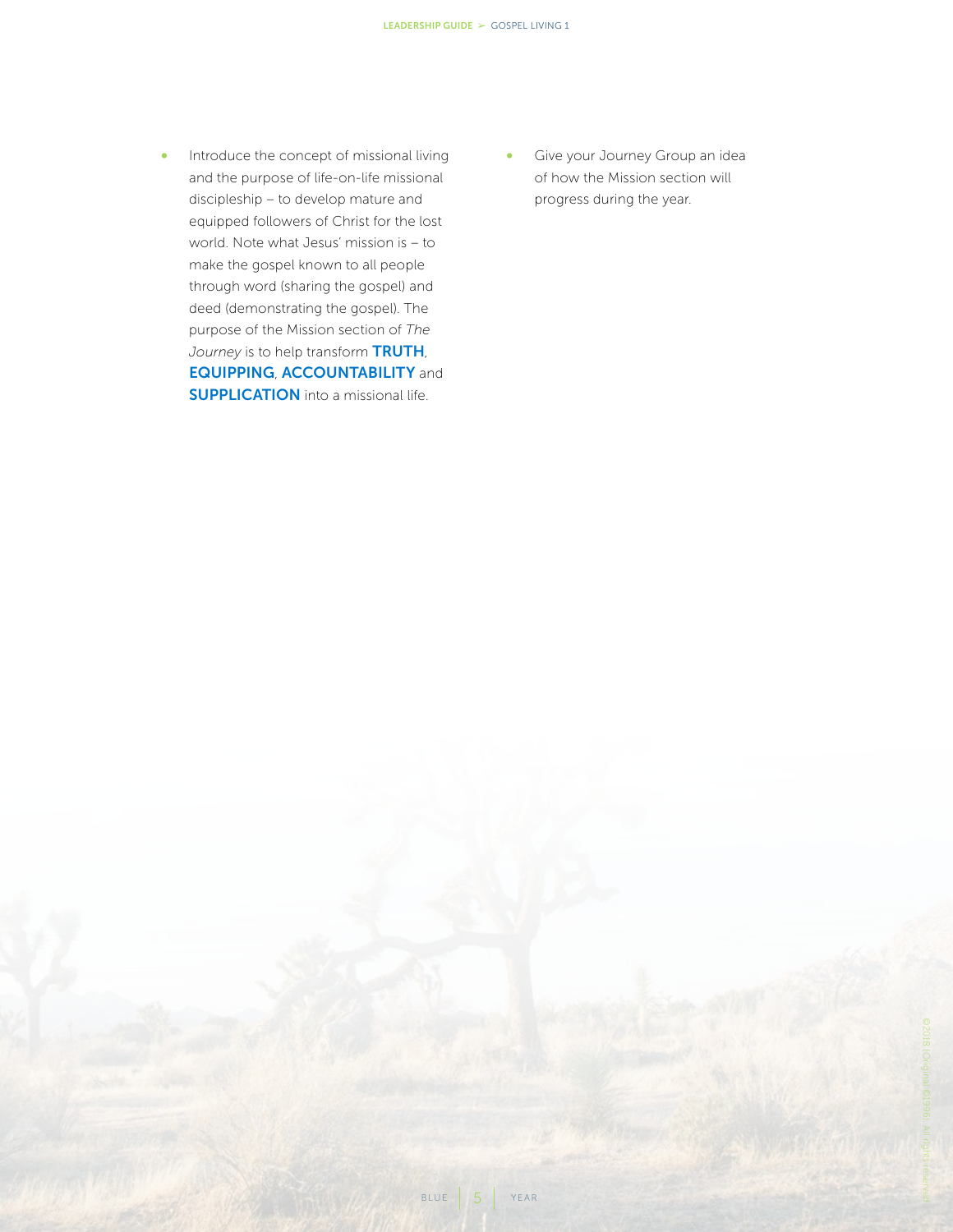<span id="page-5-1"></span><span id="page-5-0"></span>

## ASSIGNMENTS

- If not completed, JG members should continue working on their *Spiritual Journey So Far*.
- *21 Days of Personal Worship*
- Listen to the *God's Honor* MP3.
- Complete *Semester 1 Spiritual Assessment* and hand in to your group leader.

### EXERCISES

- Review memory verse of the week. JG members should memorize either option a or b.
- $3<sup>rd</sup>$  year members share their spiritual journey. Recruit  $2<sup>nd</sup>$  year members for next week.
- Model the PRAISE outline for personal worship and the 5 Targets of Prayer using Matthew 7:24-27. The goal of this unit is to teach JG members how to embrace Christ in daily personal worship. A specific plan is given in order to help those who haven't yet developed this spiritual habit. As the focus of your JG meeting, you will model a 20-minute personal worship experience using the PRAISE outline for Bible study and the 5 Targets of Prayer. It is important that you model the outline exactly for the sake of those JG members who do not have a devotional habit. Model it as if you were really having your personal worship time (except that you should read, think, and pray out loud), rather than "teaching" them how to do it. Afterward, you can discuss any questions that arise, provide coaching, and offer encouragement. Emphasize that you want your group members to succeed in forming this spiritual habit.
- For next week, recruit a 3rd year member to model a 20-minute personal worship experience again, just as outlined, using another passage from the Gospels.
- Introduce the 21 Day Personal Worship Journal. This Journal, based on PRAISE and the
- **5 Targets of Prayer**, is available with this week's lesson on the curriculum webpage. Some members may need your guidance in choosing a Bible reading plan. You can encourage those who don't have an established Bible study plan to use the **IN BIBLE** study passages each week.
- The goal of the 21 Day Personal Worship Journal is to help your JG establish the habit of daily personal worship. Randy likes to make a game of this exercise to motivate people. The goal is to create some fun and friendly competition without being legalistic.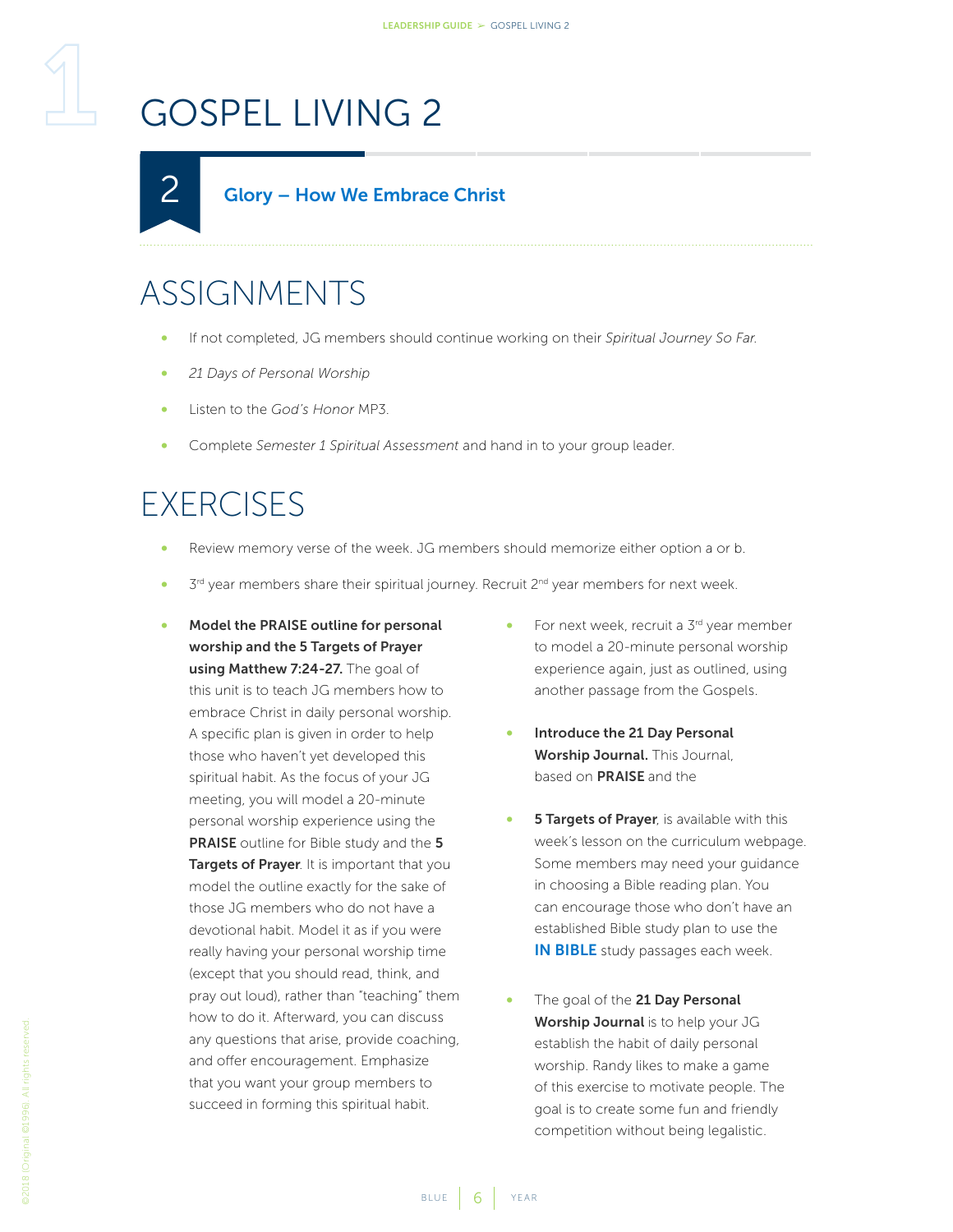Here are the rules:

- 1. JG members get to declare a "skip" day at the beginning. It can be any day of the week, but it has to be consistent and it shouldn't change. Some might choose the day their JG meets, or Sunday due to services. The skip day doesn't count toward the 21 days.
- 2. Each week JG members tell the JG what day they're on. (e.g. "day 19")
- **3.** If someone misses a day they have to start over at day 1.
- 4. The goal is that everyone would complete 21 days before the holiday break.

- Probe the group's current thinking on prayer. Try to uncover any misconceptions about prayer.
- Explore and explain the PRAISE outline for personal worship and the **5 Targets of Prayer**. Your goal should be to make it seem simple and motivate your JG members to begin personal worship.
- Discuss one of two of the equipping questions.
- Provide time for accountability questions.
- Discuss what it means to live a missional life starting with this definition: A missional life is one that is motivated by the gospel to take up Jesus' mission. You might also use the baseball analogy in your discussion.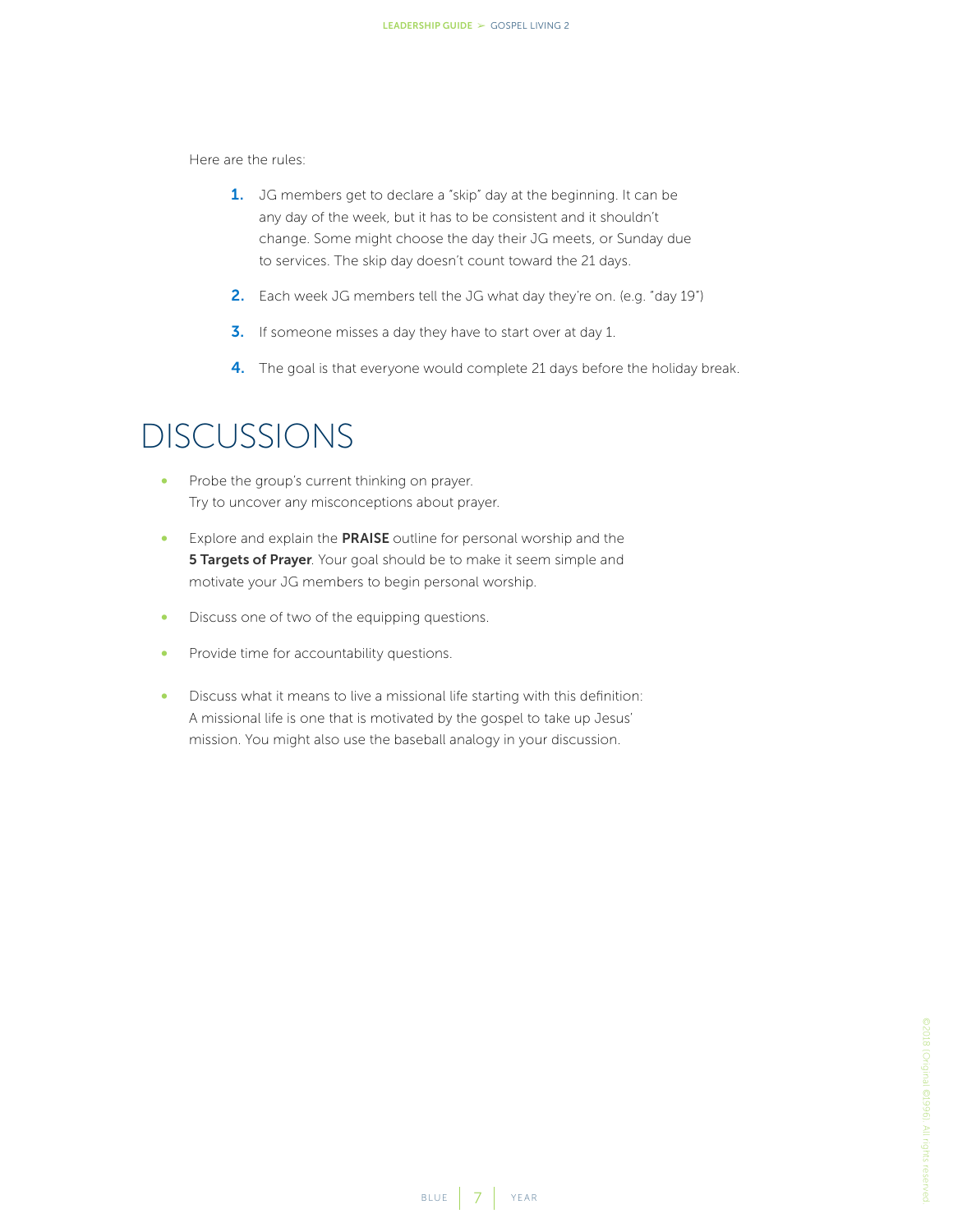<span id="page-7-1"></span><span id="page-7-0"></span>

### ASSIGNMENTS

- If not completed, JG members should finish working on My *Spiritual Journey So Far*.
- *21 Days of Personal Worship*
- Listen to the *God's Kingdom* MP3.
- Read Part 2, The Story of Grace, in *The Answer*, by Randy Pope.
- Complete *Semester 1 Spiritual Assessment* and hand into your group leader.

### **EXERCISES**

- Review memory verse of the week.
- 2<sup>nd</sup> year members share their spiritual journey. Recruit 1<sup>st</sup> year members for next week.
- Apprentice or  $3<sup>rd</sup>$  year member will model a 20-minute time of personal worship using PRAISE and the 5 Targets of Prayer. Recruit a 2<sup>nd</sup> year member for next week.
- Optional: break into smaller groups so 3<sup>rd</sup> year members can coach 1<sup>st</sup> years in personal worship.
- Talk about progress in 21 days of personal worship.

- Discuss the Do and Done Diagrams and the Great Swap (2 Corinthians 5:21)
- Discuss we lost it all, He did it all, we get it all, vs. we lost a lot, He did a lot, we get a lot. Goal should be to make sure JG members understand and are relying on grace.
- Discuss one of two of the equipping questions.
- Provide time for accountability questions.
- Discuss the three common characteristics of people who live missionally. Ask one of two of your JG members to share the needs where they live, work and play that concern them.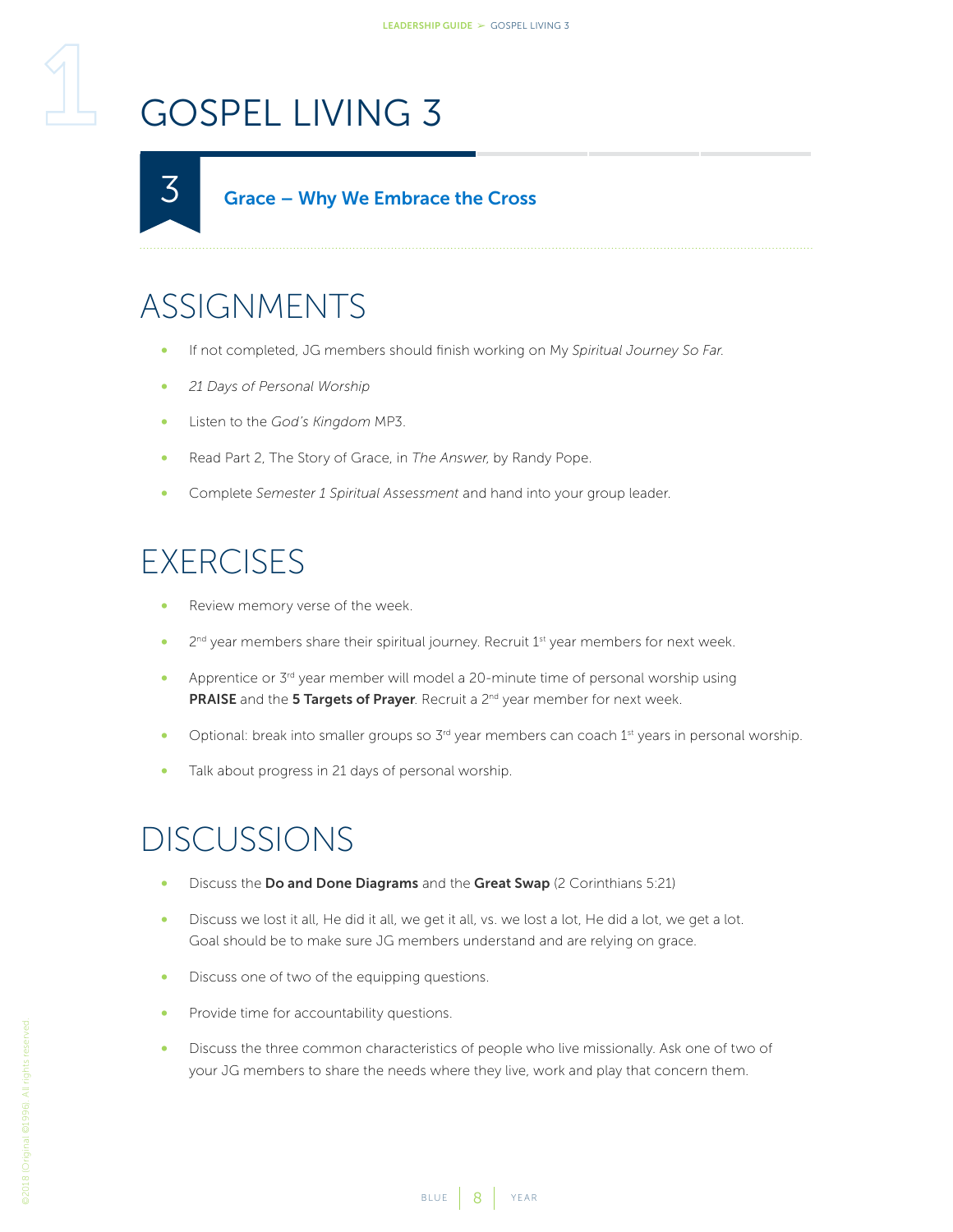<span id="page-8-1"></span><span id="page-8-0"></span>

### ASSIGNMENTS

- Listen to the audio message *God's Provision*
- *21 Days of Personal Worship*
- Complete My *Spiritual Journey So Far* by this week

#### **EXERCISES**

- 1<sup>st</sup> year members share their spiritual journey.
- 2<sup>nd</sup> year member will model a 20-minute time of personal worship. Recruit another 2<sup>nd</sup> or 3<sup>rd</sup> year member for next week.
- Optional: break into smaller groups so 3<sup>rd</sup> year members can coach 1<sup>st</sup> years in personal worship.
- Talk about progress in 21 days of personal worship.

- JG Members may have written questions regarding the TRUTH section this week.
- Discuss how the spiritual reality of a believer's union with Christ relates to our spiritual responsibility to be filled with the spirit. Make sure the JG clearly understands that their union with Christ through the Spirit empowers them to struggle against sin. Also point out that the struggle is won by surrendering control to the Holy Spirit. Talk about "Spiritual Breathing".
- Discuss one of two of the equipping questions, and provide time for accountability questions
- Discuss the motivation for missional living the gospel. The gospel itself is the motivation for missional living. It creates in us Christ's compassion for the least and lost. Discuss how one may grow in developing a missional heart.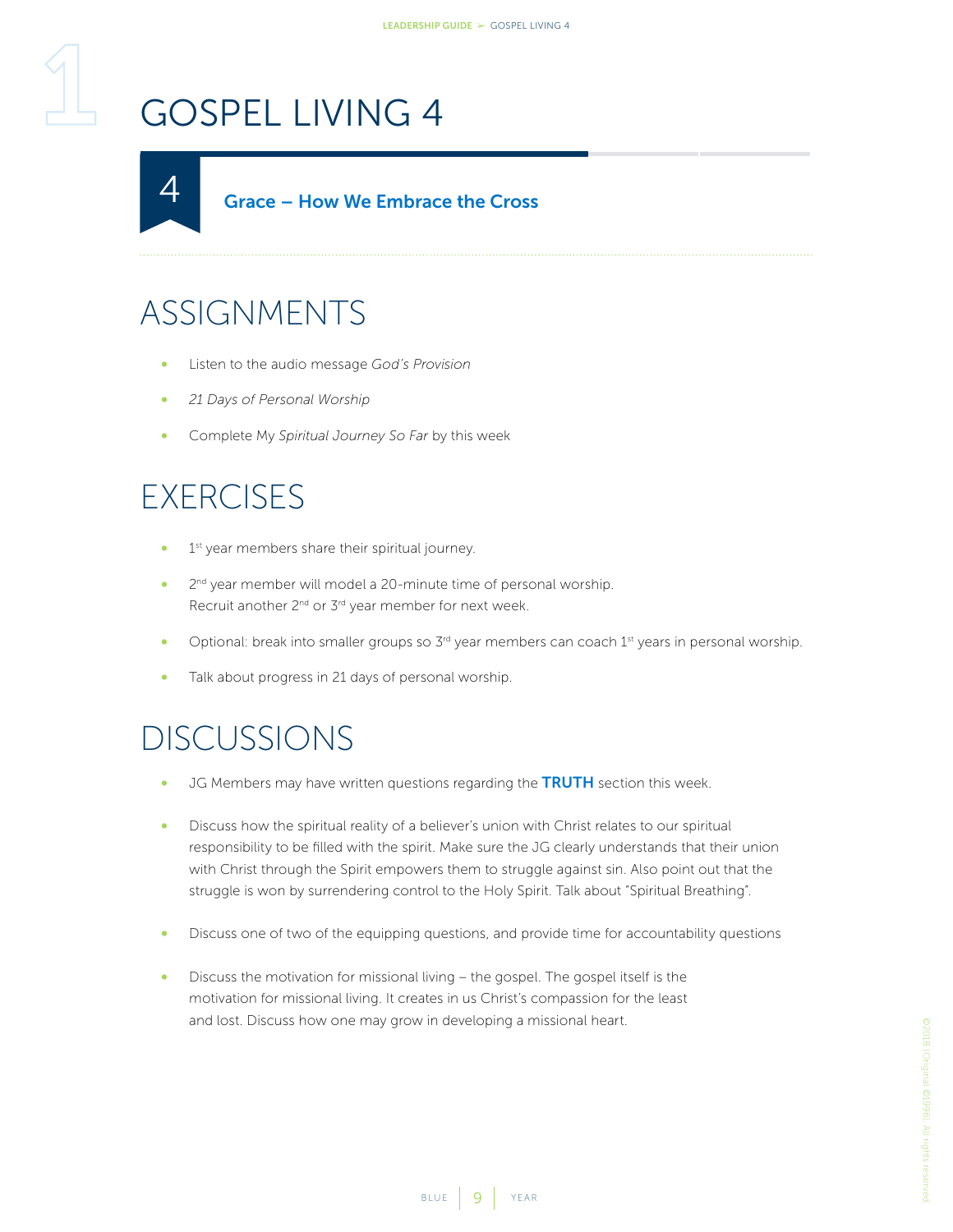#### Truth – Why We Embrace the Word

## ASSIGNMENTS

<span id="page-9-1"></span><span id="page-9-0"></span>5

- Read Part III, The Story of Truth in *The Answer*, by Randy Pope \*
- *21 Days of Personal Worship*
- Listen to two audio messages: *God's Forgiveness* and *Know, Consider, Present (Walking in the Spirit)*
- Encourage your JG to begin the Mission section first as early as possible each week.
- MISSION JG members will have committed extended time in prayer for someone on their target list with the goal of formulating a plan to reach them for Christ. JG leaders will need to review these plans and help JG members revise them if necessary. You can do this as a group, or in smaller teams of two or three people. You will also need to encourage JG members to carry out their plan, trusting God for opportunities and fruit.
- Review memory verse of the week.

#### **EXERCISES**

- 1<sup>st</sup> year members share their spiritual journey.
- 2<sup>nd</sup> or 3<sup>rd</sup> year member will model a 20-minute time of personal worship.
- Optional: break into smaller groups so 3<sup>rd</sup> year members can coach 1<sup>st</sup> years in personal worship.
- Talk about progress in 21 Days of Personal Worship.

- For those who want to investigate a biblical response to Evolution you can recommend:
	- Behe, Michael J., *Darwin's Black Box: The Biochemical Challenge to Evolution*
	- Colson, Chuck, *How Now Shall We Live?*
	- Johnson, Phillip E., *Darwin on Trial*
	- Strobel, Lee, *The Case for a Creator*
	- or they can *visit www.answersingenesis.org*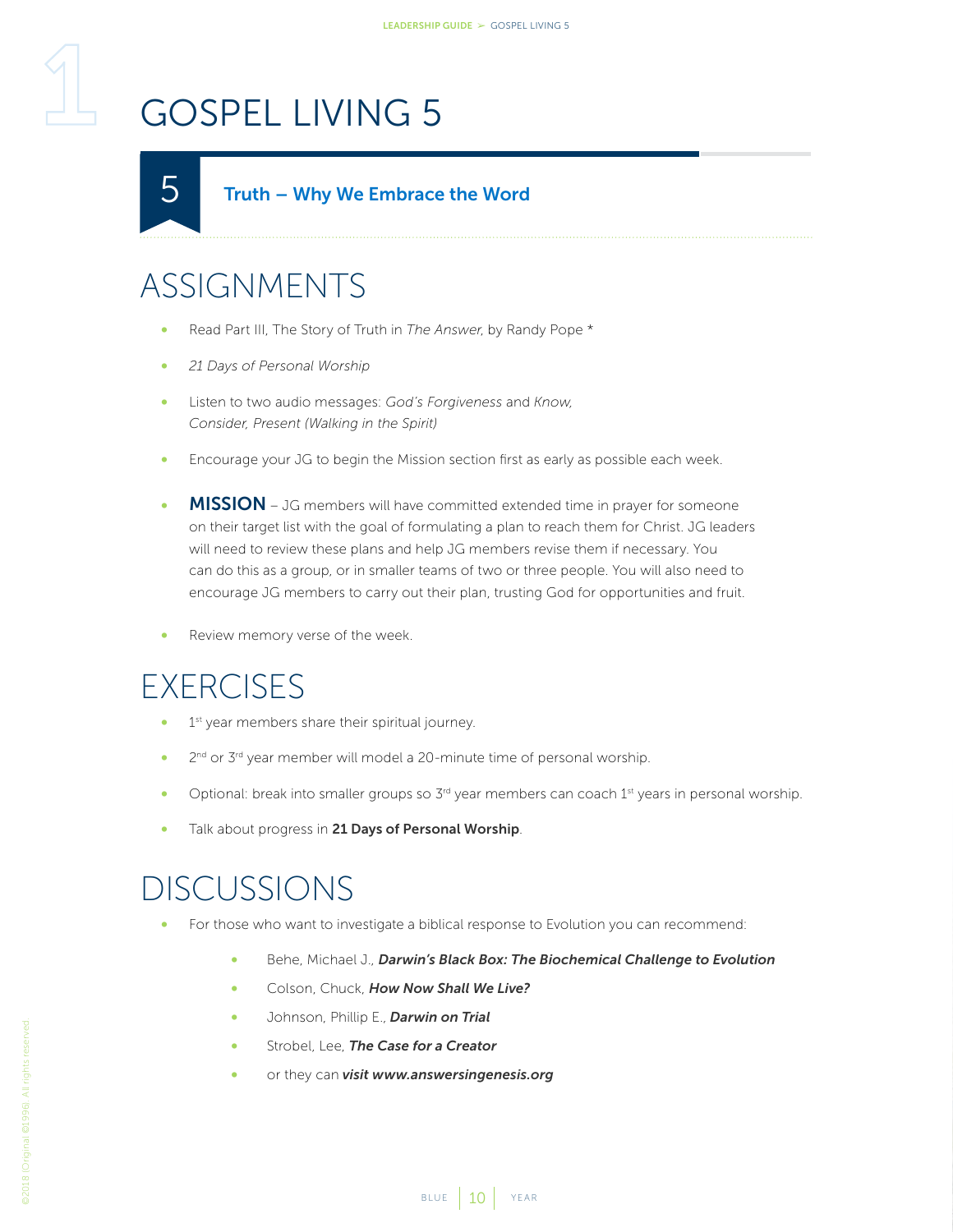- Discuss what Jesus meant by, "abide in [continue to follow] My word." Make sure the JG doesn't confuse this with performing for God to earn His love.
- Discuss the implications of John 14:6 (the 3<sup>rd</sup> **IN BIBLE** question). Some possible implications are:
	- Then... no one can be saved outside of Christ.
	- Then… it is wise to be a devoted follower of Christ.
	- Then… other religions are false paths to heaven.
- Discuss one of two of the equipping questions, and provide time for accountability questions.
- Discuss how a Spirit-filled life is connected to living missionally.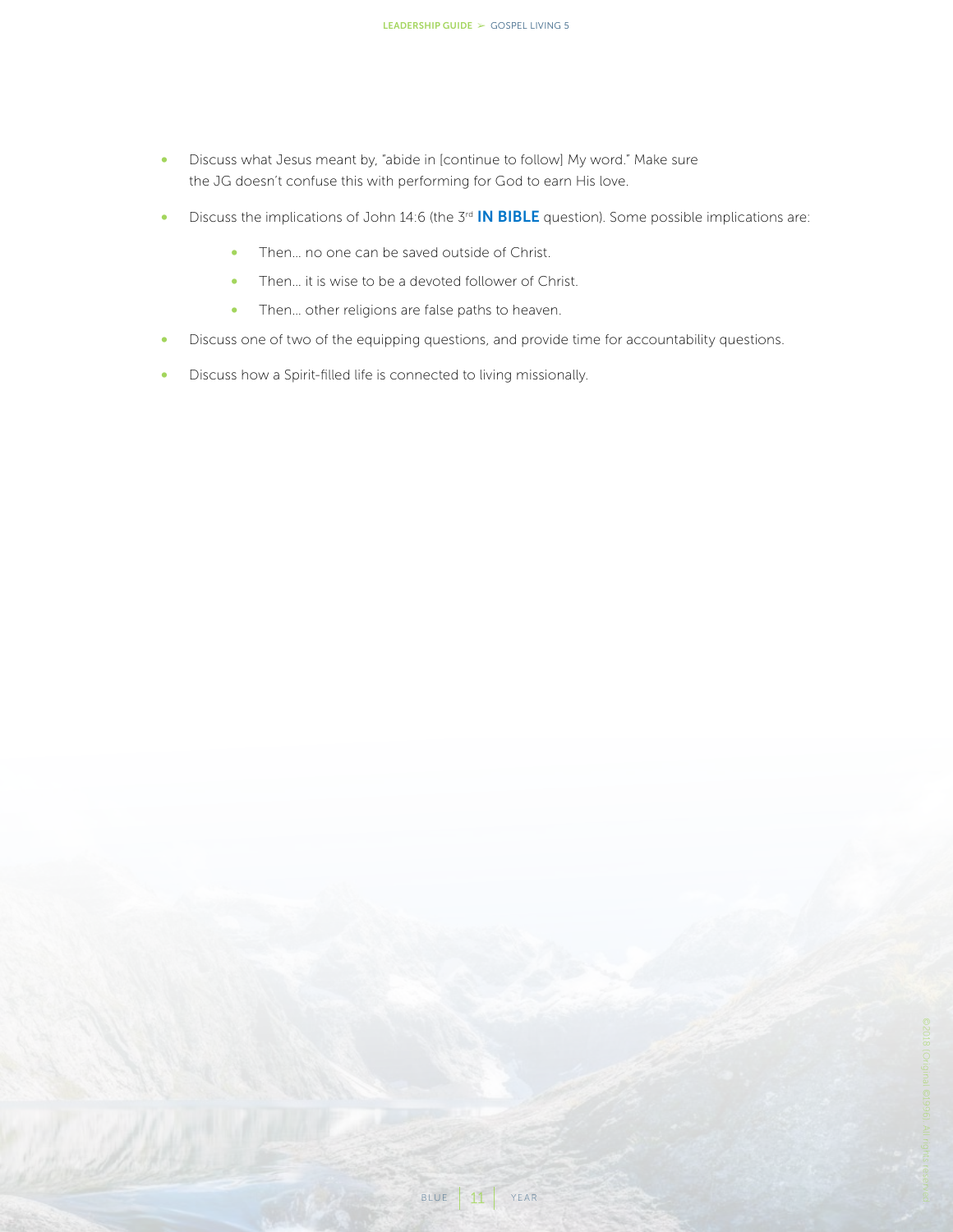<span id="page-11-1"></span><span id="page-11-0"></span>Truth – How We Embrace the Word  $\bigcirc$ 

## ASSIGNMENTS

- *21 Days of Personal Worship*
- Listen to the audio message *God's Power*

#### **EXERCISES**

- Any group member who hasn't yet shared their spiritual journey should do so this week. Follow up by asking group members what they learned or what they valued about this exercise.
- Recruit a 1<sup>st</sup> year member to model a 20-minute time of personal worship using PRAISE for next week.

- **TRUTH** discuss the importance of being a personal witness. Some important points to cover from the **IN BIBLE** questions are:
	- The Great Commission applies to all Christians.
	- Discuss the two questions from 2 Corinthians 5:14-21. Help your JG develop a biblical definition of the gospel. Also discuss Paul's motivation for being an ambassador of the gospel. Any of the following contribute to his motivation: the controlling love of Christ (5:14); the sense of godly obligation (5:15. Note: be careful to differentiate this from a performance mentality); his conviction of the transforming power of the gospel (5:16-17); and the experience of his own reconciliation to God (5:18).
- MISSION discuss living a missional life across the street, track and ocean. Help everyone understand how the Spirit leads believers to cross every kind of barrier to Christ's mission.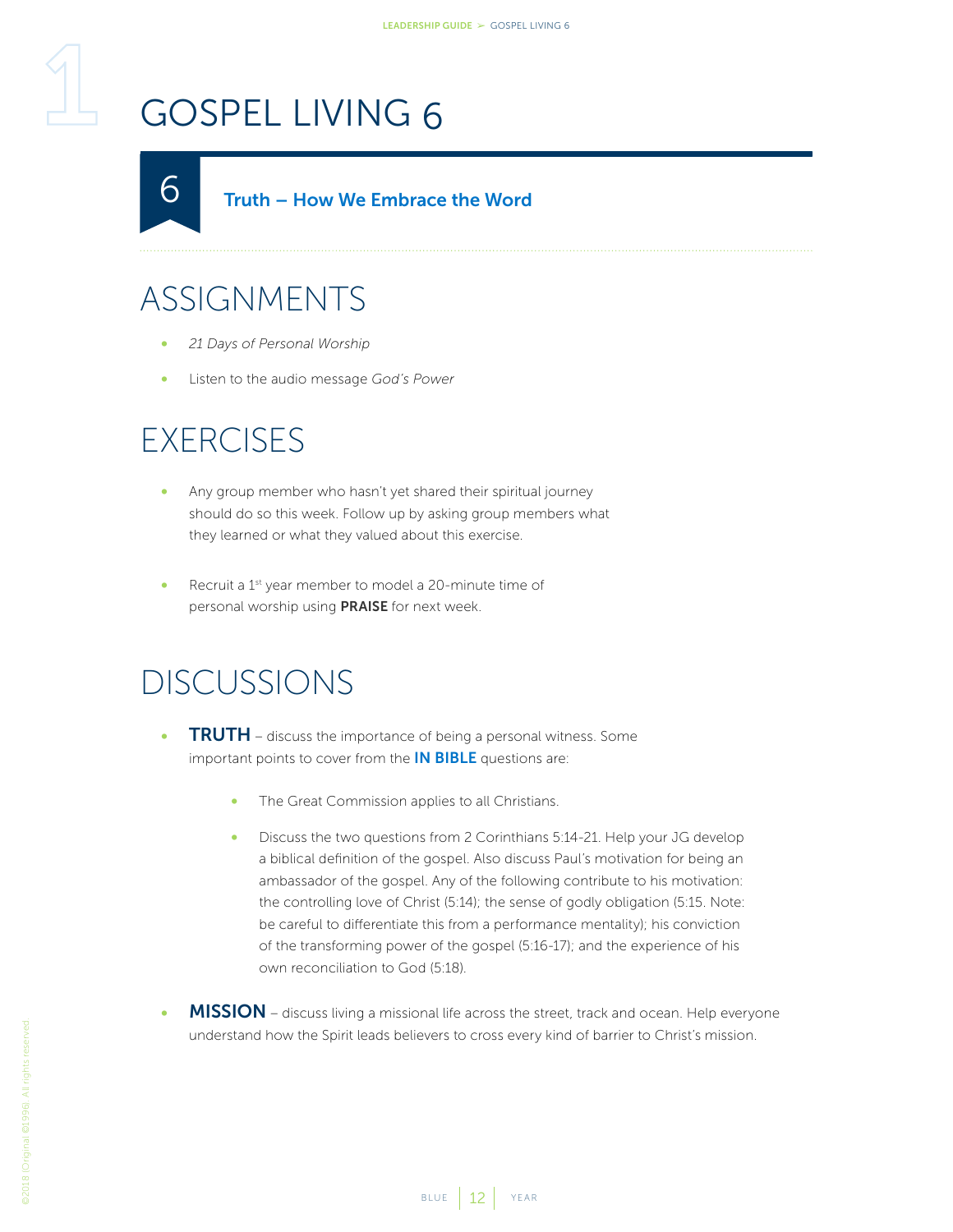<span id="page-12-0"></span>

# <span id="page-12-2"></span>GRACE COMMITMENTS

#### The Local Church, Part 1: A Needed Authority for Kingdom People

#### ASSIGNMENTS

<span id="page-12-1"></span>1

- Check JG member's progress on *21 Days of Worship*. If struggling, encourage them to start over with goal of getting 21 days straight before the holiday break.
- TRUTH Your JG should read the online PDF resource, *"Why Church Membership?"*
- **EQUIPPING** During this series your JG will memorize the books of the New Testament. A memory aid called "Learning the Books of the New Testament" is included at the end of this week's material. The goal is to have each member of your JG recite the books of the New Testament from memory by the fourth and final week of this series. During your first meeting, you should begin recruiting volunteers to recite them during your 2<sup>nd</sup>, 3<sup>rd</sup>, and 4<sup>th</sup> meetings.
- MISSION Create a prayer list of people or groups to whom your JG members would like to make the gospel known through word and deed.

#### **EXERCISES**

- Review memory verse of the week and discuss how it relates to the **Truth** section.
- 1<sup>st</sup> year member models a 20-minute time of personal worship using **PRAISE**. This is the last week that the Leader's Guide will suggest modeling personal worship. However, anytime you feel

it is needed, feel free to use this as a teaching tool to encourage your JG to develop this crucial spiritual discipline.

• Review the "Learning the Books of the New Testament" illustration and the "foundation" (Matthew, Mark, Luke, John, Acts).

#### DISCUSSIONS

**TRUTH** – The material this week introduced your JG to the notion that the local church is a visible manifestation of God's invisible kingdom. As such, God has entrusted the "keys" of the kingdom to the spiritual leadership of the church. This means that the spiritual leaders of local churches are entrusted with authority to open and close the door of the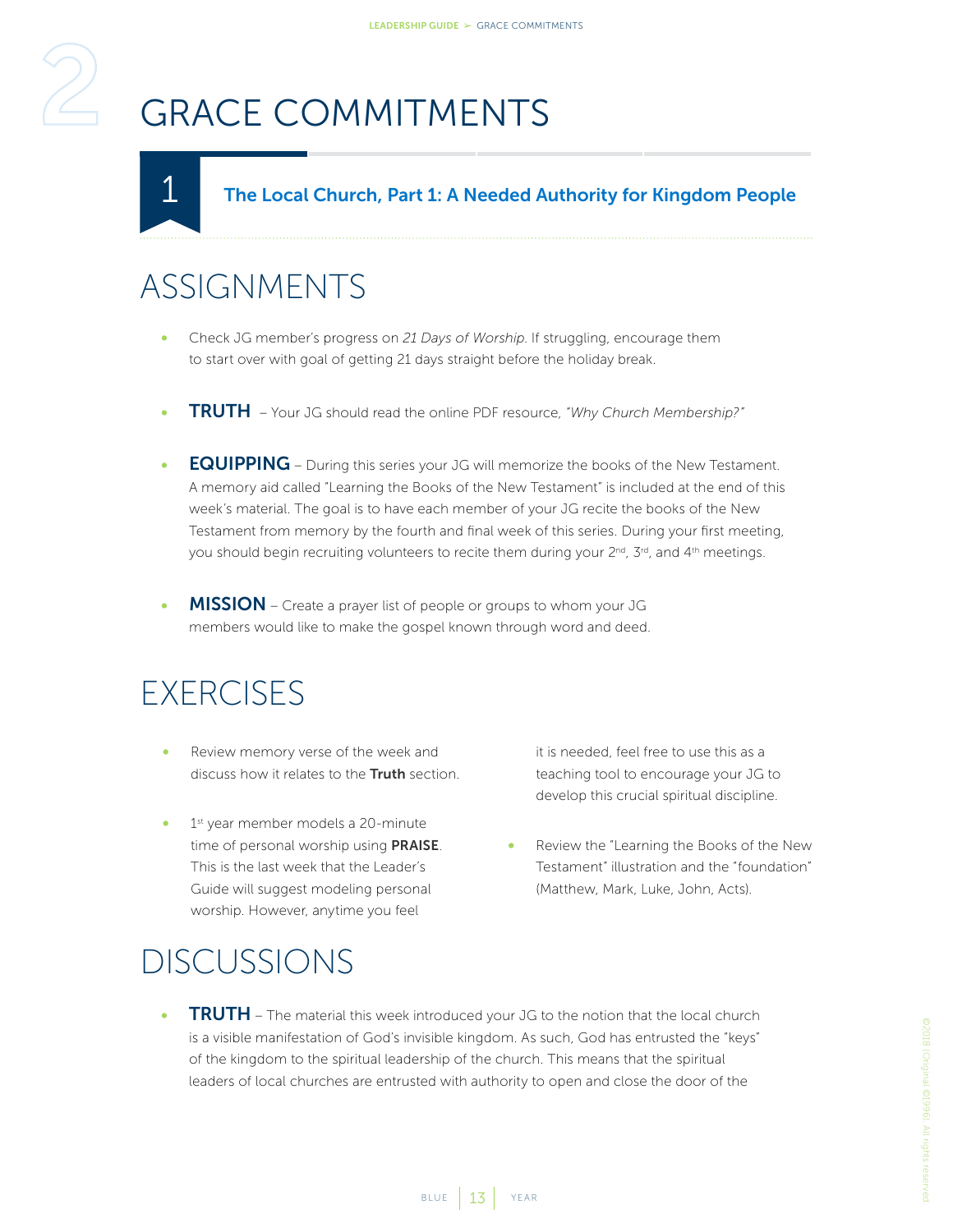kingdom to those who would claim entry. This may well be a controversial concept for some in your JG. Many Christians today hold the view that individuals hold sole authority to declare whether they are Christians or not. However, Jesus' teaching on the keys shows that the church actually holds this authority. So the question is not just, "Do I say I am a Christian?" We must also ask, "Does my church say I am a Christian?" The way a local church says, "Yes", is by entering into a covenant relationship with an individual, receiving him or her as a member of the local covenant community. When discussing this material at your group meeting, you should focus on these points:

- The kingdom that Jesus brought is the reign of God over His people. God's kingdom (in this age) is not measured by its geographic extent, but by its expanding influence in the hearts of ever increasing numbers of people from every ethnic group around the world.
- The coming of this kingdom is good news because outside the rule of the just and merciful King, there could be no salvation. Therefore, the gospel Jesus preached is the gospel of the coming kingdom of God.
- The local church is the visible community through which people enter the invisible kingdom. It has been given custodial authority over the kingdom. It declares who is, and who is not, a member of the kingdom by embracing people as members of the church, or by withholding membership.
- Church membership is an important step in one's personal spiritual journey that should not be neglected. Submission to local church leadership is a sign of one's submission to God's Kingdom reign.
- **TRUTH** You can discuss any of the IN BIBLE questions with your group in order to clarify these points. Don't feel that you must discuss them all. Here are some tips that may help you:
	- **MATTHEW 13:31-33** The parables of the mustard seed and the leaven teach similar truths about God's kingdom. Both parables describe the kingdom as beginning in a small, even hidden way, but growing over time. The parable of the mustard see particularly teaches that God kingdom grows of its own power and meets the spiritual needs of those who find shelter and rest in it. The parable of the leaven teaches that God's kingdom grows in influence by infiltrating its surroundings. It does this by winning the hearts of people from every language, ethnic group, national descent and philosophical or political persuasion.
- MATTHEW 16:13-19 This passage teaches that custodial authority over the kingdom is given by Jesus to His church, as represented by His disciples. In spiritual matters, He would recognize their authority to open and close the doors of the kingdom to those who would claim entry. You may want to point out that by giving the keys (a symbol of authority) to all His disciples, Jesus is demonstrating that single authority over the church belongs only to Him. No other human being can faithfully bear the responsibility and safely exercise authority over the church alone. Therefore, no one Pope, Bishop, Pastor or Elder should be viewed as holding the keys alone.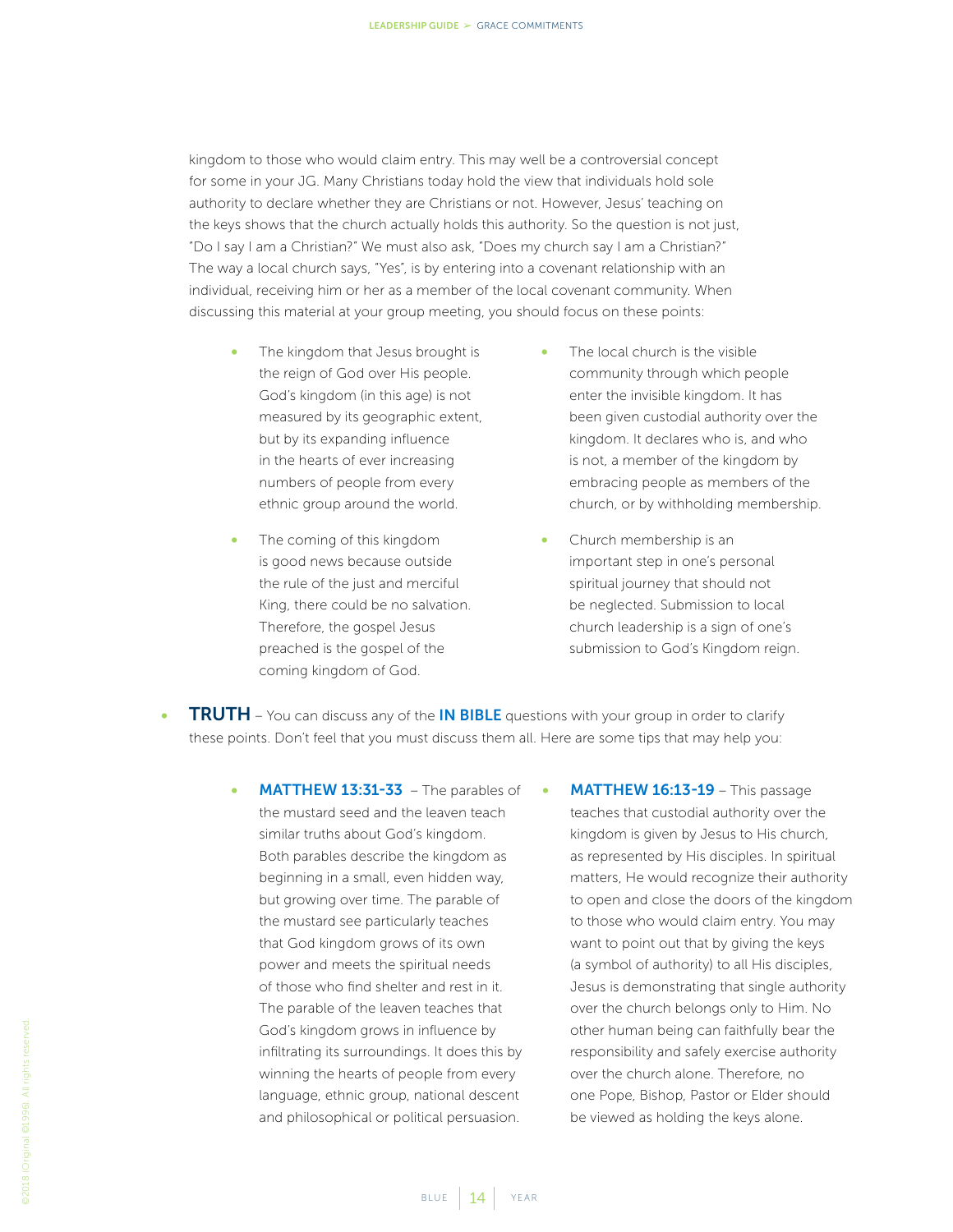- **MATTHEW 18:15-18** You may want to note that Jesus is teaching how the church should wield its authority in the exercise of discipline of its members. The important point to make here is that authority is wielded with a redemptive focus. This teaching assumes that the offended person has truly been harmed or wronged in some way, but even so, excluding a member from the church is a last resort. To use modern legal terms, the "plaintiff" should first approach the "defendant" who has wronged him or her in an effort to bring reconciliation privately. If the defendant stubbornly refuses to make the situation right, then the plaintiff should bring one or two witnesses (people who are familiar with the facts of the situation). If the defendant still refuses to repent and recompense the plaintiff, then the church elders should be involved. If the defendant is still unrepentant, then s/he should be excluded from the church and sacraments. This amounts to treating that person as a non-Christian, since his or her lack of repentance is a strong evidence of being an unbeliever. (Though, only God knows if this person is truly a Christian.) Verse 18 shows that their judgment will bear heaven's endorsement because they act as those possessing the keys of the kingdom.
- ACTS 14:19-23 Paul was eager to appoint elders in churches who would bear the keys in each local congregation. Without this delegated authority these churches would be adrift spiritually. Their effectiveness as a spiritual home for God's people and mission to their communities would be seriously limited.
- **HEBREWS 13:17** This verse teaches that church leaders serve under Christ's authority to whom they must give account for the benefit of the church. In order for church members to benefit from their leaders' service they must submit to it.
- EQUIPPING Allow adequate time for a good discussion of these questions. Your goal is to help your JG members face any resistance they may have to the idea of submitting to church authority and to see that this is in conflict with a willingness to submit to God's kingdom.
- MISSION Discuss prayer lists. Ask a few people to share why certain people are on their list.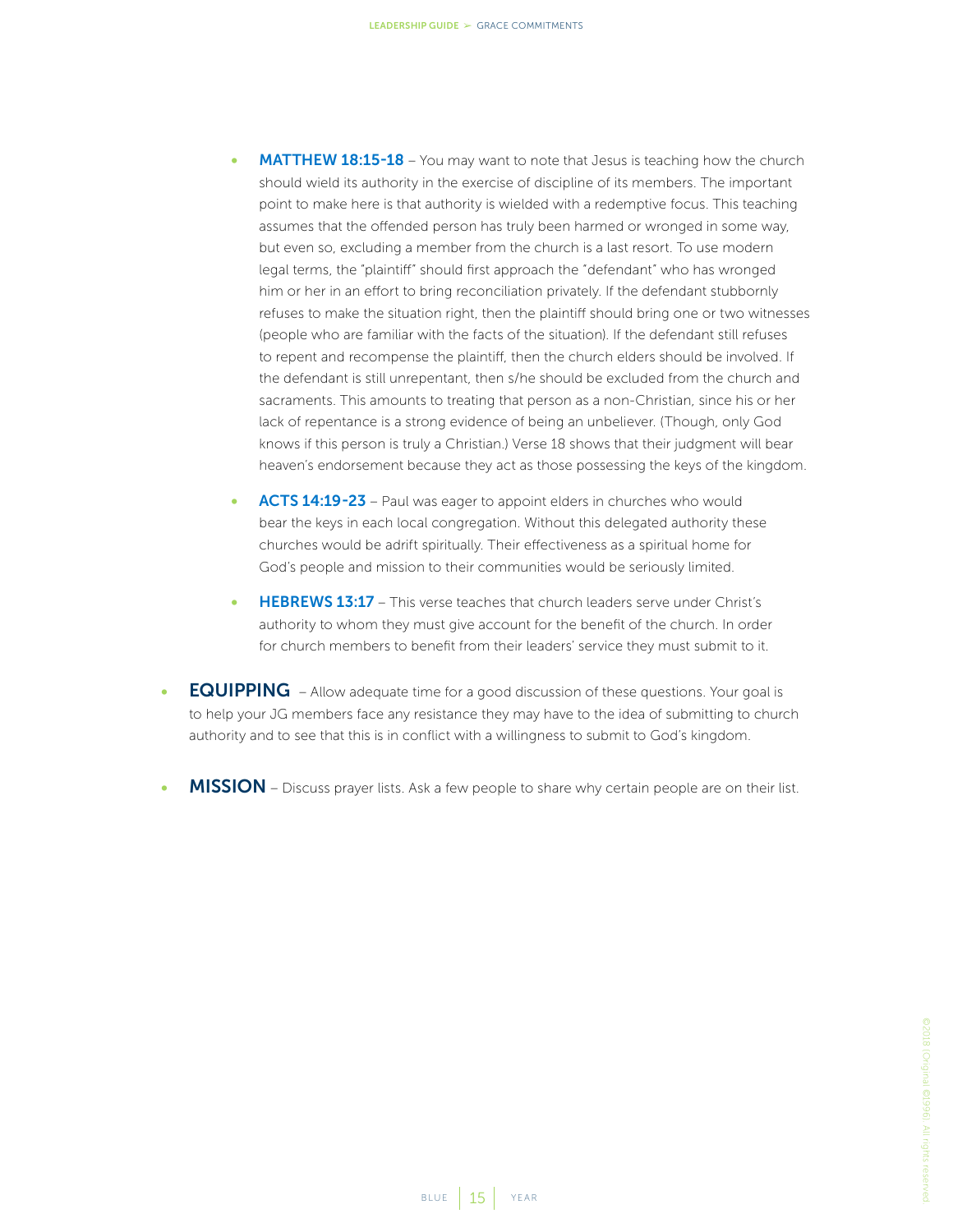# <span id="page-15-1"></span>GRACE COMMITMENTS 2

#### The Local Church, Part 2: A Safe Home for Kingdom People

#### ASSIGNMENTS

<span id="page-15-0"></span>2

- Check JG member's progress on 21 days of personal worship. If struggling, encourage them to start over with goal of getting 21 days straight before the holiday break.
- **EQUIPPING** Continue memorizing the books of the New Testament. Review the illustration and the "left column" (Pauline Letters).
- MISSION Encourage your JG to begin the Mission section early in the week. Their assignment this week is to have a conversation with someone on their prayer list in order to gain insight into their needs and look for opportunities to make the gospel known through deed.

#### **EXERCISES**

- Review memory verse of the week and discuss how it relates to the TRUTH section.
- By now, everyone should have had an opportunity to share their spiritual journey and model a 20-minute time of personal worship using PRAISE. If not, you should make a phone call to anyone in your JG who needs an opportunity to complete these exercises. Don't let anyone miss the benefit of doing this in the JG setting.
- A few people may be ready to recite the books of the New Testament. Continue recruiting people to recite in the next two meetings.

- **TRUTH** The material this week emphasizes that God intends the local church to function as a safe home away from home for kingdom people. When discussing this function of the local church, focus on these points:
	- The local church should function as a home away from home for God's people (the home embassy analogy).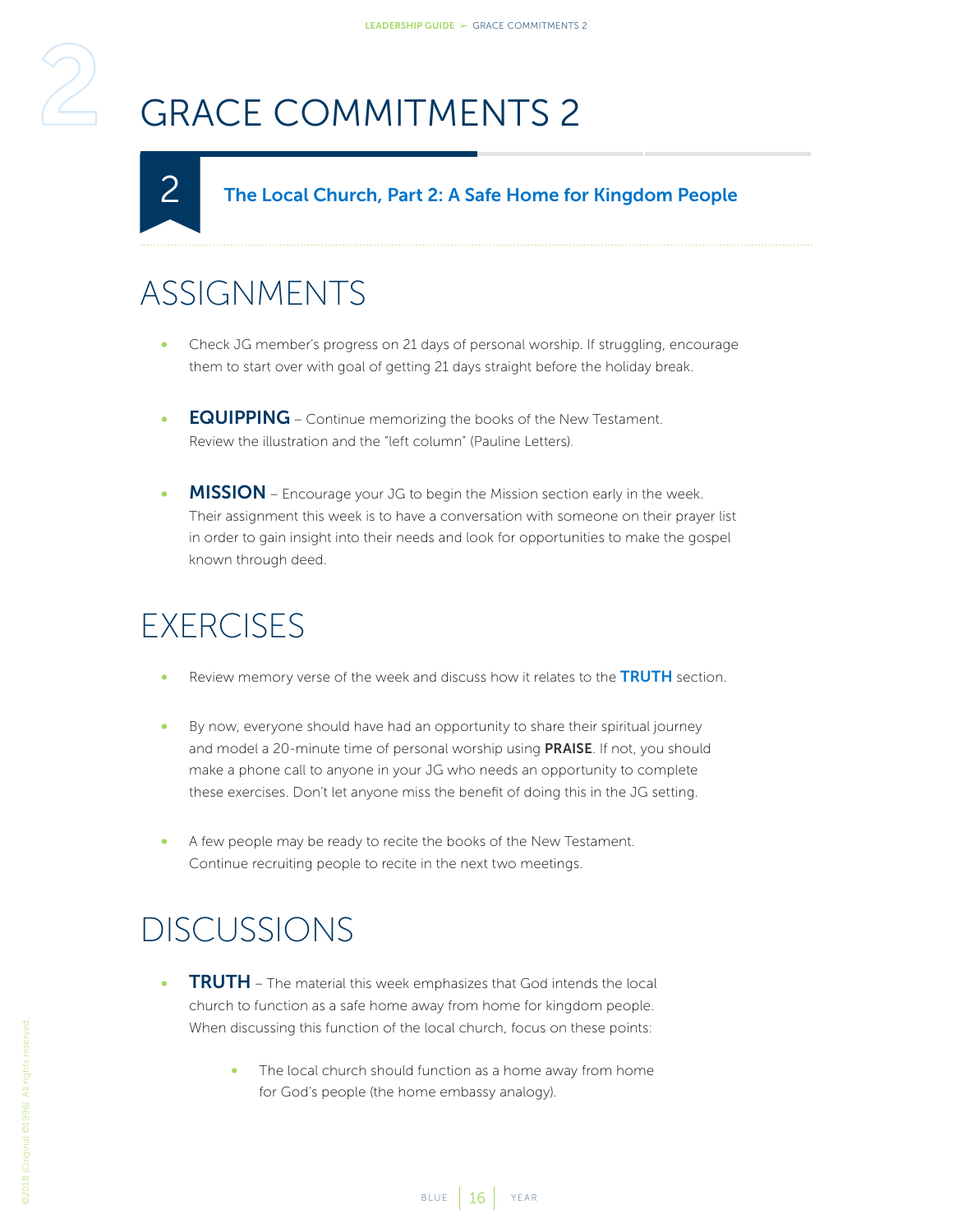- The spiritual benefits of belonging to the local church are receiving instruction and support in being an ambassador, training/ equipping is specific ministries, and accountability for spiritual growth.
- The responsibilities of members of the local church are to love one another and to grow spiritually.
- Discuss the difference between members and guests of the local church. Are regular attenders more like members or guests?
- **TRUTH** You can discuss any of the IN BIBLE questions with your group in order to clarify these points. Here are some tips that may help you:
	- 1 PETER 1:22-2:5, 9 Peter reminds these Christians of the all important command to love one another. Keep in mind that the love Peter has in mind has as much or more to do with how they treat one another than how they feel toward one another. Christ loved people through active demonstration, not mere feelings. The experience of being born again through the living word of God, the gospel, enables them (and obligates them) to obey this command.
- The command in 2:1 is a more specific instruction on how to love one another. The command in 2:2 to crave the spiritual milk (a reference to God's word) is a command to continue in the means of grace that results in spiritual growth. This makes sense since it was that word of truth that brought about spiritual life in the first place. Peter's purpose is to encourage his audience to pursue those things that will result in their spiritual growth, because God's overall purpose is to build a spiritual house of worship, a people who offer their lives and hearts as spiritual sacrifices of worship.
- **HEBREWS 10:24-25** The writer is encouraging his readers to love one another and regularly meet together. Note that the stated purpose of their meeting together is for encouragement and motivational accountability (*"…stir up one another…"*).
- EQUIPPING Discuss either or both of these questions. One focuses on the value of membership in a local church. The other gives your JG members an opportunity to discuss any issues they may be experiencing with love and/or forgiveness.
- MISSION Allow time for people to share their experience talking with people on their prayer lists.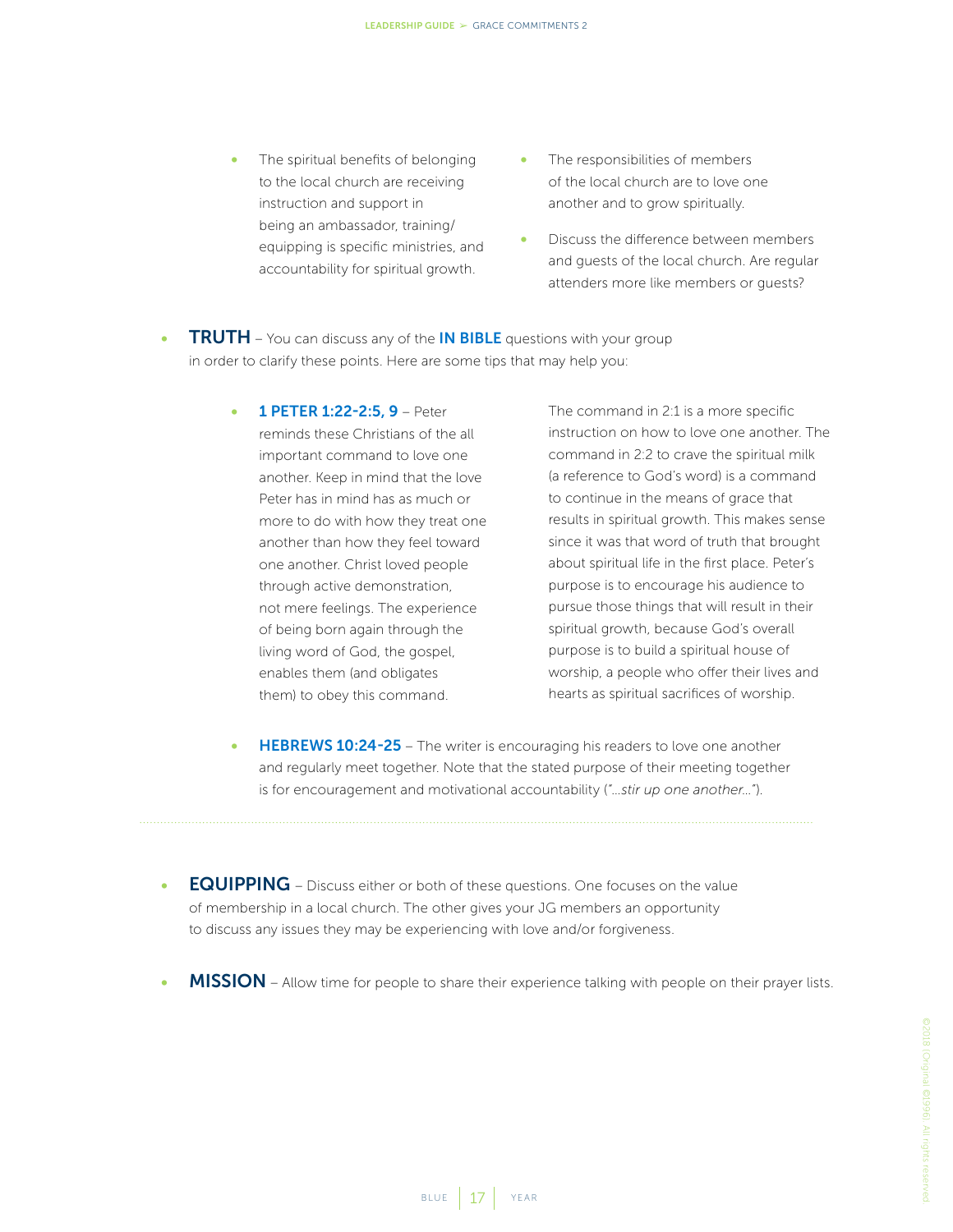# <span id="page-17-1"></span>GRACE COMMITMENTS 3

#### The Local Church, Part 3: A Mission to Non-Kingdom People

#### ASSIGNMENTS

<span id="page-17-0"></span>3

- Check JG member's progress on 21 days of personal worship. Ask if anyone has gone past 21 days yet.
- **EQUIPPING** Continue memorizing the books of the New Testament. Review the illustration and the "roof" (Pastoral Letters).
- **MISSION** Encourage your JG to begin the Mission section early in the week. Their assignment this week is to have a conversation with a second person on their prayer list in order to gain insight into their needs and look for opportunities to make the gospel known through deed.

### **EXERCISES**

- Review memory verse of the week and discuss how it relates to the TRUTH section.
- You should have a few people recruited to recite the books of the New Testament for this meeting. Continue recruiting so that everyone in your JG has recited the books of the New Testament by the end of this section of *The Journey*.

- **TRUTH** The material this week emphasizes that God intends the local church to function as a mission to non-kingdom people. When discussing the local church's missional function, Randy wants you to emphasize these points:
	- Every believer is also an ambassador called to participate in the church's mission to non-kingdom people. Challenge your JG to discuss any intellectual or emotional objections to this. But, you don't want your JG to lapse into a performance mentality regarding this. Encourage any objectors in your JG to surrender their hearts to God and ask Him to make them willing ambassadors.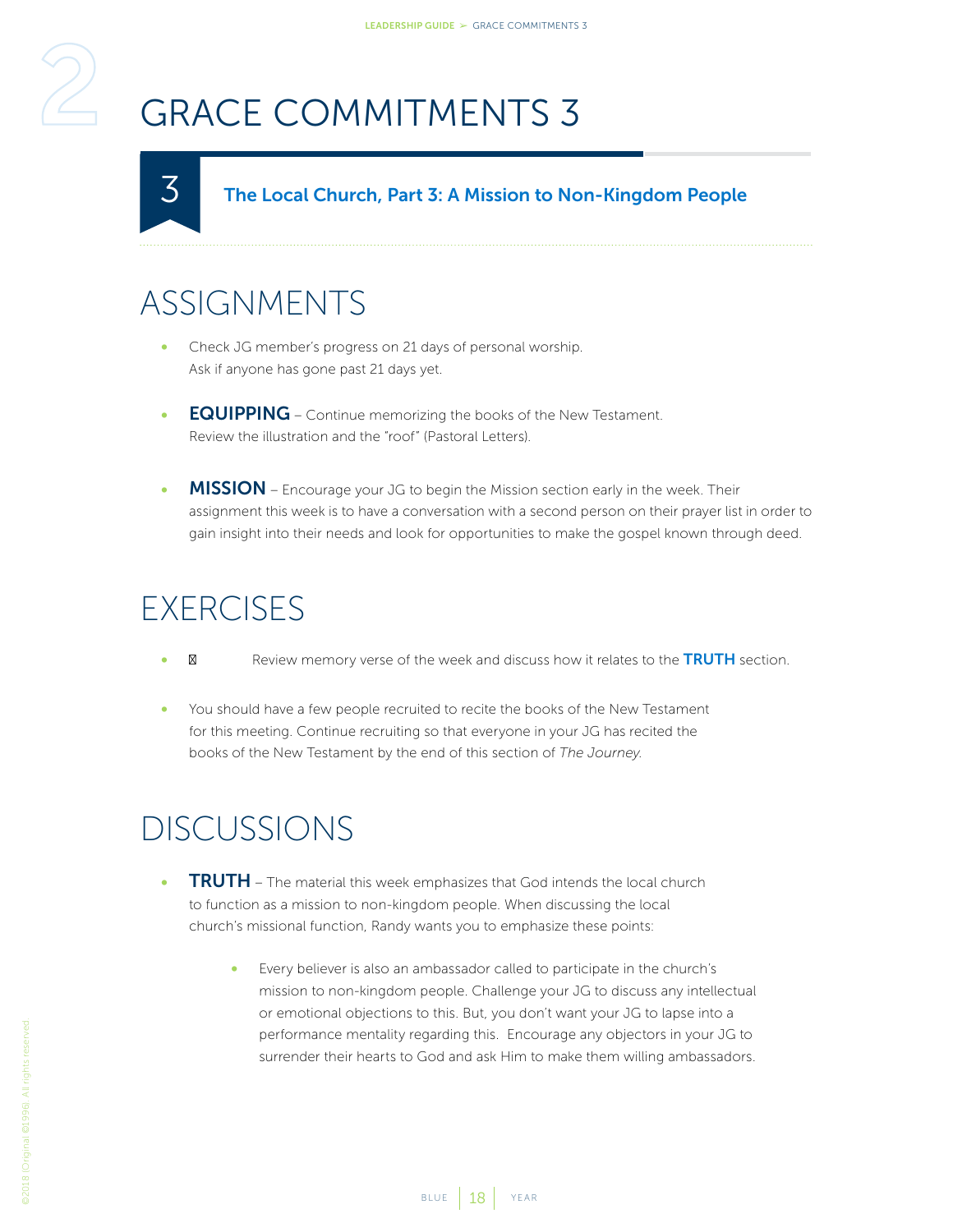- An effective mission to non-kingdom people must be committed to providing answers to the painful questions and real-life needs of the least and lost. A truly missional church will never separate the spiritual and social aspects of the gospel. See Matthew 25:31-46.
- An effective mission to nonkingdom people must be committed to accepting the least and lost as they are. See John 8:1- 11. A missional church looks on the least and lost as guilty-victims, not just guilty and not just victims.
- An effective mission to non-kingdom people must be committed to proactively seeking the least and lost. It will strategize on how to reach the non-kingdom people within its sphere of influence and will equip its members to act on that strategy. See Acts 1:8.

**TRUTH** – You can discuss any of the **IN BIBLE** questions with your group in order to make these points. Here are some tips that may help you:

> MATTHEW 25:31-46 - The story of the sheep and goats is challenging because taken alone it sounds very performance oriented. However, don't let your JG forget the larger context of grace throughout Scripture. The sheep's good performance did not earn them acceptance by Jesus. Rather, their works demonstrated that they truly belonged to Him. The goat's unconcern for the practical needs of people around them demonstrated that they had failed to receive and pass on the compassion of the Savior. They failed to meet the obvious needs of those around them. This shows that the mission of the church to the least and lost must always include practical deed ministry.

JOHN 8:1-11 - Somehow, Jesus pricked the consciences of the woman's accusers so that they inwardly knew they were unfit to stand in judgment due to their own sins. Jesus alone is sinless, which qualifies Him to be the perfect Judge, and yet, though He commanded her to leave her sins, He did so while offering forgiveness and mercy. His example shows that as the church pursues its mission, it must not do so from the standpoint of judgment, but of mercy. As Randy says, like one beggar showing another where to find food.

**JAMES 1:22-27** – In verses 22-25 James uses the mirror analogy to retell the meaning of the parable of the wise and foolish builders. (See Matthew 7:24-26). In verse 26 he gives an example of "forgetting what one looks like/building a house on sand", followed by positive examples of "remembering what one looks like/building a house on rock in verse 27. This shows that pursuing the practical deed ministry of the church's mission is essential to following Christ's core teachings. It's hard to say one is a follower of Christ if one willingly leaves the vulnerable in need and want.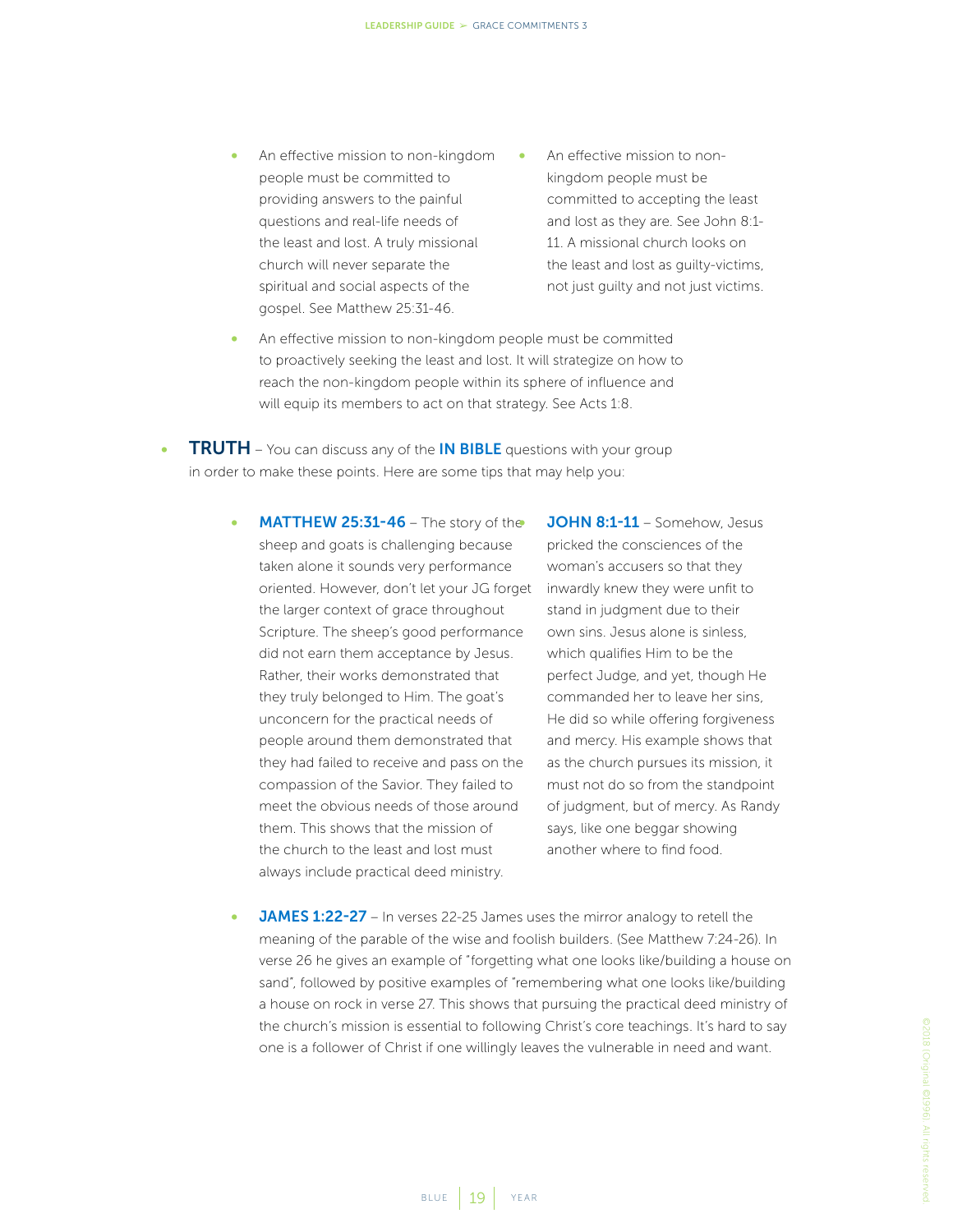- EQUIPPING You can use the IN BIBLE questions on Matthew 28:19-20, Acts 1:8, and 2 Corinthians 5:17-21 to challenge your JG about their participation in mission. You can also use the 3<sup>rd</sup> and 4<sup>th</sup> Equipping questions to spark some interesting discussion. The key is to help your JG seriously evaluate their personal connection(s) to Christ's mission. Ask each group member to commit themselves to developing real, on-going connections to mission. This could be in the form of intercessory prayer for the least and lost, being equipped to share their faith, financially supporting those in need or regularly serving those in need. This may also be a good time to lead by example and discuss ways to serve the least and lost in a tangible way.
- MISSION Allow time for people to share their experience talking with people on their prayer lists.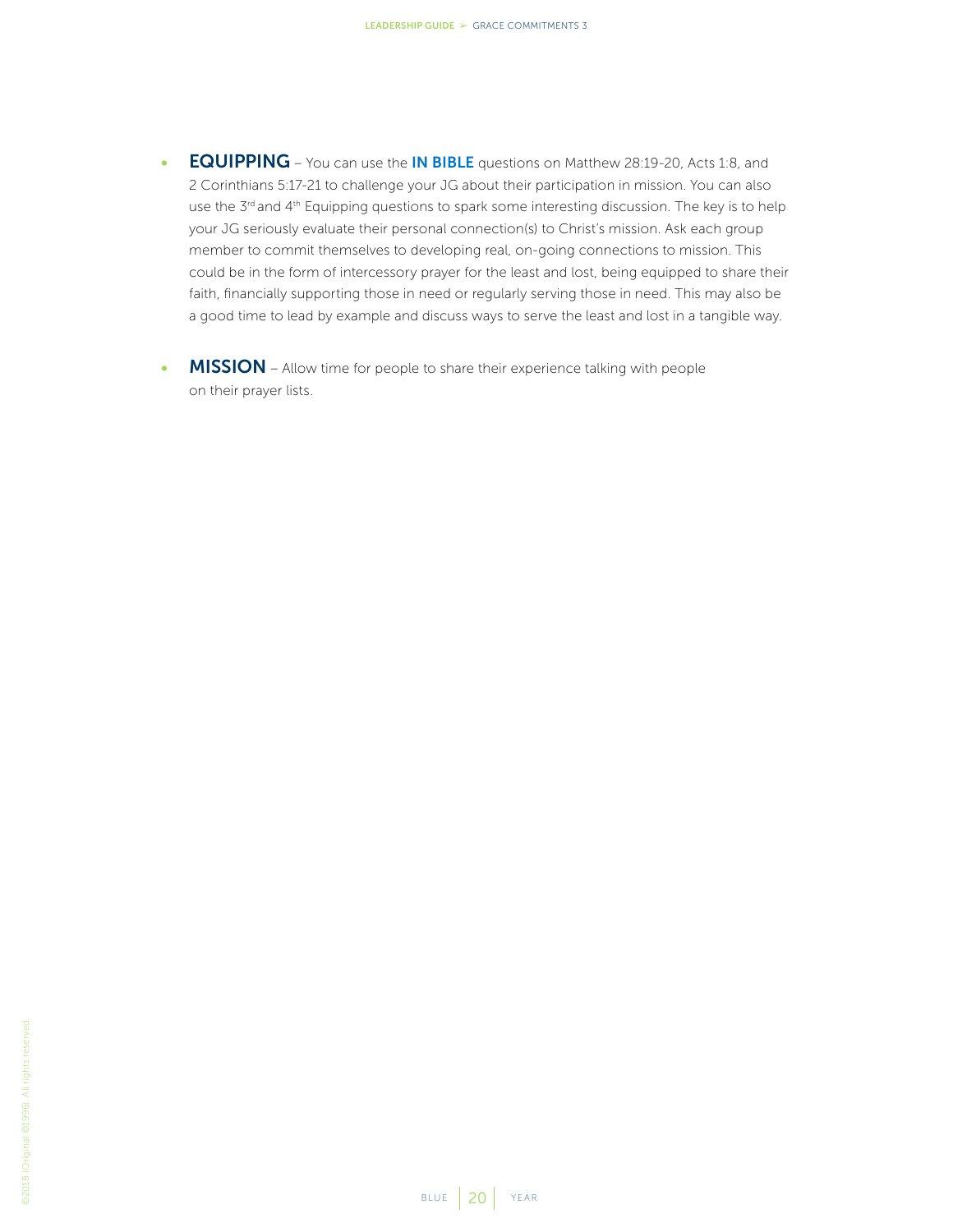# <span id="page-20-1"></span>GRACE COMMITMENTS 4

The Local Church, Part 4: An Equipping Station for Kingdom People

#### ASSIGNMENTS

<span id="page-20-0"></span>4

- Check JG member's progress on 21 Day Personal Worship. Celebrate small victories and progress.
- **EQUIPPING** Continue memorizing the books of the New Testament. Review the illustration and the "right column" (Non-Pauline Letters).
- **MISSION** Encourage your JG to begin the Mission section early in the week. Their assignment this week is to go on a prayer walk and journal about the experience.

#### **EXERCISES**

- Review memory verse of the week and discuss how it relates to the TRUTH section.
- Any remaining JG members should recite the books of the New Testament for this meeting.

- **TRUTH** The focus this week is on calling your JG to a grace-motivated commitment to their biblical roles and responsibilities in the ministry of your local church. Leaders (staff/elders) should be committed to being leader-equippers. Members should be committed to being ministers (i.e. those who meet needs through service), and attenders should be challenged to become member-ministers. You might open the discussion with a challenging question about who should be responsible in a local church to care for the grieving when a loved one dies, or win the lost through personal evangelism. You may choose to discuss any of the **IN BIBLE** questions, but don't feel that you must cover each one. Here are some tips that will help you:
	- EPHESIANS 4:11-16 This passage clearly delineates the main responsibility of spiritual leaders to *equip*. The original Greek word used here means *to come alongside, to guide*. And contrary to the traditional view of ministry, the *saints* (i.e. the laity) are responsible to do the work of ministry. God's purposes in this is to build up a body of believers that is like Christ in every way – in truth,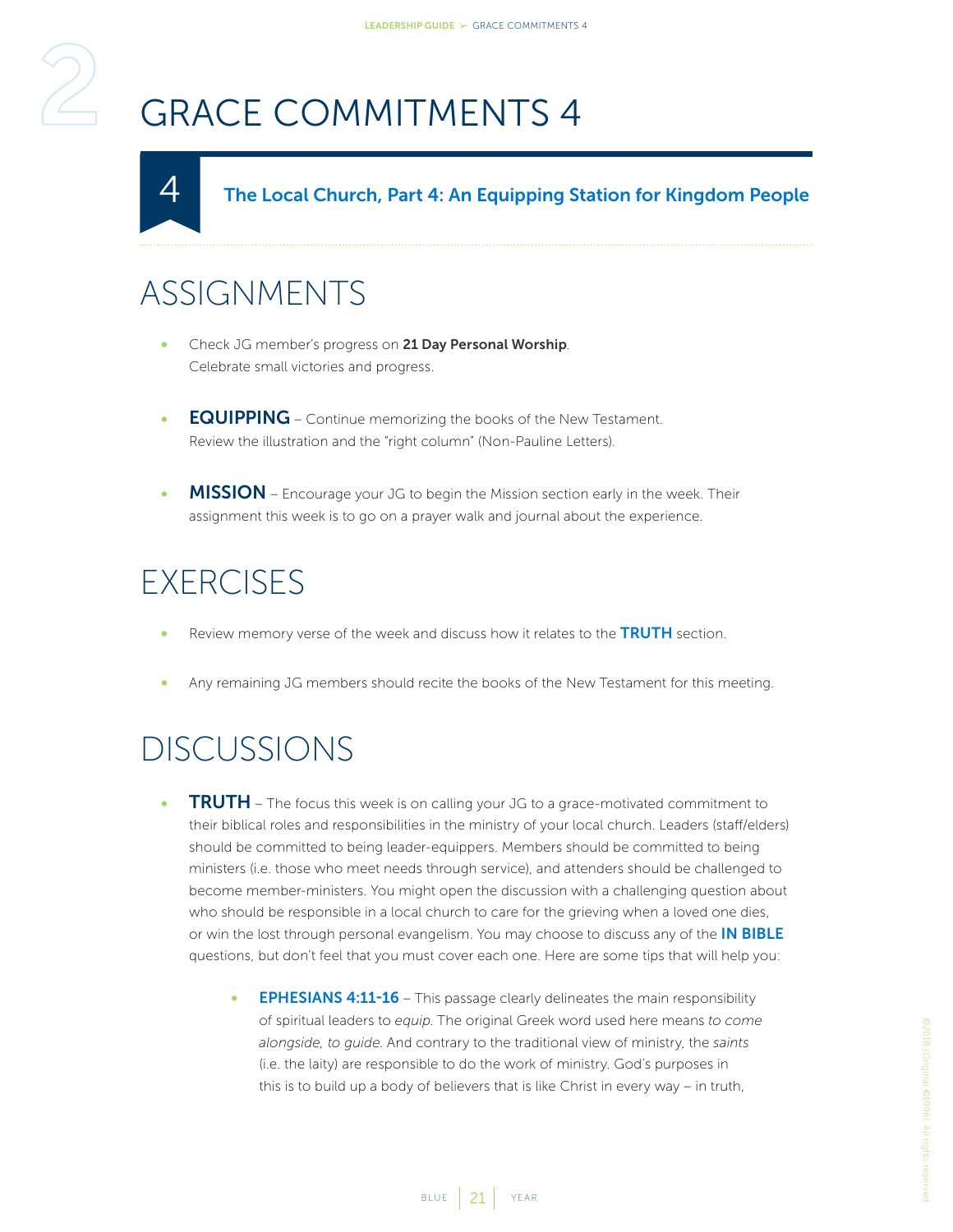in love, in spiritual maturity and unity. For this material you needn't get into a discussion of the various leadership roles Paul mentions. But, do be aware that the roles of *shepherds* (some translations read *pastors*) and *teachers* may be best understood in combination as one role – *pastor-teacher*.

- **HEBREWS 13:17-21** This passage mirrors Ephesians 4 except that God is pictured here as the master-equipper. The agent of His equipping work is Jesus as you can tell by the phrase "…*through Jesus Christ*" in verse 21. So then, the power of God to equip His people for ministry is made available through Christ, and manifest in the equipping activities of God-ordained leadership in local congregations. Note that the focus of God's equipping work in this passage is the glory of Christ, whereas the focus in Ephesians 4 is the spiritual growth of the local church.
- **TRUTH** The focus this week is on making a grace-motivated commitment to one's role in the local church. Here are some primary discussion points from Unit 4:
	- Review that the local church is endowed with God's authority to be the doorway of the kingdom, and is intended to function as a safe home away from home for His people, and as a mission to non-kingdom people.
	- In order to function as a safe home and effective mission, a lot of ministry must get done. Ministry is simply service that meets a need.
	- The biblical model for how ministry gets done (in order for a church to become a safe home and effective mission) is the leader-equipper, member-minister model.
	- Members are the primary ministers in a church, not the spiritual leadership.
	- Spiritual leaders are the primary vision setters, goal setters, and equippers.
- EQUIPPING Use the self-evaluation chart to help launch a discussion of attitudes toward membership, ministry and equipping. The goal of this discussion should be to help your JG members think about where they are, and where they should be in terms of their commitment to the biblical model for ministry.
- MISSION Discuss the prayer walking experience. Ask one of two people to share what they wrote about the experience.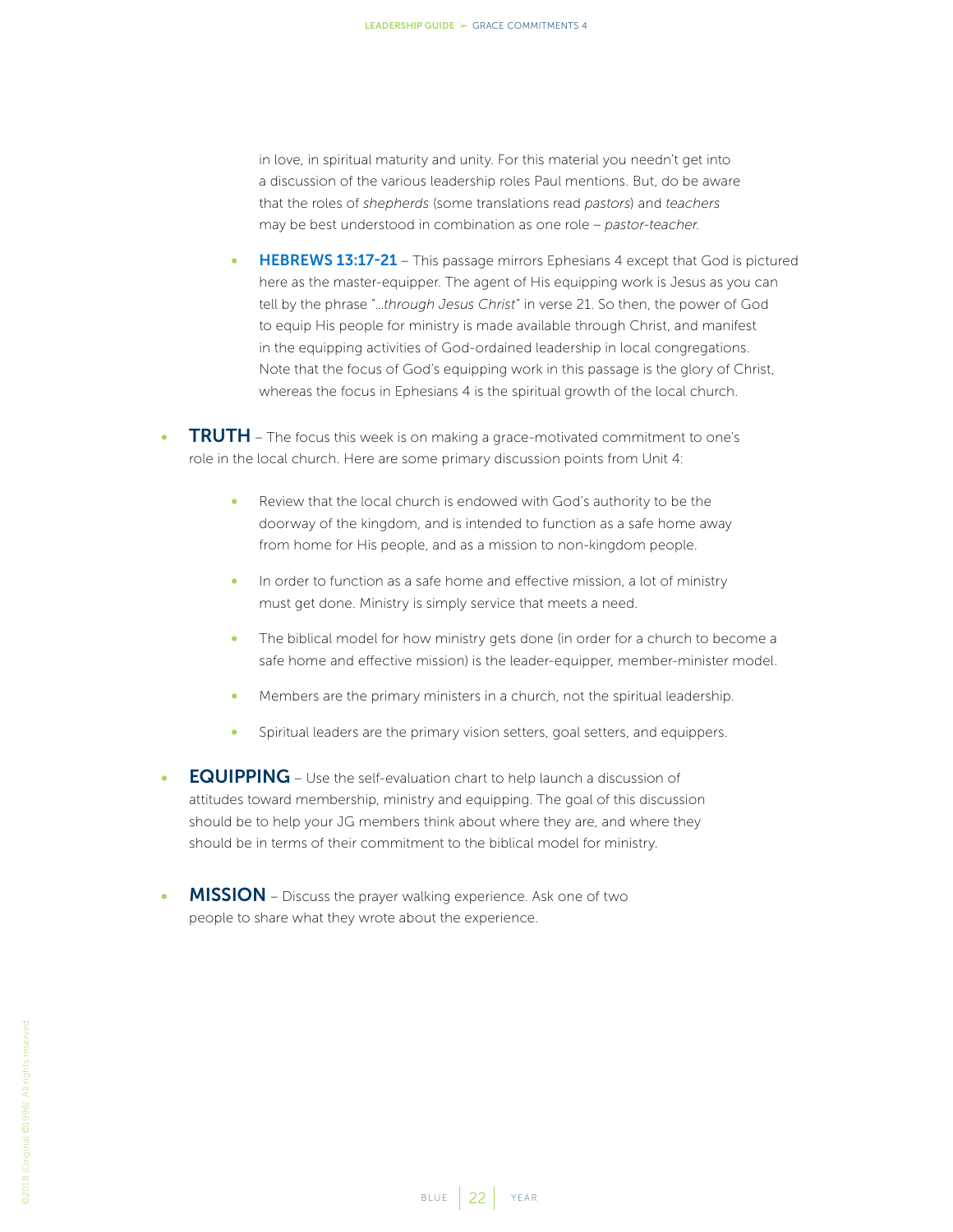# <span id="page-22-2"></span><span id="page-22-0"></span>KNOWING GOD 1

<span id="page-22-1"></span>

### ASSIGNMENTS

MISSION – Remind your JG of the importance of developing personal worship. Continue to encourage them to use the 21 Day Personal Worship Journal.

#### **EXERCISES**

Review memory verse of the week and discuss how it relates to the **TRUTH** section.

- **TRUTH** Discuss any of the **IN BIBLE** questions you choose, but don't take time to discuss them all. Ask your JG to share their personal applications of the verses you do discuss. Their personal applications should start with the word "I" – e.g. "I will (with God's help) …" If they haven't written down personal applications, or if their applications aren't specific and measurable, coach them on doing this. Application is the hardest thing the student of the Bible has to learn. Here are some tips for discussion:
	- **PSALM 29** To "ascribe" means to *attribute or credit to*. When David says, "*Ascribe to the Lord…*" he is calling on his hearers to recognize God's sovereign power with worshipful awe. David's intention in this psalm is to inspire awe at God's power as well as trust and confidence that He will give sustaining strength to His people.
- **PSALM 115:1-13 Verse 3** teaches that in contrast to tangible, but powerless idols which can do nothing, God is transcendent over creation and does all He purposes. The lesson here is that God has ultimate power and absolute authority to carry out all He desires.
- **ISAIAH 40:27-31** Our troubles often work to convince us that God is unaware of our needs, or that He doesn't care. This passage teaches that God has an understanding of our situation that is beyond our own, and His invites us to "*wait*" for Him and receive His sustaining strength. That is, He calls us to place our needs continually before Him in trusting reliance upon Him to meet our needs.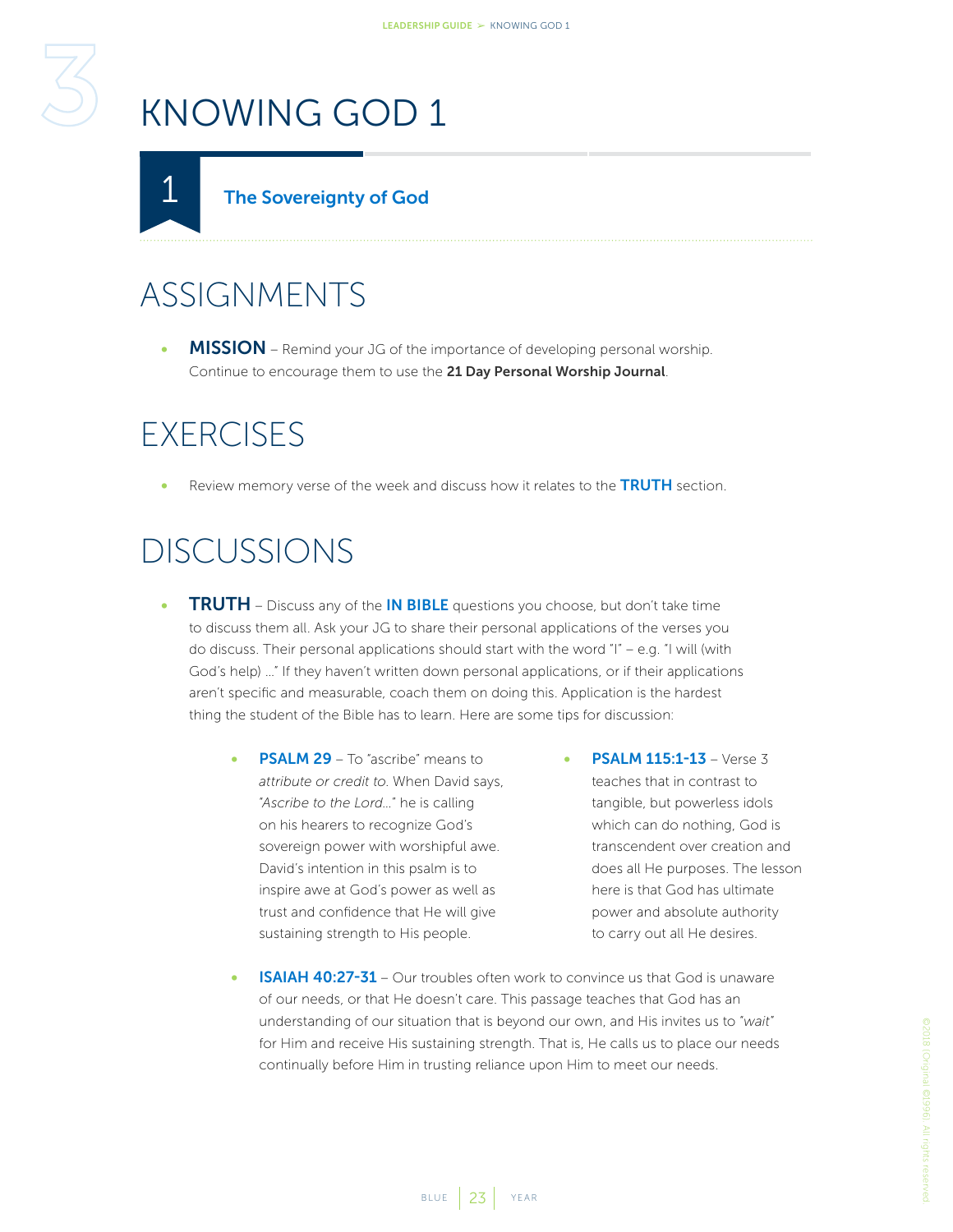- **ISAIAH 46:9-11** No one is like God. Therefore, no one has His authority. His authority is absolute. Verse 10 indicates that all He plans, He accomplishes. His purpose is always fulfilled exactly as He intends. See Job 42:2 for confirmation. Verse 10 also teaches that God's knowledge extends into the future *because He declares what the future will be*. He knows the past, present and future because He determines all things, not because He gets a "movie preview" of what will happen.
- 1 TIMOTHY 6:15B-16 Paul uses phrases like the "*only Sovereign,*" "*King of kings,"* "*Lord of lords*" and "*eternal dominion*" to teach that God's authority is absolute and unchallenged by any competing power or will. There is no other ultimate authority but God's.
- TRUTH Review the to summarize section and emphasize these key points:
	- God is omnipotent. He is the source of all power.
	- God is omniscient. He knows all things because he plans/purposes all things.
	- God is sovereign, having absolute authority. He exercises His limitless power and perfect knowledge so that all His will is accomplished.
	- The Scriptures call us to respond to God's sovereign rule with worship, awe, trust and an attitude of humble reliance.
- EQUIPPING Make sure you plan to spend enough time discussing the equipping questions. Focus on trusting God's sovereignty. There is a sort of surrender involved in coming to trust someone's absolute direction of everything that concerns one's self and the world in general. In fact, the ancient church father, Augustine, once said he hated the doctrine of God's sovereignty because he feared the possibility of a cosmic tyrant with absolute power. However, after he became a Christian, he wrote that God's sovereignty had become a most precious doctrine to him because He knew that God could be trusted to do all the good He had promised to His people. Ask your JG members to share their prayers of worship ( $2<sup>nd</sup>$  question) and confession ( $4<sup>th</sup>$  question).
- ACCOUNTABILITY allow time for smaller groups of two or three to ask accountability questions and pray for one another.
- MISSION During this section of *The Journey* you will organize your JG to participate in a service project in order to demonstrate the gospel. The discipleship and outreach ministries of your church leadership will inform and equip you for leading your group in this project. Try to involve everyone in your JG in a discussion of the mission service project. Make sure everyone has an opportunity to share in the preparation and/or execution of the project. For more info, contact the discipleship ministry at Perimeter Church.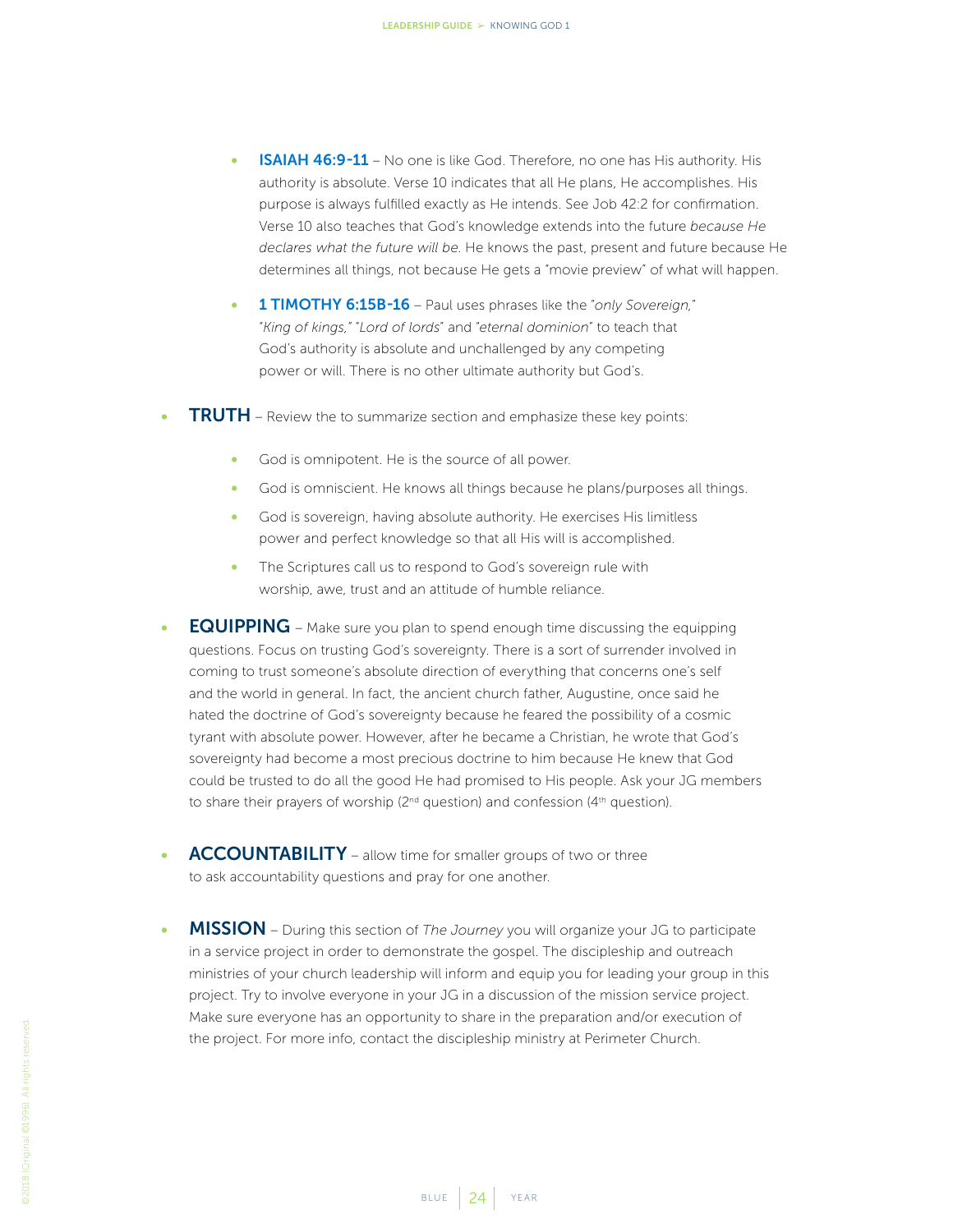# <span id="page-24-1"></span>KNOWING GOD 2

<span id="page-24-0"></span>

## ASSIGNMENTS

**MISSION** – Your JG should be preparing for the upcoming service project.

#### **EXERCISES**

Review memory verse of the week and discuss how it relates to the TRUTH section.

- **TRUTH** Discuss any of the **IN BIBLE** questions you choose, but don't take time to discuss them all. Ask your JG to share their personal applications of the verses you do discuss. Their personal applications should start with the word "I" – e.g. "I will (with God's help) …" If they haven't written down personal applications, or if their applications aren't specific and measurable, coach them on doing this. Application is the hardest thing the student of the Bible has to learn. Here are some tips for discussion:
	- GENESIS 28:10-17 The vision of the ladder signified that Jacob was not alone in the world. God was actively involved in his life carrying out His covenant promises. He was correct in thinking that God was in that place. But, it was not the place that was significant. This was not the "…*gate of heaven*" (v 17). God was showing Jacob that He would be with Jacob wherever he went.
	- **FXODUS 20:4-6 The Second** Commandments teaches us that God is unlike anything He has created, especially those creatures that have been given physical form. It teaches us that God does not have physical form and that representing Him as such defames His glory.
- 1 KINGS 8:22-30 This passage shows us that God fills all His creation, that the Heavens are His dwelling place, and that His own creation cannot contain Him. He did not create in order to have a home. He is greater than creation.
- PSALM 139:1-10 This psalm shows us that God's presence is inescapable. For the believer, this is good news. It means that we are never alone, unguarded, or abandoned.
- PROVERBS 15:29 Even when God "withdraws" His presence, He is still present. Think of it as a withdrawal of His presence to bless. The usual term we use for this is God's withdrawn favor.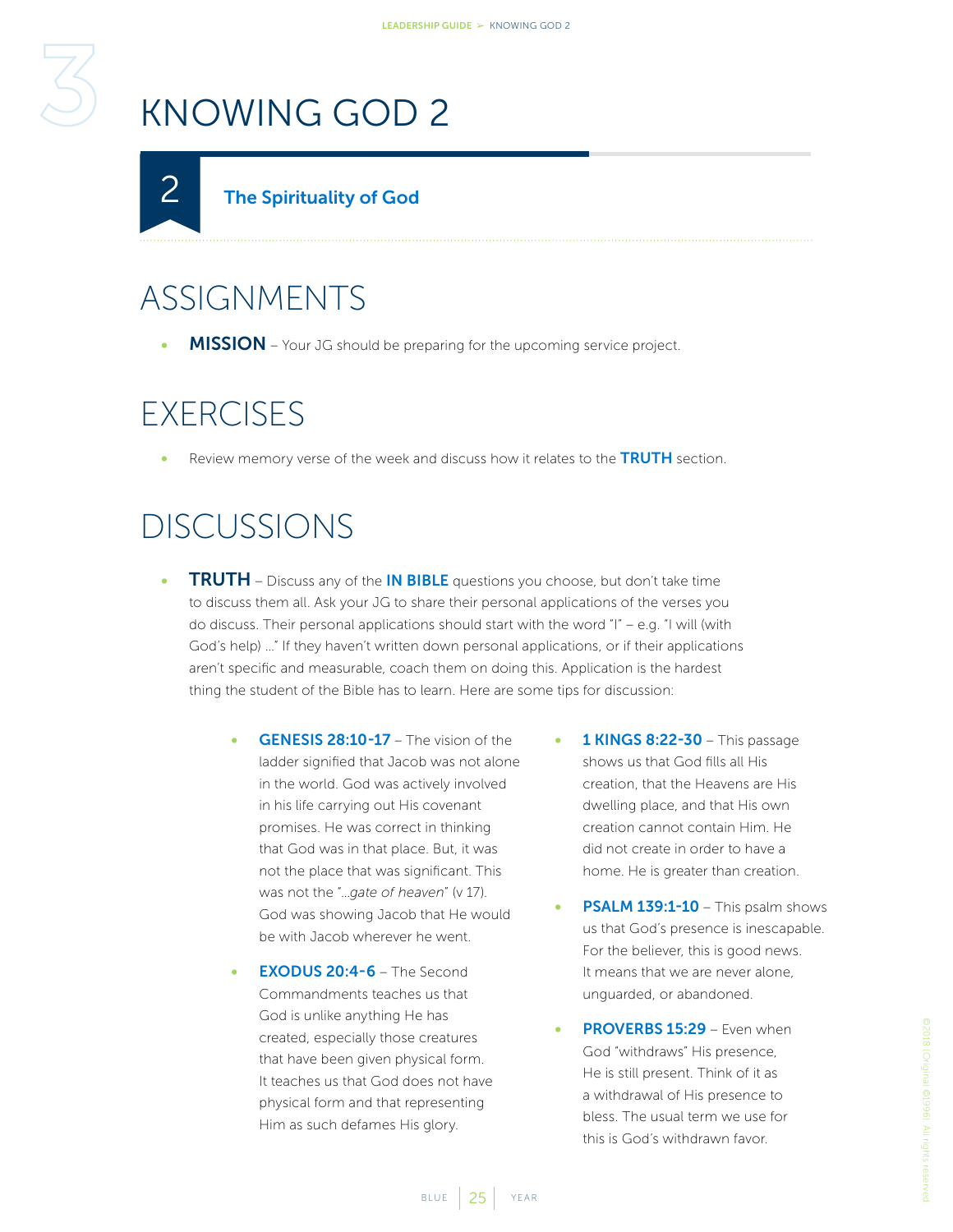- **JEREMIAH 23:23-24 & EPHESIANS 4:6** You can help your JG visualize transcendence with phrases like, *greater than, ruling over*. But transcendence does not mean that God is a distant, unconcerned Being. He is immanent, that is, He is involved, available, and concerned with the welfare of His creation and people.
- **PSALM 16:11** God is present to bless
- AMOS 9:1-4 God is present to judge
- COLOSSIANS 1:17 God is present to sustain
- **HEBREWS 1:3** God is present to sustain
- REVELATION 21:3-4 God is present to bless
- **TRUTH** Review the TO SUMMARIZE section. Make sure your JG understands these logical consequences of the spirituality of God:
	- God is transcendent over His creation. He is not contained or dependent on it.
	- God is omnipresent throughout His creation. His full presence fills all things.
	- God is immanently involved with His creation. His people are not alone.
	- God is invisible to our physical senses unless He manifests Himself in some physical form.
- EQUIPPING This week you might try combining the EQUIPPING and ACCOUNTABILITY sections. Try dividing into small accountability groups and have each group discuss these questions, and then pray for one another.
- ACCOUNTABILITY allow time for smaller groups of two or three to ask accountability questions and pray for one another.
- MISSION Continue planning and discussing your upcoming mission service project. It is vital that you emphasize the purpose of this project as an exercise in developing a missional life. Discuss how your service project can be an opportunity to make the gospel known through deed – a demonstration of Christ's compassion.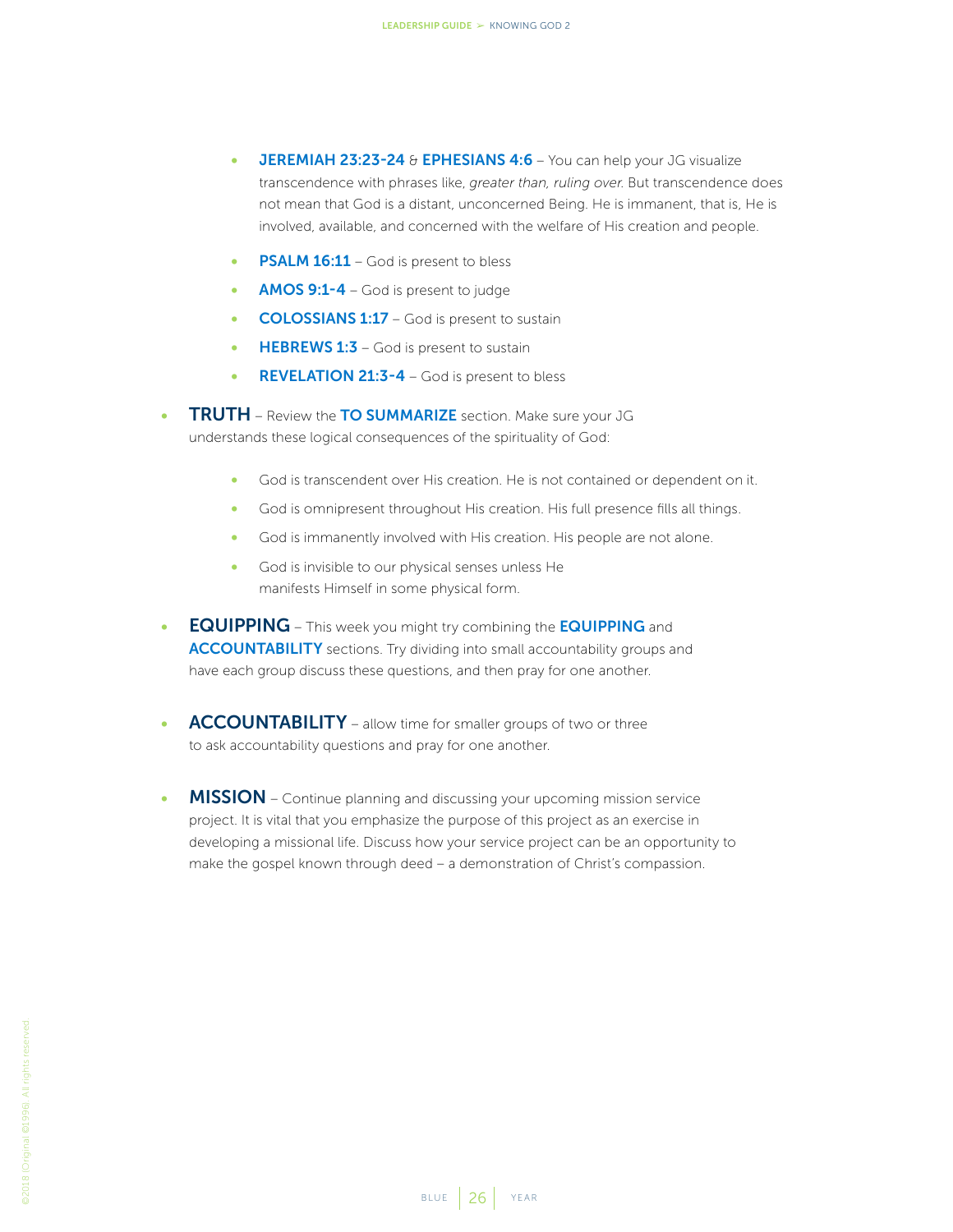# <span id="page-26-1"></span>KNOWING GOD 3

<span id="page-26-0"></span>

#### The Immutability of God

### ASSIGNMENTS

MISSION – Your JG should be preparing for the upcoming service project.

#### **EXERCISES**

Review memory verse of the week.

- **TRUTH** Entertain any questions your JG may have about the **IN BIBLE** passages. Especially address questions about whether God changes His mind. Help your JG understand how to apply the passages to their own lives using "I will (with God's help) …" statements. Here are some tips for discussion:
	- **EXODUS 3:1-15** God's name, "I AM", implies a simple existence that does not evolve with time. Time does not affect God. The phrase, *"I am the God of your fathers, the God of Abraham, the God of Isaac, and the God of Jacob"*, implies that God is the same God for Moses and Israel as He was for the patriarchs. He was present with Israel fulfilling His unchanging promises to Abraham, Isaac and Jacob.
	- NUMBERS 23:1-20 God's decisions are right and final the first time. No amount of human manipulation can change this fact.
	- PSALM 33:1-12 Not only do God's plans not change, but He is total authority to make human plans change and fail. This passage adds to the teaching of God's immutability in that it shows that God's plans *alone* do not change or fail.
- **JOB 23:1-15** Job seems certain about God's unchanging nature and plans, and understands that whatever God is doing, he cannot stop it (v 13). But he doesn't see the point of his suffering. He doesn't perceive God's hand at work in his life (vv 8-9). Job doesn't know what God knows. He wants to trust God (v 10), but he is struggling. He doesn't seem to have a full understanding of God's loving kindness toward him. We see this by reading Job's story, and we can be comforted in our own trials that God's unchanging plans for us are motivated by His love. Therefore, our trials will always produce eternal glory and blessing in our lives.
- HEBREWS 6:13-19 God's truthfulness (He does not lie), and His promise should be enough to convince us that He will not change His good purposes for us.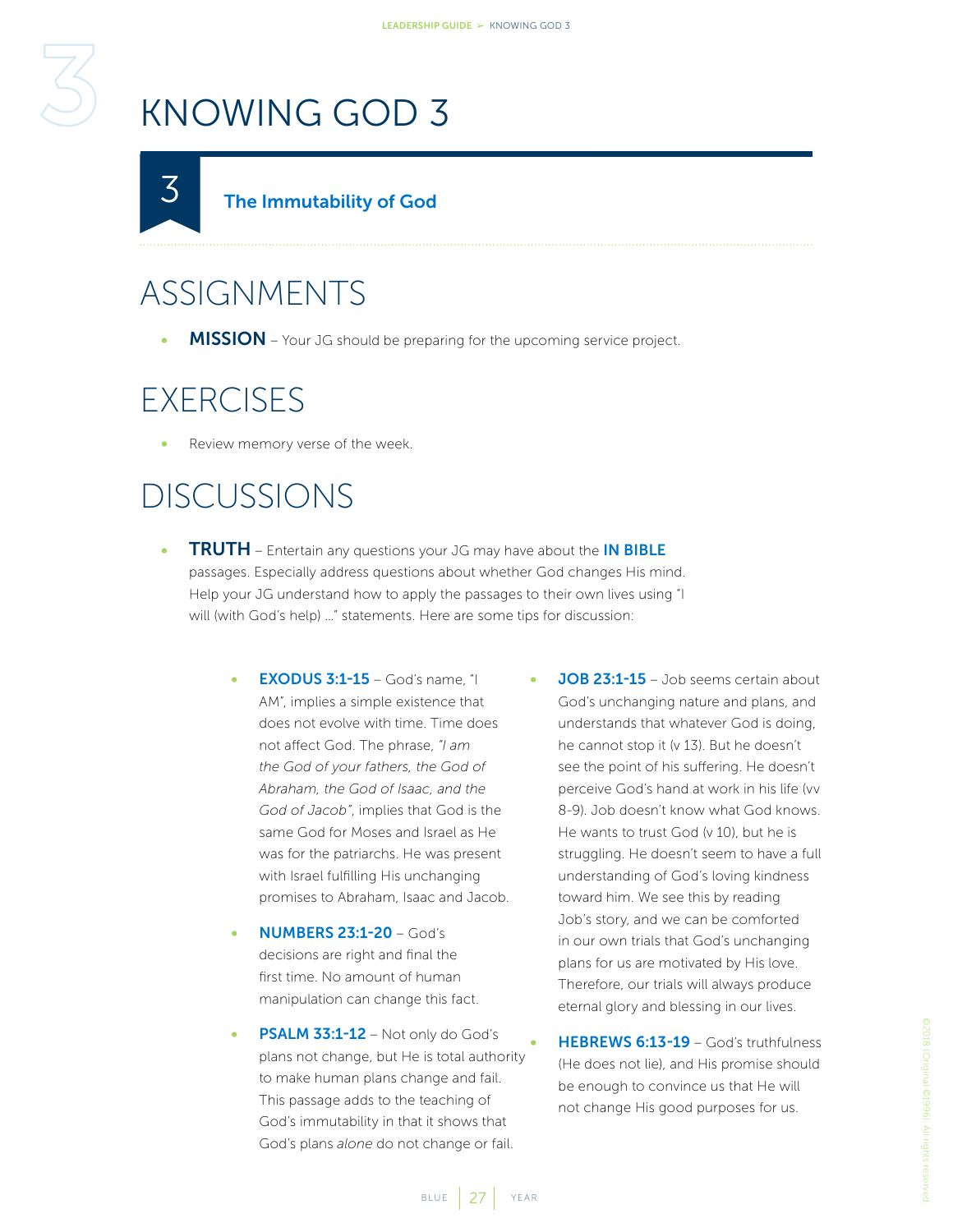- **GENESIS 6:5-7; 1 SAM 15:22-35; EXODUS 32:7-14 These passages** do not contradict the teaching of God's immutability. These, and others like them, should be interpreted as using figurative speech to communicate God's sorrow over sin and the inevitable judgment that follows. Exodus 32 is challenging because it seems like God is willing to renege on His promises to Abraham, Isaac and Jacob. However, in light of the clear teaching of God unchanging purposes and will, it seems best to interpret this passage as a test of Moses' leadership and a demonstration to Moses of God's anger at sin.
- TRUTH Make sure your JG understands the definition of immutability: *God is unchanging in His person, purposes and promises; and yet He feels emotions and interacts responsively with His creation.* There are no unforeseen events for God, and nothing beyond His control. So, He need never adjust His plans to react to circumstances beyond His control. The unchanging nature of God and His promises brings comfort to His people. He is stable, solid and dependable. We have assurance that He can, and will, accomplish all His good will toward us.
- **EQUIPPING** Discuss the 1<sup>st</sup> and  $3^{rd}$  equipping questions. Emphasize that the immutability of God's promises is a solid reason to put our hope in them.
- ACCOUNTABILITY Allow time for smaller groups of two or three to ask accountability questions and pray for one another.
- **MISSION** Continue planning and discussing your upcoming mission service project. It is vital that you emphasize the purpose of this project as an exercise in developing a missional life. Discuss the gospel as the motivation for living a missional life and how that applies to your service project.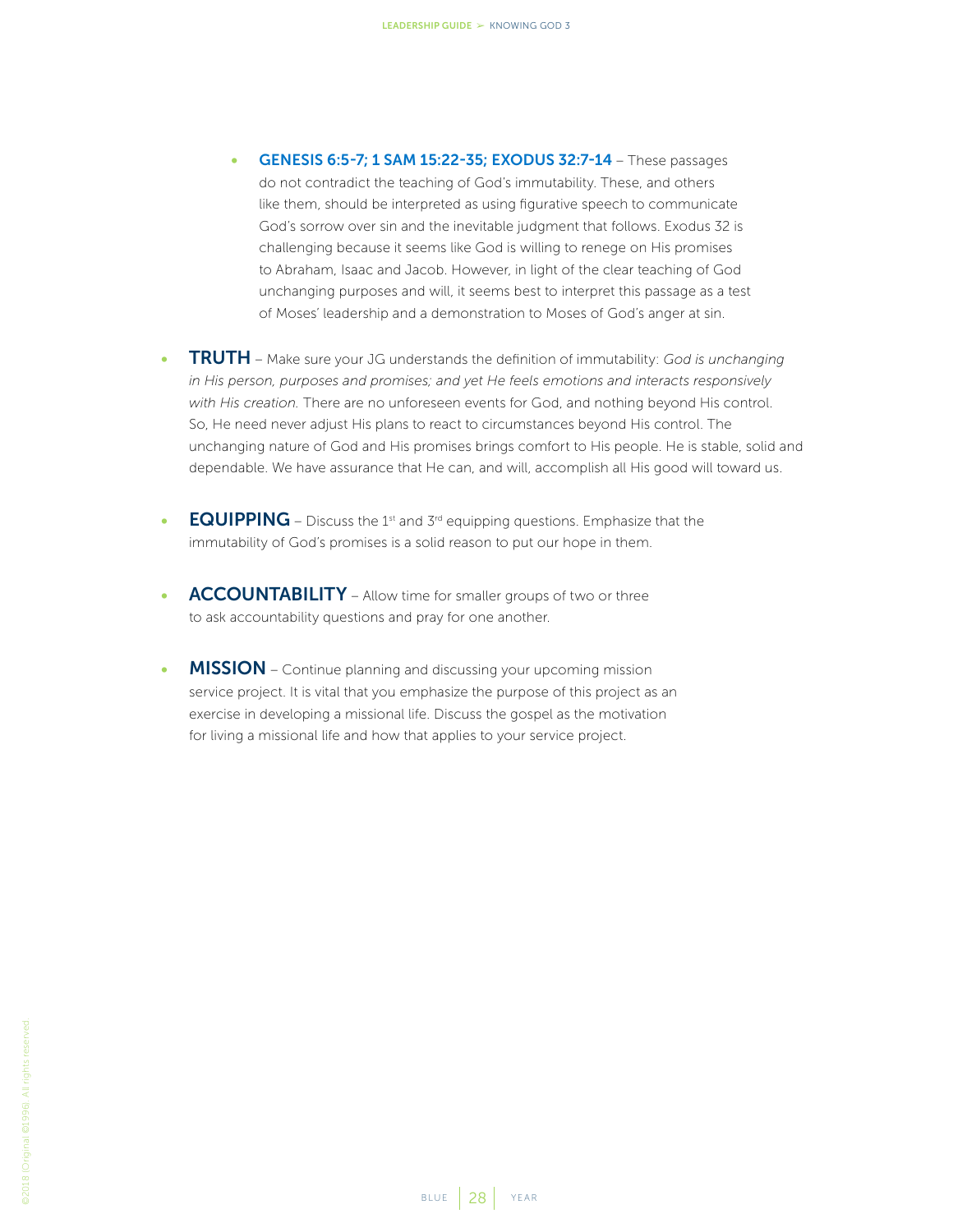# <span id="page-28-2"></span><span id="page-28-0"></span>HEALTHY MARRIAGE 1

#### Male and Female: How God Designed Your Spouse

### ASSIGNMENTS

<span id="page-28-1"></span>1

MISSION - Your JG will begin work on the 60-Second Testimony exercise this week. Over the next 4 weeks each member of your JG will share their 60-Second Testimony, starting with you, then 3<sup>rd</sup> year group members and so on. Start recruiting people to share their testimony right away. Try to have only one of two people share per week so that newer people have a chance to observe other examples and hear the coaching that others receive. Some will need an extra opportunity if their testimony is unclear, too long, or doesn't focus on what Christ has done. Help your JG learn to do this well. If you have a small group, there may be time to have JG members share their testimony, receive coaching, revise and present again the following week.

#### **EXERCISES**

Review the memory verse of the week.

#### DISCUSSIONS

- **TRUTH** You can discuss any of the **IN BIBLE** questions. Here are some tips:
	- GENESIS 1:26-28 This passage teaches the ontological equality of men and women. The man and woman were created equal in value, dignity and glory in that they shared the image of God. They also shared the same responsibility before God to fill the earth and the same authority over the animals.
	- GENESIS 2:15-24 This passage teaches that men and women are functionally unique. God intended to find a suitable, or corresponding, partner to share with the man in his responsibilities before God. The woman was taken out of him to show

that she corresponds to him and is dependent upon him. The man named her woman, showing that he recognized her perfect correspondence to himself – both her equality and uniqueness.

GALATIANS 3:23-29 - Be aware that this passage does not teach that there is no difference between men and women. It does teach that there is no difference between men and women *in respect to their being a recipient of the promise of grace*. All redeemed people share in the same promise regardless of their gender.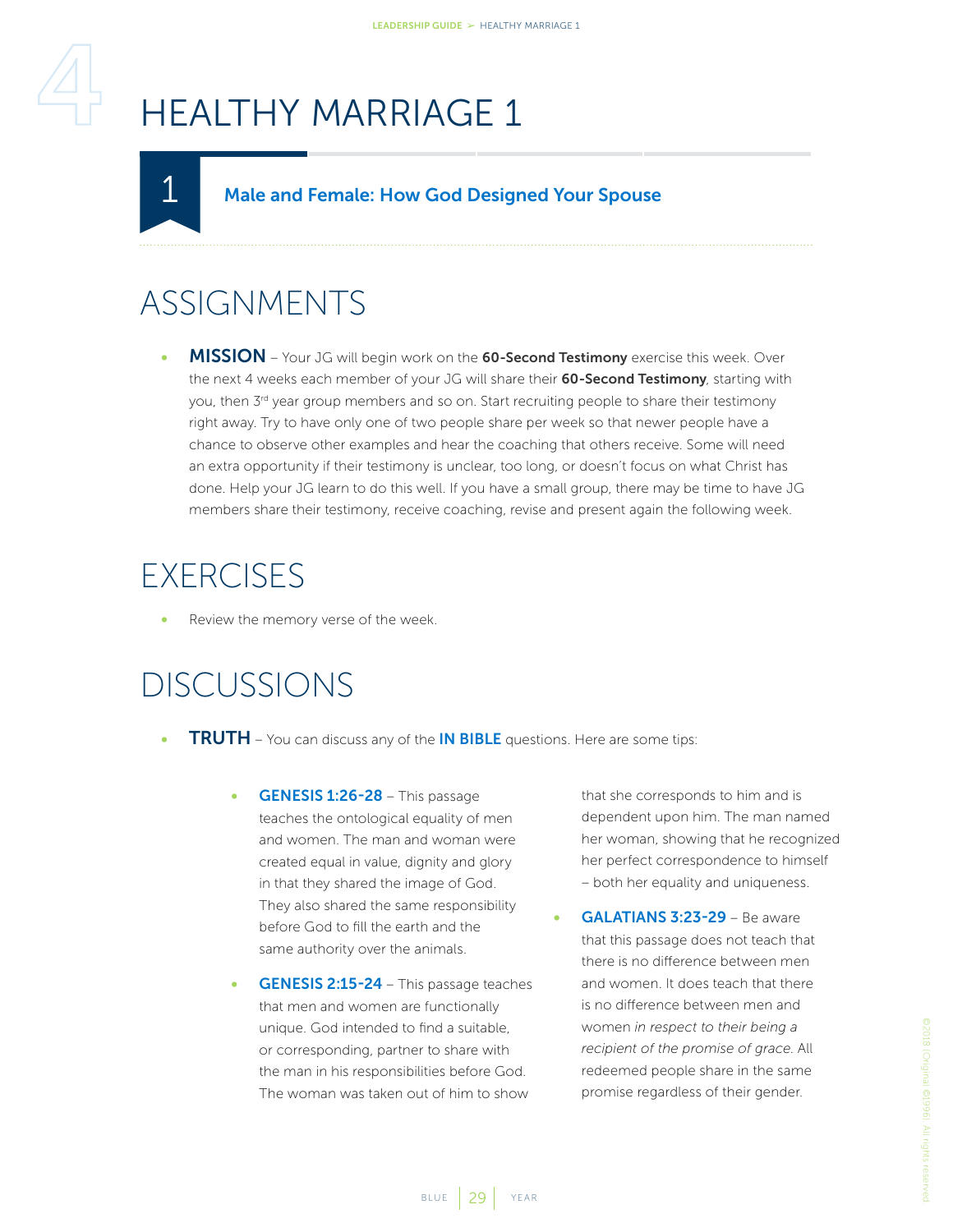- **1 PETER 3:7** Peter mentions here that women are physically weaker than their husbands, but are nevertheless equal heirs of grace. Husbands should live with their wives honoring both this difference and this similarity.
- **TRUTH** The important points you want to drive home are:
	- Men and women are equal in the value of their being.
	- Men and women are functionally unique.
	- The above points are by God's design; not by accident, the Fall, or cultural influences.
	- Women are designed to correspond to men, that is, they are ontologically equal to men and functionally unique. Thus, men and women were designed by God to complement each other physically, spiritually and emotionally.
	- Women are designed to be helper/supporters to their husbands (this will be explained further next week as "headship" and "submission").
- **EQUIPPING** The 3<sup>rd</sup> equipping question should create an interesting discussion. The goal of this question is to expose any perceived disadvantages of the Scriptural model of male leadership/female support as being due to sin. Help your JG see that the advantages have been designed in by God, whereas any potential disadvantages are created by our own sinfulness.
- MISSION Introduce the 60-Second Testimony exercise with a question, "If someone asked you why you were a follower of Jesus and you only had one minute to answer, what would you say?" Allow some discussion, and bring out the importance on being able to give an attractive, concise response. Explain how the 60-Second Testimony exercise will equip your JG to effectively communicate their spiritual journey. Model the 60-Second Testimony first before any of your group members. You want to inspire your JG to make it their goal to be able to *effectively share their story of becoming a follower of Jesus*.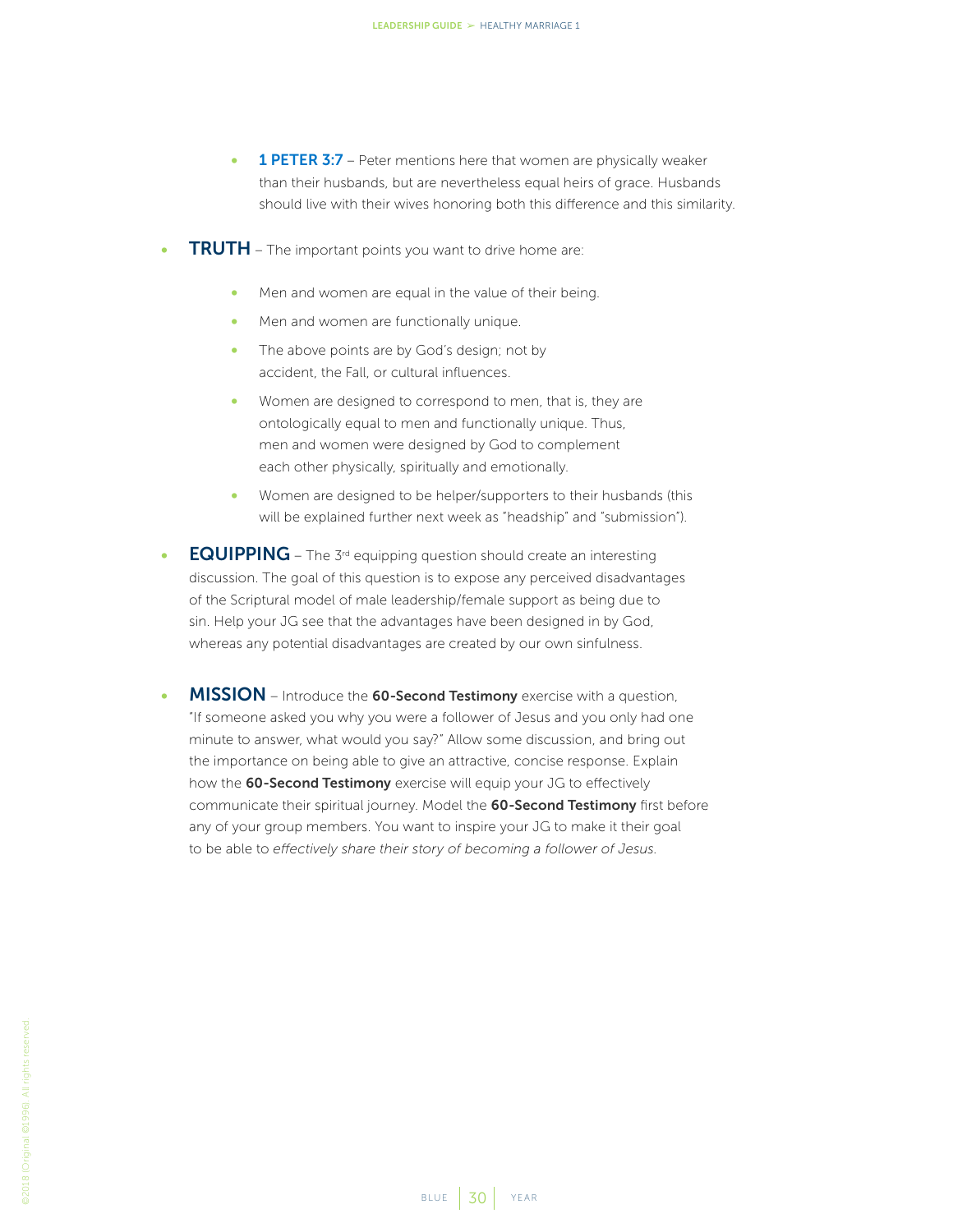# <span id="page-30-1"></span>HEALTHY MARRIAGE 2

#### Headship and Submission: How God Designed Marriage

### ASSIGNMENTS

<span id="page-30-0"></span>2

- **TRUTH** Listen to the audio resource on the subject of a woman's role in the home and the church.
- Your Journey Group should continue to work on their 60-Second Testimonies.

#### **EXERCISES**

- Review the memory verse of the week.
- 3<sup>rd</sup> year JG members should share their testimony this week. Engage your JG in conversation about what makes a good and bad testimony. You can break into smaller groups to do some coaching.

- **TRUTH** The goal this week is to see how God's intended pattern for marriage was corrupted by sin and how Spirit-filled living can renew the possibility of realizing the intended harmony in marriage. This harmony is most likely to be experienced when husbands and wives embrace the biblical model of male headship and female submission in marriage. However, because of male abuses of the past and the resulting rise of the feminist movement, female submission is grossly misunderstood and the very idea may seem repulsive to some in your JG. You may need to carefully frame the discussion by admitting there have been abuses, and ask your JG to focus on what they saw in Scripture rather than what they may have seen in people's lives. You can discuss any of the **IN BIBLE** questions that might serve your JG's needs. Here are some tips:
	- GENESIS 2:15-24 God created the woman because the man alone was not sufficient to fulfill the commission to fill the earth and rule over it. God brought the woman to the man to present her as a gift to him. The fact that the man named her "woman" is both an indication of his authority role in her life and that he was delighted to see how she so wonderfully corresponded to him. She was his equal, and yet she was unique.
- GENESIS 3:16 Sin and God's curse on sin ruined Adam and Eve's intended harmony in their roles. Marriages would now be marked by male oppression of women in marriage and in cultures generally, and by females grasping for power. The original word for "*desire*" here means *desire to control or rule*. See Genesis 4:7 for a comparative example.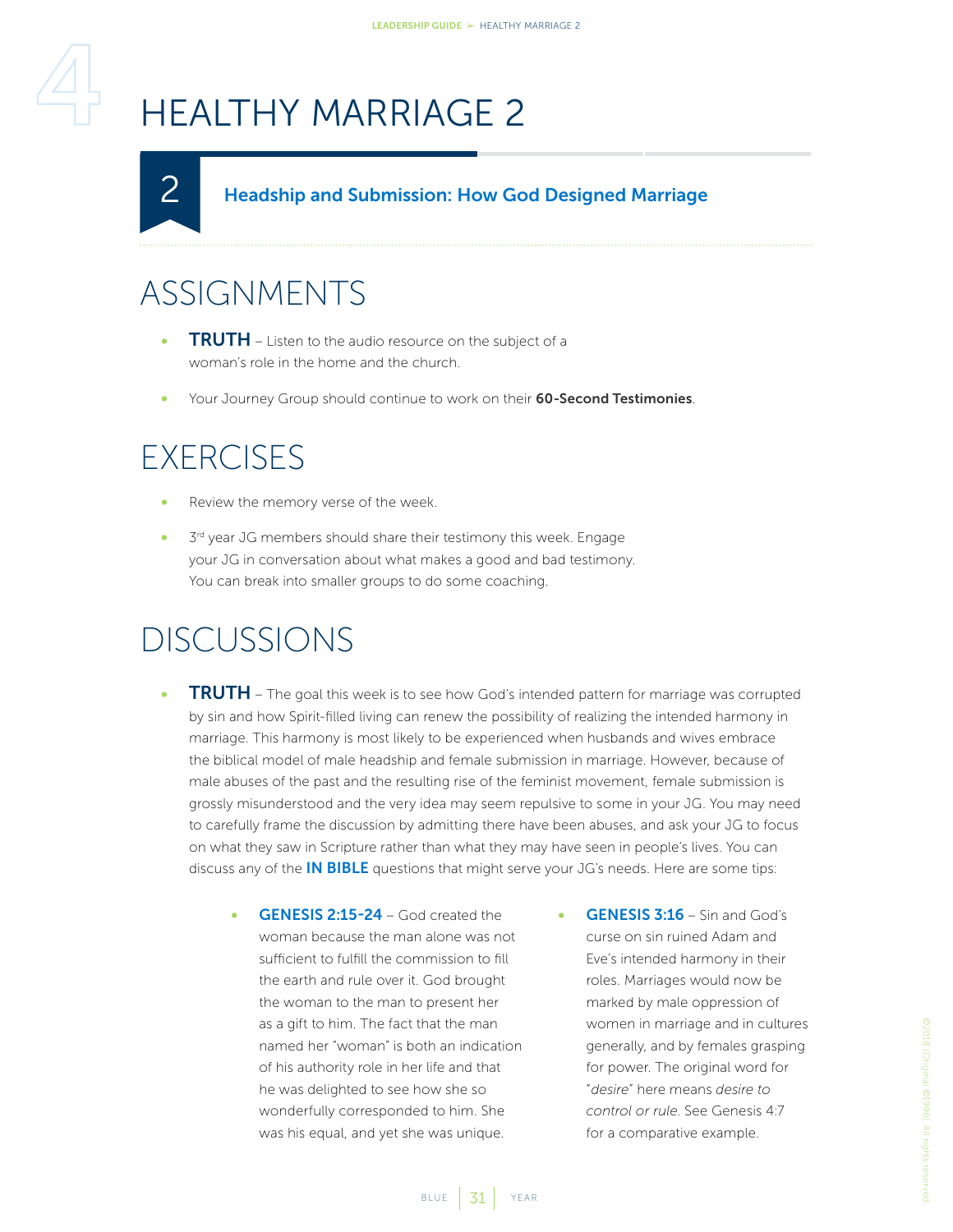#### • EPHESIANS 5:17-33; COLOSSIANS

3:15-19 - The specific parallels between these two Pauline passages are illustrated on a chart in this week's material. In general, it is significant that Paul's (and Peter's) teaching on marital roles is set in the context of spiritual living. This means that following Jesus isn't just about being a Christian man or woman – a "just me and Jesus" mentality – it's about being a Christian husband and father, or wife and mother. The Spiritfilled life is lived out in the context of our human relationships. Ultimately, the God-given roles in marriage are intended to reflect the relationship between Christ and His Church. This should impress every husband, wife, and prospective husband and wife with the solemn responsibility of living in marriage so as to reflect the spiritual message God intends to communicate.

1 **CORINTHIANS 11:3** - Some have argued that "*head*" here means *fountainhead, source or spring*. But the context denies this possibility. Paul uses the word head 3 times to mean the same thing in each phrase. If he meant *source* or *spring*, you would translate it as follows, "…*the source of every man is Christ, the source of a wife is her husband, and the source of Christ is God*." It is possible to understand Christ as the

source of man, and the first man as the source (in creation) of the first woman. But, how can a husband be the source of his wife? Further, to say that God is the source of Christ contradicts the biblical teaching that the persons of the God-head are coeternal, and that none is produced by another as its source. Therefore, we must conclude that the most natural interpretation for "*head*" is *authority* or *leader*. Christ who was equal to His Father in power, substance and glory, nevertheless voluntarily submitted to His authority and came to do the Father's will, not His own.

The same meaning for "*head*" should be applied in Ephesians 5:23. A husband is the authority of his wife and she is called upon to submit to him. This does not mean she is not her husband's equal for even Christ submitted to His equal – The Father.

- 1 PETER 2:13-3:7 Peter's command to husbands to live with their wives in an understanding way shows that husbands are never to exploit their wives' physical weakness or her attitude of submission in order to oppress her. Rather, husbands must treat their wives as equals who are especially worthy of honor.
- **EQUIPPING** Discuss any of the Equipping questions that may be relevant to your group. Focus on motivating your JG to embrace the teaching and consider it a vital part of their personal spiritual development..
- **ACCOUNTABILITY** Allow time for smaller groups of two or three to ask accountability questions and pray for one another.
- **MISSION** Be sure to allow adequate time for  $3^{rd}$  year members to share their 60-Second Testimony.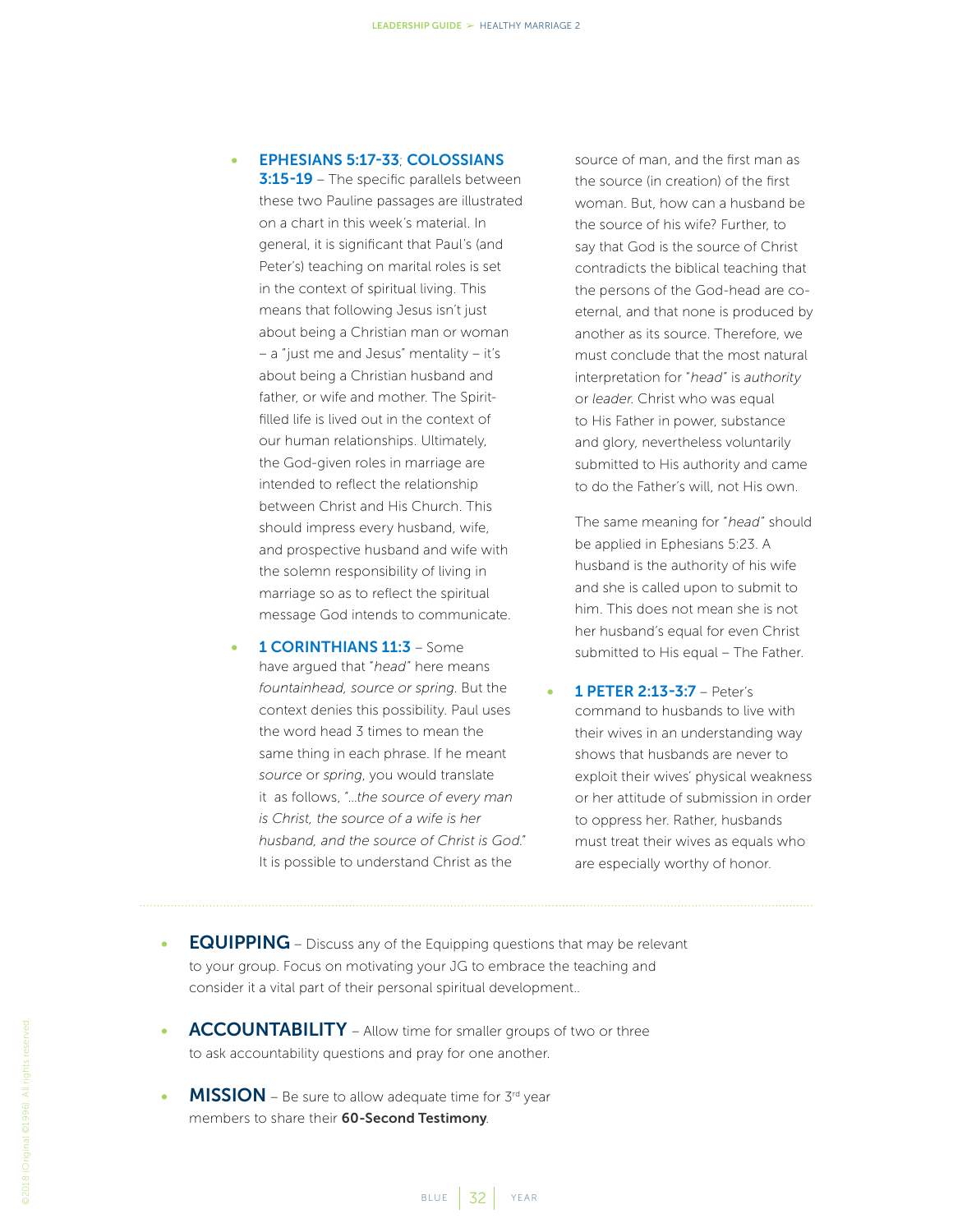# <span id="page-32-1"></span>HEALTHY MARRIAGE 3

#### Love: How Husbands Fulfill Their Role in Marriage

### ASSIGNMENTS

<span id="page-32-0"></span>3

MISSION – Encourage your JG to begin the Mission section as early as possible each week.

This week your JG has two mission assignments.

- Continue working on the 60-Second Testimony exercise.
- Those who are married, or are in a relationship that could potentially lead to marriage, should have a spiritual conversation with their partner. This could be a daunting assignment for some. You will need to encourage them as well as reinforce the importance of developing the spiritual dimension of their relationship. Ask a few people to share their experience.

#### **EXERCISES**

- Review the memory verse of the week.
- 2<sup>nd</sup> year JG members should share their testimony this week. Remind your JG of the importance of mastering this exercise.

- **TRUTH** Discuss any of the **IN BIBLE** questions you like. Here are some tips:
	- **MATTHEW 20:20-28** The wrong use of authority is wielding strength to inspire fear. Husbands can do this with threats, shouting, silence and even body language. The right use of authority is by serving those whom we would have follow us. Servant-leadership will inspire trust and voluntary submission. This directly applies to a husband's role in marriage because he must exercise his God-given authority in a Christ-like way.
	- **EPHESIANS 5:25-33** Make sure your JG sees the elements of selfsacrifice and purification in Christ's love for the church. You might also ask how they think this applies to a husband's love for his wife. Point out that his love should also be as attentive to his wife's spiritual/physical/emotional welfare as is a man's love for his own body. This type of love certainly would be considered idealistic if not for the power of the indwelling Holy Spirit.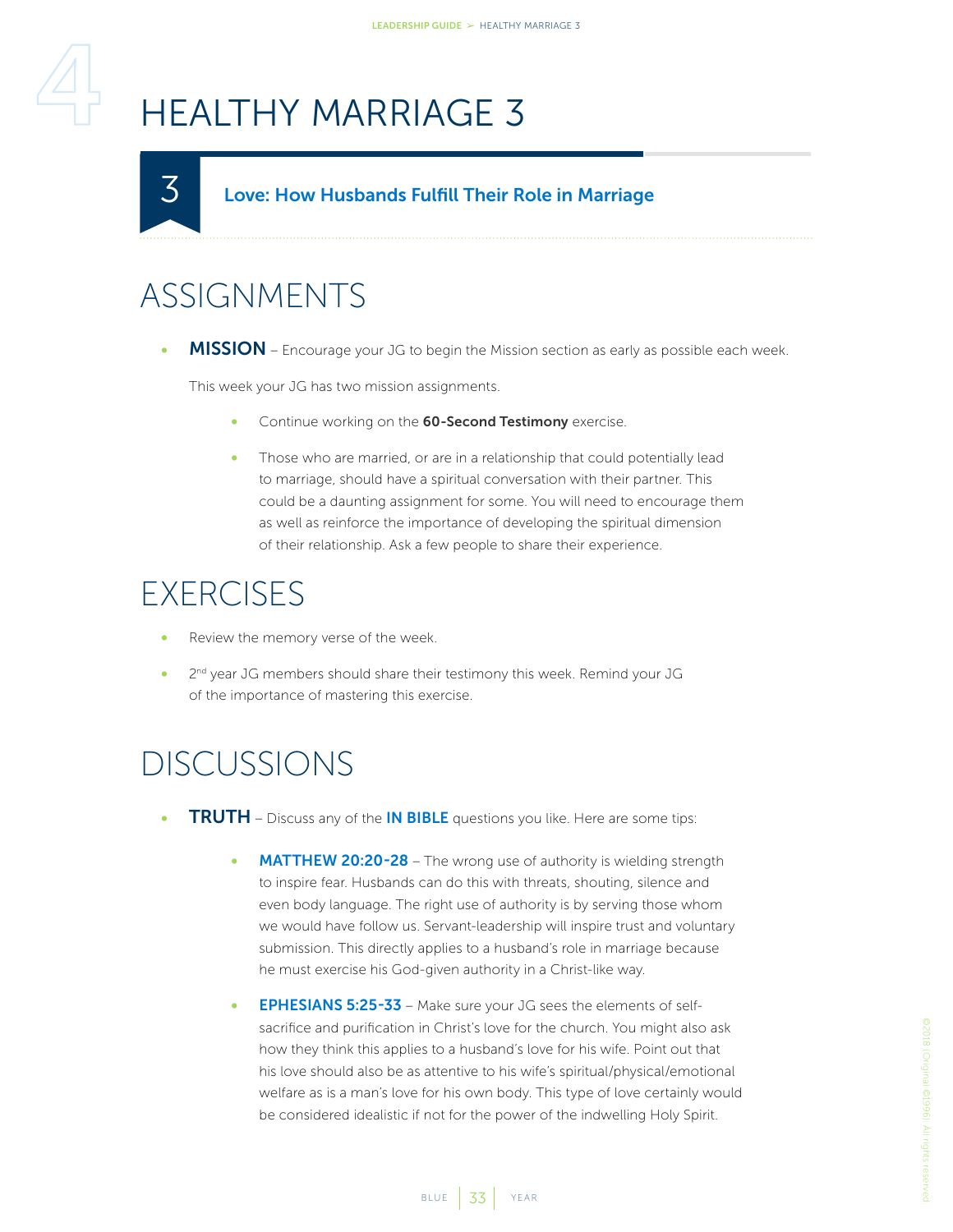- 1 PETER 3:7 Help your JG explore what it means to live with one's wife "*in an understanding way*." Challenge them to think of both right and wrong examples of how husbands should treat their wives.
- **TRUTH** This week, the main points you should stress are:
	- Husbands must not exercise their authority in marriage by force or fear.
	- Husbands should follow Christ's example of exercising authority by servantleadership. Stress that this is what inspires trust, submission and cooperation.
	- The love that befits a husband's servantleadership is an act of self-sacrifice motivated by a desire to benefit her spiritually. This love is a commitment based on the will of God, often supported by emotion. This Christ-like love is

the essence of a man's husbandly duty to his wife. It is how he fulfills his role as head in marriage.

- Husbands should treat their wives in a way that reflects that they understand and value their unique nature and needs.
- Husbands and wives should respond to a difficult marriage situation by choosing to offer unconditional love or submission in obedience to God.
- **EQUIPPING** Use the first question to challenge your JG to think more deeply about love as a commitment vs. emotion. Discuss the fourth question to get your JG thinking about exercising authority to inspire trust vs. fear.
- ACCOUNTABILITY allow time for smaller groups of 2 or 3 to ask accountability questions and pray for one another.
- MISSION Be sure to allow adequate time for 2<sup>nd</sup> year members to share their 60-Second Testimony and receive coaching.
- **MISSION** Invite a few JG members to share their experience having a spiritual conversation with their spouse (or potential spouse).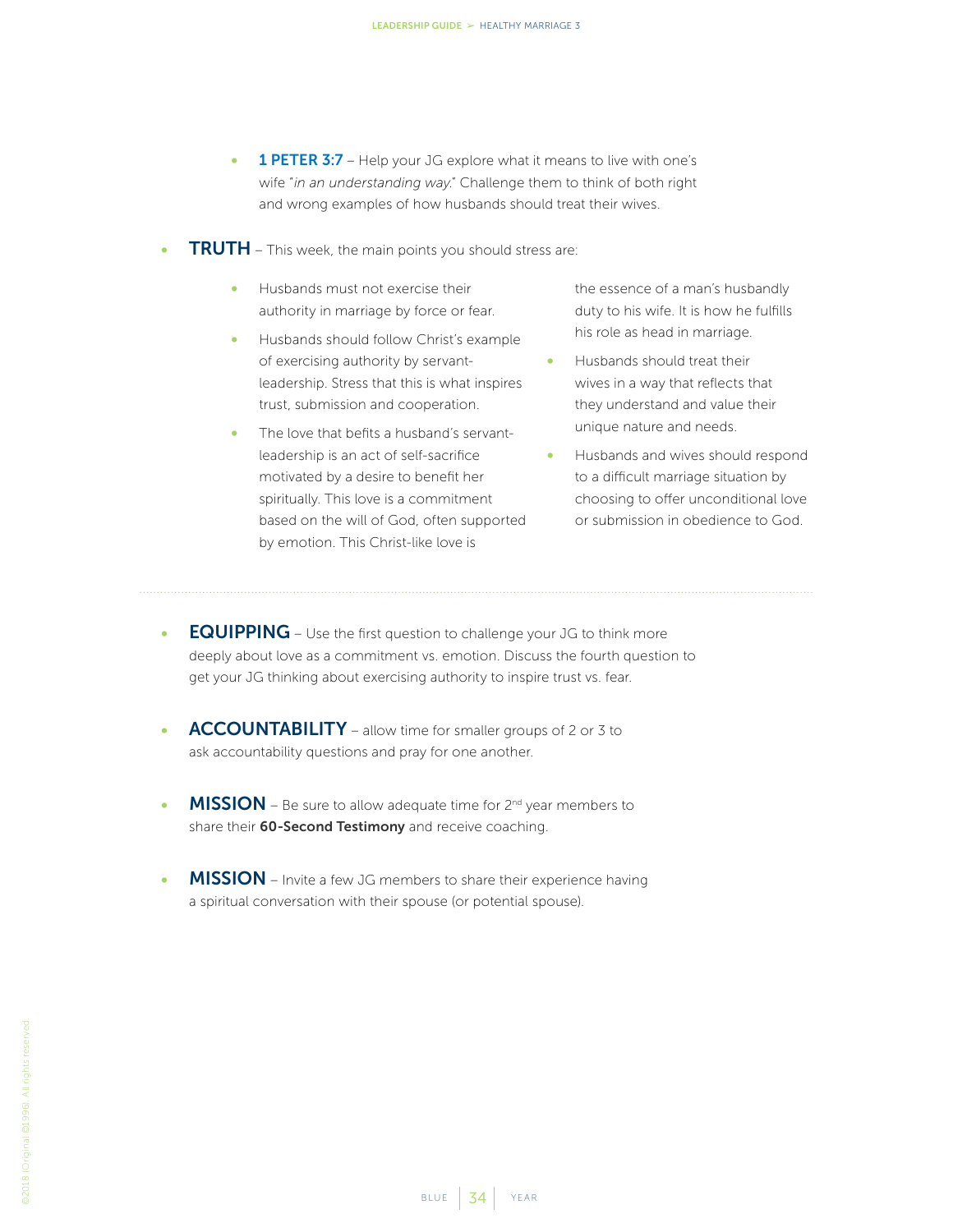# <span id="page-34-1"></span>HEALTHY MARRIAGE 4

#### Respect: How Wives Fulfill Their Role in Marriage

### ASSIGNMENTS

<span id="page-34-0"></span>4

• MISSION – Encourage your JG to begin the Mission section first as early as possible each week.

This week your JG has two mission assignments.

- Continue working on the 60-Second Testimony exercise.
- The second assignment is the same as last week, to have a spiritual conversation with their spouse or accountability partner. The emphasis is to see what your JG members learn about their partner's spiritual life, so be sure to ask some appropriate questions about this.

#### **EXERCISES**

- Review the memory verse of the week.
- 1<sup>st</sup> year JG members should share their testimony this week.

- **TRUTH** Review a few of the **IN BIBLE** questions you like. Here are some tips:
	- EPHESIANS 5:22-24, 33; COLOSSIANS 3:18 Some in your JG may find it hard to take these verses at face value. You may need to stress the unconditional nature of these instructions, that is, that any obedience that must be rendered "*as to the Lord*", must be unconditional.
	- 1 PETER 3:1-6 Peter's counsel to wives of unbelievers is that they submit to them so that they may be won by their respectful conduct. He also counsels them to focus on the beauty of a gentle demeanor, which will be highly valued by their husbands, and to put their hope in God without giving in to fear.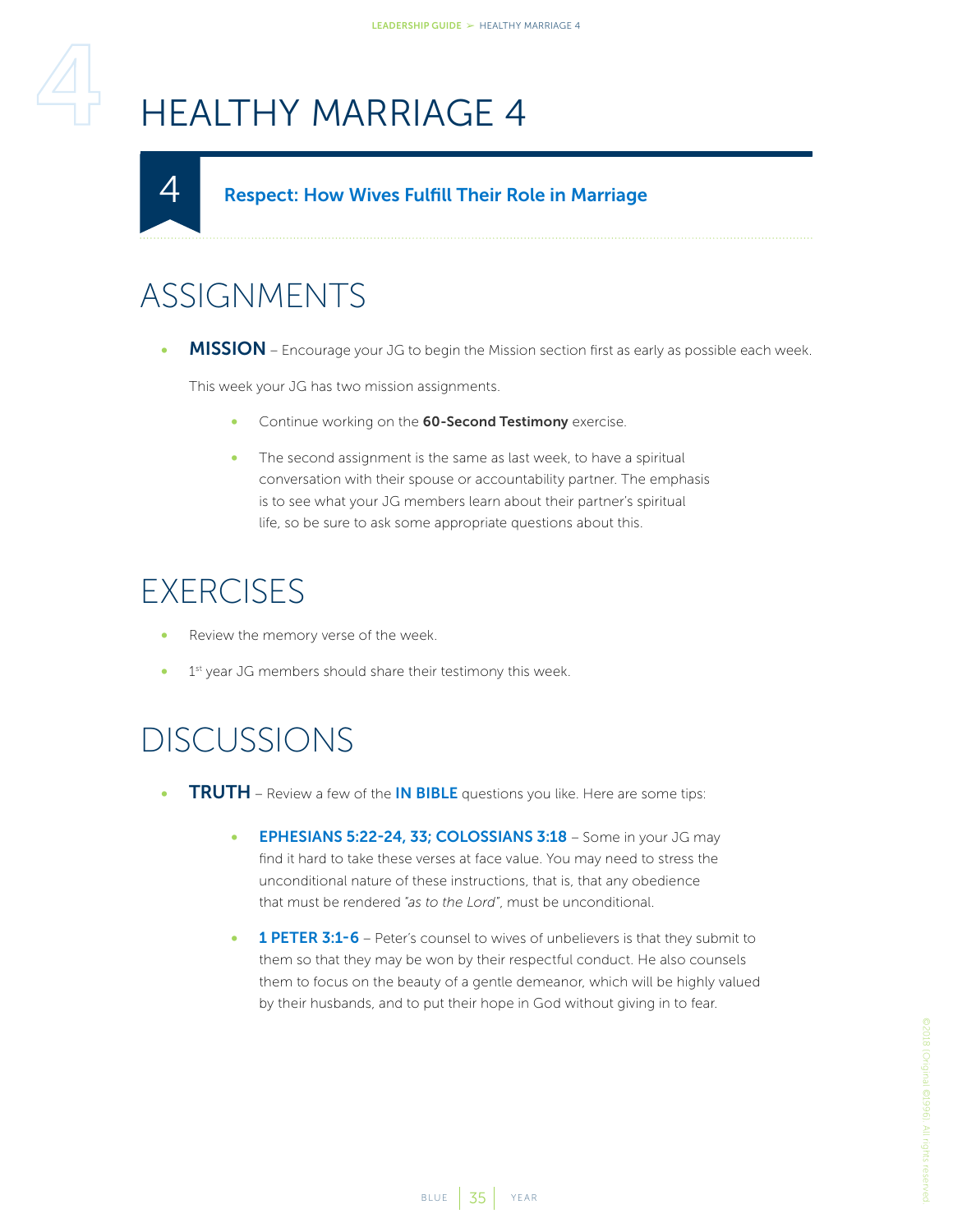- **TRUTH** This week, the main points you should stress are:
	- Submission does not imply inferiority, nor give license to husbands to exploit or abuse their wives.
	- Wives fulfill their role of submission in marriage by learning to treat their husbands with unconditional respect.
	- Wives must learn to hope in God's care rather than fear exploitation if they submit to their husbands in marriage. With

God's help a woman can learn how to be obedient to God in her marriage even when her husband has serious character flaws or is an unwise leader.

- Husbands must understand the unique responsibility they have to set the tone for harmony in the marriage. A husband can win his wife's trust and respect, or make her regret that she ever promised it.
- **EQUIPPING** If you lead a ladies' JG, you may want to allow for an extended discussion of the second equipping question. Some ladies may wish to share their fears/worries. If you sense that any of your ladies are in an abusive situation, make sure you seek the counsel and help of your church's leadership.

All JG leaders can discuss respect as a choice one makes about how to treat someone vs. a feeling. Try to draw a parallel between this and the idea of love being primarily a choice/commitment in action rather an emotion. Discuss how both a husbands' love and a wife's respect can be unconditional.

- ACCOUNTABILITY allow time for smaller groups of two or three to ask accountability questions and pray for one another.
- **MISSION** Be sure to allow adequate time for  $1<sup>st</sup>$  year members to share their 60-Second Testimony and receive coaching.
- MISSION Invite a few JG members to share their experience having a spiritual conversation with their spouse (or potential spouse).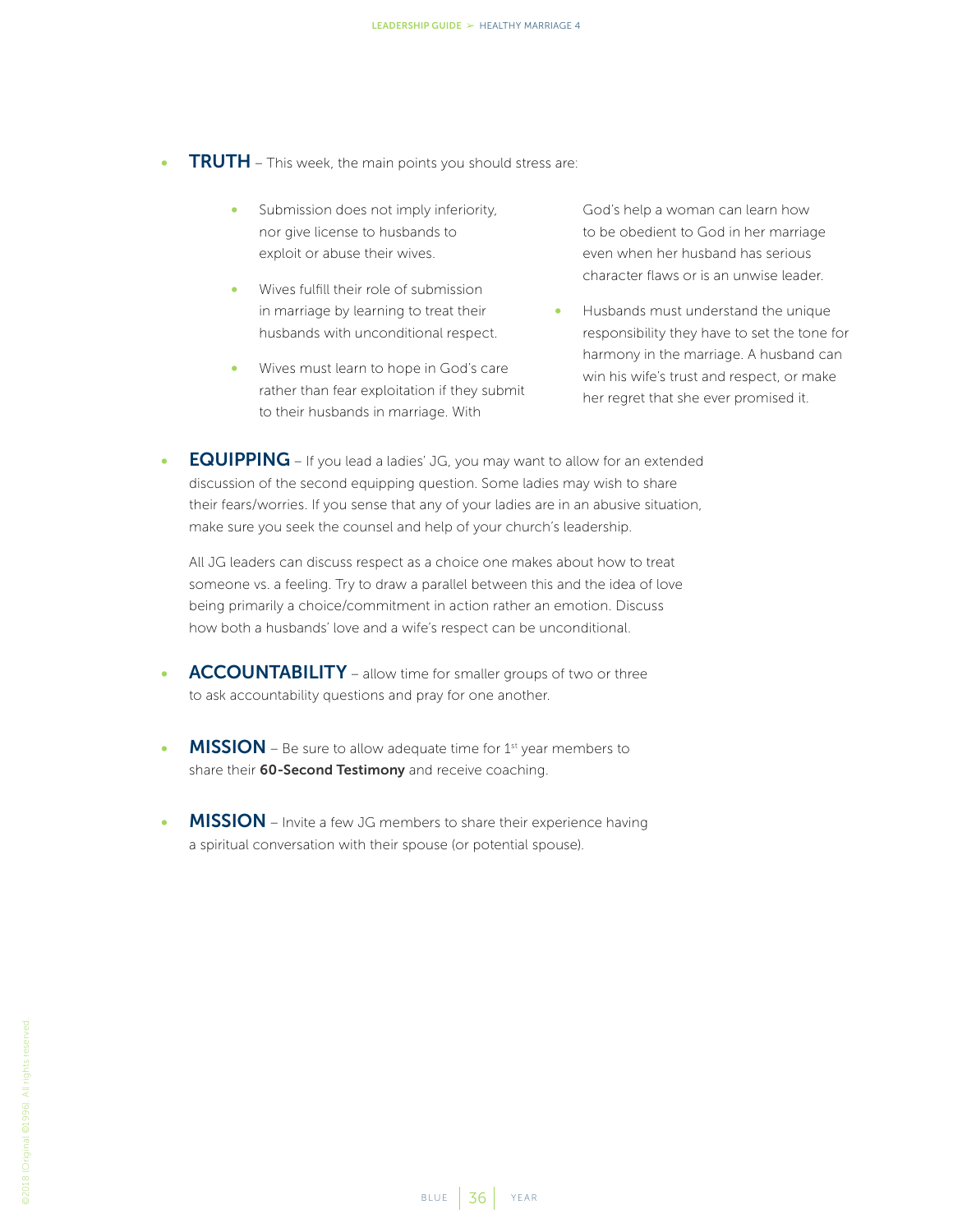<span id="page-36-2"></span><span id="page-36-1"></span><span id="page-36-0"></span>

The Truth About Science & the Bible: Which Truth Should You Believe?

#### ASSIGNMENTS

**EQUIPPING** – Your JG should have memorized the books of the Pentateuch. Over the next several weeks your JG will memorize all 39 books of the Old Testament. A memory aid called "Learning the Books of the Old Testament" is included at the end of this week's material. The goal is to have each member of your JG recite the books of the Old Testament and New Testament from memory. During your first meeting, you should begin scheduling volunteers to recite in about three or four weeks. The ultimate goal is to have every JG member recite all 66 books of the Bible by the end of this section of *The Journey*.

#### **EXERCISES**

- Review the memory verse of the week and talk about how it relates to the TRUTH section.
- Review the Pentateuch.

- **TRUTH** You can discuss any of the IN BIBLE questions you would like to address. Here are some tips that may help:
	- DEUTERONOMY 10:14; NEHEMIAH 9:6; PSALM 90:1-2; JEREMIAH 10:10; ROMANS 1:19-20 - The facts about God and the universe that these verses teach are summarized in the beginning of the to summarize section of the material. Be sure to allow your JG members to share their responses and conclusions based on these facts.
	- JOHN 18:33-38 Jesus' entire life and ministry indicates that He believed that all truth is absolute and objective since all truth comes from God. Jesus treated His moral and spiritual teachings ("*Truly, truly I tell you*…") as if they were as objectively true as any mathematical or scientific statement.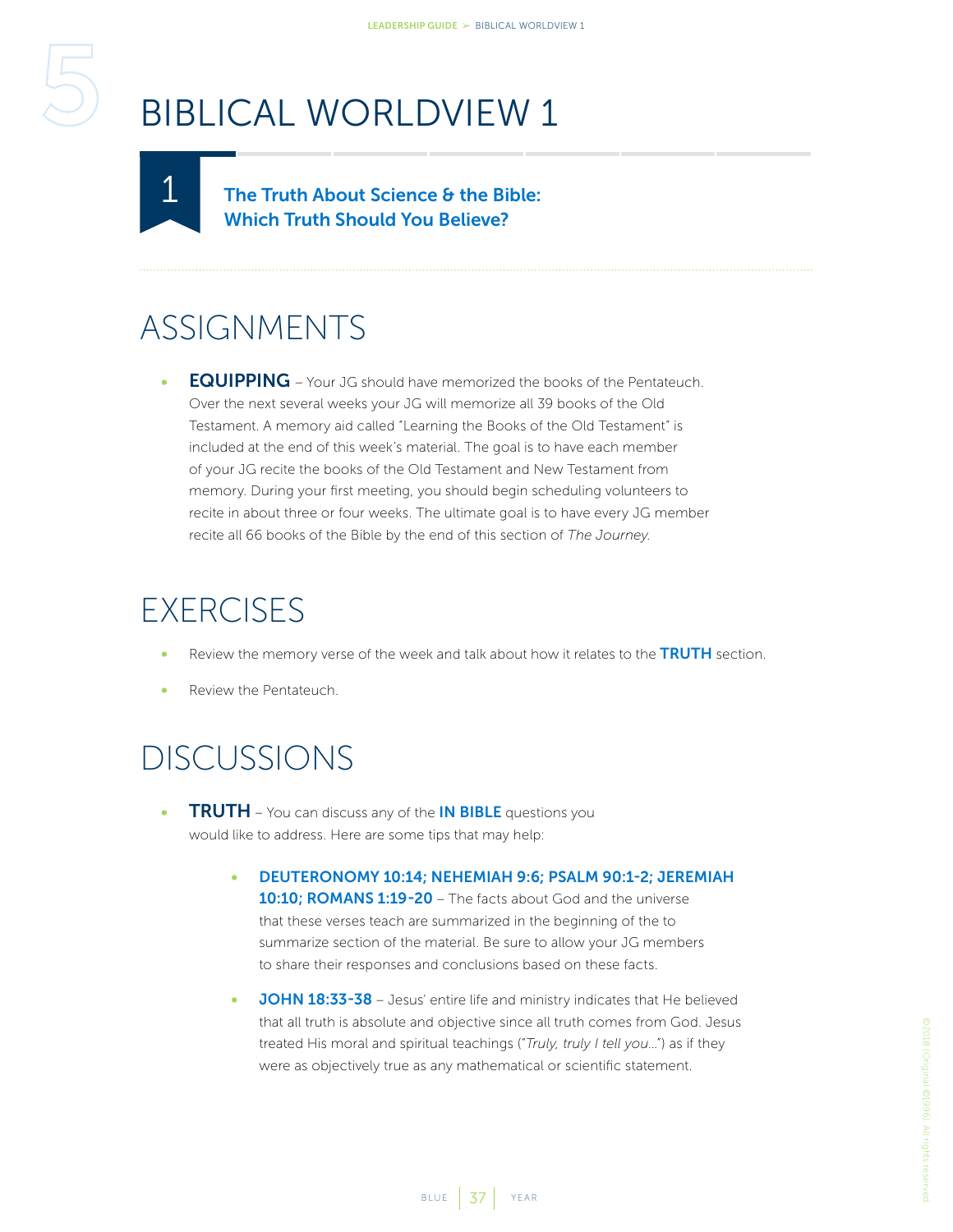• COLOSSIANS 2:1-9 – The point you want to drive home here is that a biblical worldview is incompatible with many contemporary philosophies. Sometimes, people fall into the deceptive trap of not thinking critically about what they

believe and may even hold two contradictory beliefs or values to be true. Use your own examples to illustrate this and challenge your JG to develop a consistent, biblical way of thinking about life.

- **TRUTH** This week's material lays the foundation for discussions about creation, evolution and the meaning of life that will happen in the next few units. The goal of this unit is to dethrone science from its position of unchallenged authority – "If it's science, it must be true" – and to expose the assumption of naturalistic philosophy that masquerades as science when origins are discussed. You will also want to emphasize the truth of Romans 1:20, that simple observation of the natural world (which is what science is supposed to be all about) should lead humanity to acknowledge the eternal power of our Creator. You may need to explain that the reason many people don't see a Creator behind the creation is that sin has enslaved humanity and blinded our minds and hearts to Him.
- **EQUIPPING** The goal of these questions is to challenge your JG to bring all of their beliefs, values and life habits into alignment with a biblical worldview beginning with the basic facts about God and His creation. Remind them that a comprehensive, biblical worldview will affect decisions about every area of their lives – marriage, family, professional goals, financial management, standard of living choices, entertainment choices, education, and social and environmental responsibility. Challenge your JG to seek the daily filling of the Holy Spirit (remind them how, refer to Gospel Living, unit 2) and to submit to His leading and to the clear teaching of Scripture.
- ACCOUNTABILITY Allow time for smaller groups of two or three to ask accountability questions and pray for one another.
- MISSION Discuss how your JG group feels about witnessing. What thoughts come to mind? Make sure to connect witnessing with missional living – making the gospel known through word and deed.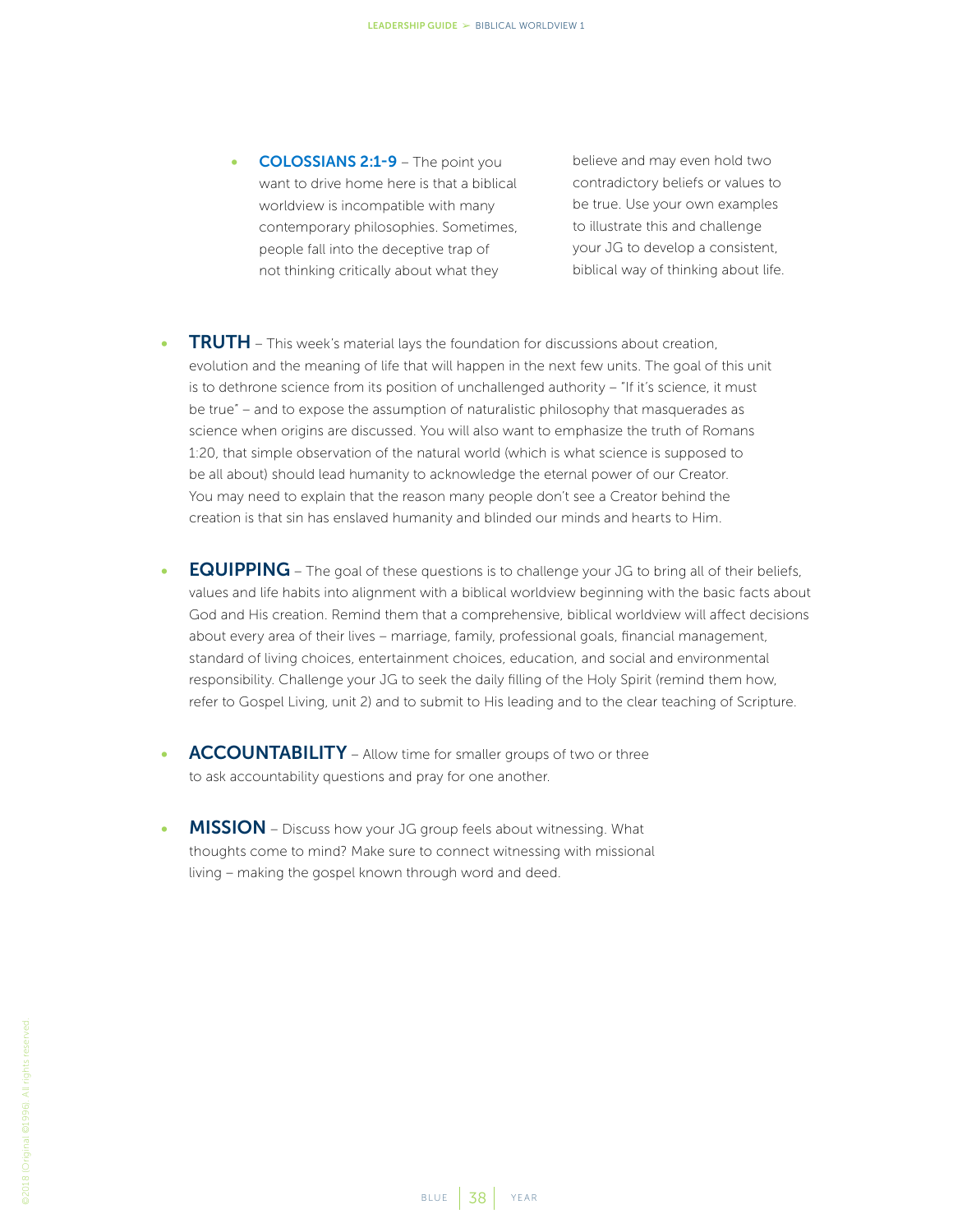#### Before the Design: There was a Designer

### ASSIGNMENTS

<span id="page-38-1"></span><span id="page-38-0"></span>2

- MISSION Encourage your JG to begin the mission assignment first each week.
- **EQUIPPING** Your JG should have memorized the 12 Historical books of the Old Testament. The goal is to have each member of your JG recite the 66 books of the Bible from memory by the final week of this series. You should be recruiting volunteers to recite during future meetings.
- MISSION Encourage your JG to review *The Answer* again in preparation for the discussions over the next few weeks.

#### **EXERCISES**

- Review the memory verse of the week and talk about how it relates to the TRUTH section.
- Review the Pentateuch and Historical books of the Old Testament.

- **TRUTH** You can discuss any of the **IN BIBLE** questions you would like to address. Here are some tips that may help:
	- GENESIS 1:1-2:1 Discuss any facts your JG observes about God and creation in the first chapter of Genesis. Your JG may have questions about Genesis 1, including whether the 6 days of creation are literal 24 hour periods as we would understand them, or some longer time period. It is the position of this material that Moses had in mind 6 consecutive 24-hour days. However, it should be admitted that this is a matter which Bible-believing Christians debate. Given the limited amount of time you have for your group meeting, don't let your discussion get side-tracked on debatable matters. Focus on the basic facts about God and creation (including the four bullet points listed in the material) because these are crucial to forming a biblical worldview. If your group is interested in pursuing their questions further, you can recommend these resources:
		- **Science and Evolution**, Charles Colson and Nancy Pearcey, 1999.
		- *Darwin on Trial*, Phillip E. Johnson, 1993.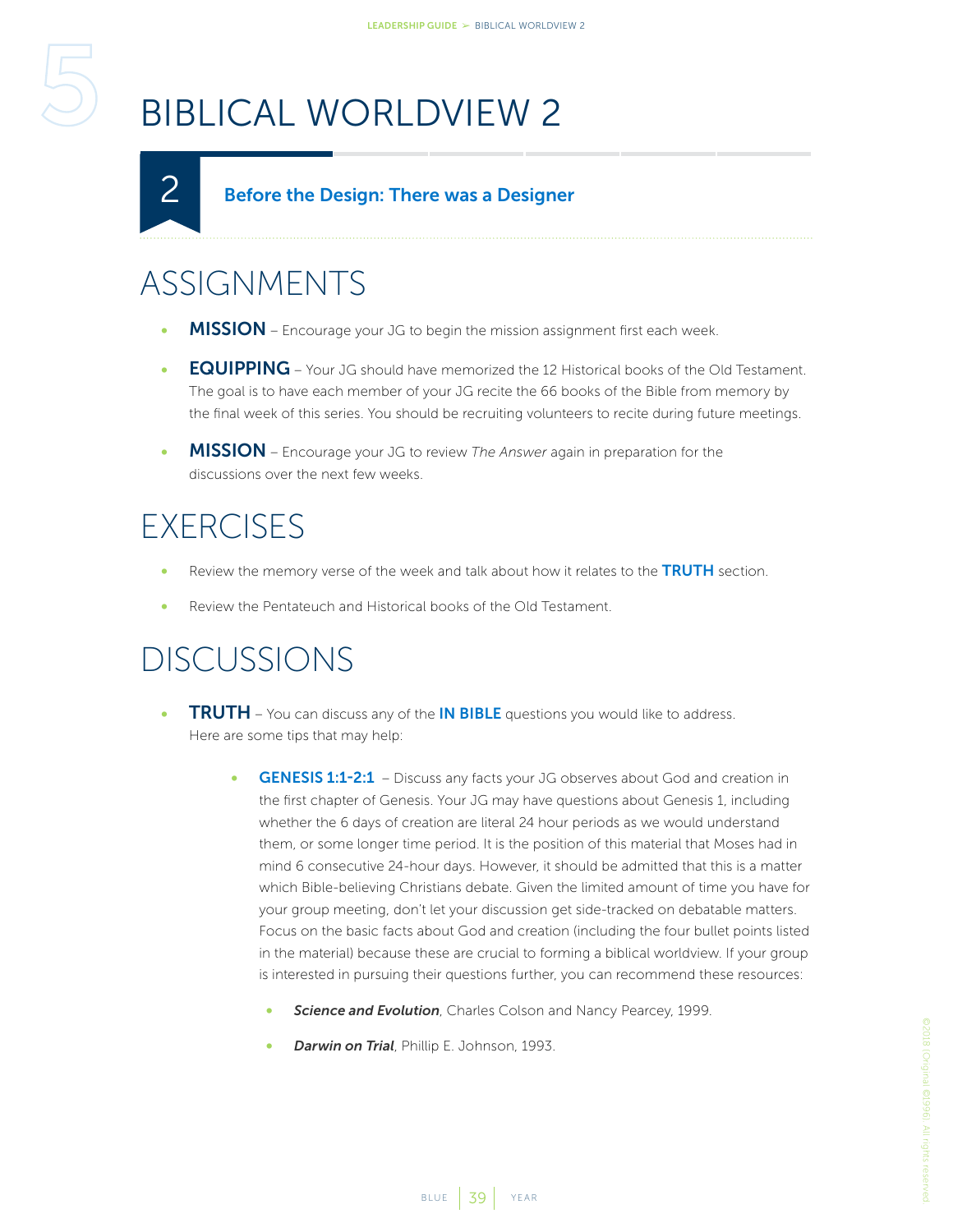- 1 CORINTHIANS 2:6-8; 2 TIMOTHY 1:8-10; TITUS 1:1-3 The point here is to see that God's plan to save His people by grace in Christ was in His mind even before He created anything! The phrase *"before the beginning of time"/"before time began"* (NIV) indicates that time, and therefore space, had a definite beginning. This teaches that only God was in existence prior to creation; it is not eternal.
- **TRUTH** The main points to emphasize this week are:
	- Several scientific discoveries since the early 1900's confirm the biblical teaching that the universe is not eternal, that it had a specific beginning point.
	- Naturalists resist the obvious implication that the universe could not begin itself and must, therefore, have been created by God.
- The bare fact that the universe exhibits order amid its complexity argues for intelligent design.
- **EQUIPPING** The goal this week is to have your JG think about the implications of the fact that God was actively planning to save His people before He created the universe they would live in. The implication is that we are creatures of a loving God who created for no other reason but that His creatures should see and worship His glory. (It's about Him, not us.) We should respond to Him with loving, submissive devotion, in awe of His kindness.
- ACCOUNTABILITY Allow time for smaller groups of two or three to ask accountability questions and pray for one another.
- MISSION –Discuss bringing Jesus into conversation with people and how *The Answer* can serve as a tool to that end. Discuss the conversation that is illustrated in the material. Get your JG to think about creative ways this can be adapted to suit their personality. Ask them to think about what is hard or easy about this approach.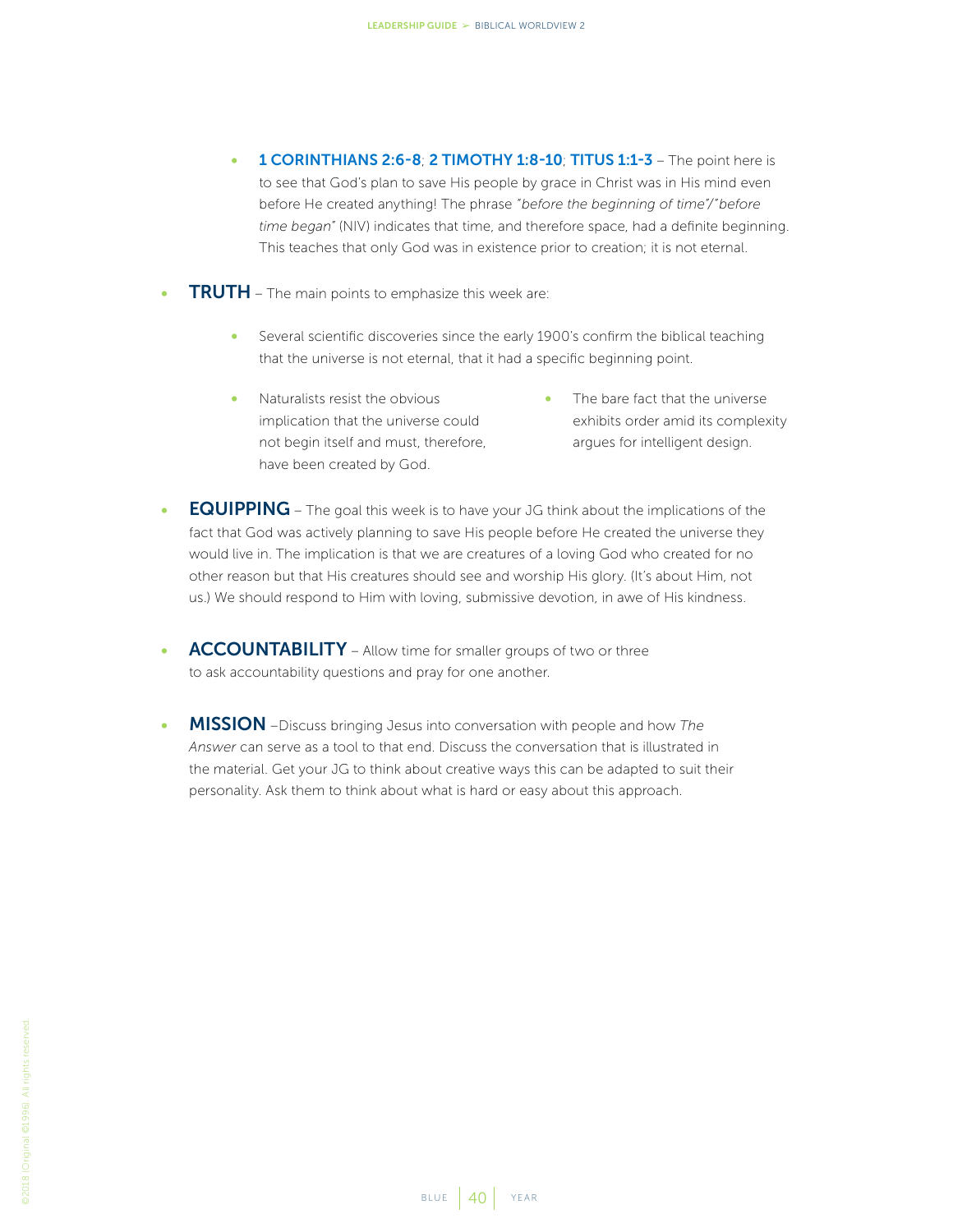#### The Facts of Life: Did Darwin Get Them Right?

### ASSIGNMENTS

<span id="page-40-1"></span><span id="page-40-0"></span>3

- **EQUIPPING** Your JG should have memorized the 5 Poetic books of the Old Testament. You should ask one of two people in your group to recite the books they know so far, or to recite the New Testament books again. The goal is to have each member of your JG recite the 66 books of the Bible from memory. By now, you should have everyone in your group scheduled to recite during future meetings.
- MISSION Encourage your JG to review *The Answer*, and to buy the 4 *Life Issues* booklets. Your JG will read and discuss one *Life Issues* booklet per week starting next week. Bring booklet 1 to your meeting to encourage your group that these are handy, easy-to-read "cliff notes" approaches to helping someone investigate Christianity. Encourage your JG to get these booklets from the bookstore well in advance of your meeting and make sure you have a working familiarity with how these booklets are used in an investigative approach to witnessing.

#### **EXERCISES**

- Review the memory verse of the week and talk about how it relates to the TRUTH section.
- Review the Pentateuch, Historical and Poetic books of the Old Testament.

#### DISCUSSIONS

- TRUTH You can discuss any of the IN BIBLE questions you would like to address. Here are some tips that may help:
	- GENESIS 1:11-13, 20-25 The phrase, *"according to its kind"/"according to their kinds"* tells us that God created animals as separate species from the beginning and that He gave them the ability to reproduce their own species.

From this we understand that the multitude of unique species did *not* descend from a common ancestor. According to the Bible, living species do not produce new species, but continue to reproduce their own kind exactly as God designed them.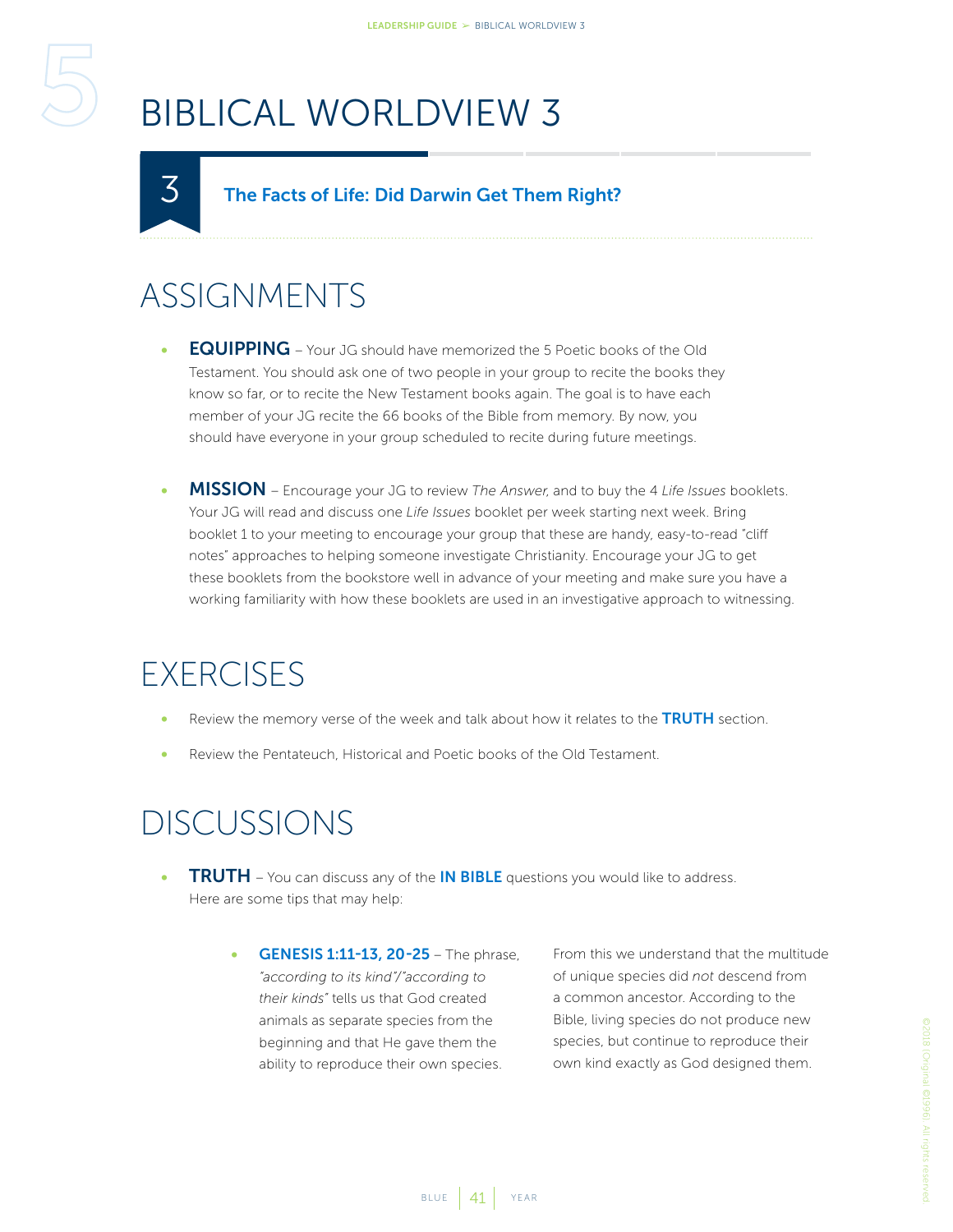- **PSALM 95:1-7, PSALM 145** Ultimately, a biblical worldview has to do with how we see ourselves relating to our Creator and living in the world He created. Impress upon your JG that developing a biblical worldview should ultimately lead Christ's followers to genuine worship and glad obedience as his creatures.
- **TRUTH** Here are the main points about the origins of life that you'll want to make clear:
	- The naturalistic philosophy of secular science makes it predisposed to embrace Darwinism regardless of the evidence against it.
	- The main evidences required to verify the truth of Darwin's theory on the origin of species (life from non-life, transitional species) have not been observed.
	- Complex structures (such as eyes) cannot evolve bit by bit over time. The thousands of supposed advantageous mutations needed in the evolution of eyes would actually be disadvantageous and would, according to *natural selection*, be eliminated.
- Species exhibit a natural tendency to maintain a norm, not change over time.
- The logical consequences of naturalism supported by Darwinism are that there is no God to be worshipped or obeyed; there is no ultimate basis for law and ethics, no inherent value in human life and no life after this world.
- **EQUIPPING** The TRUTH section this week was not able to get into the practical matter of what a holy life really looks like. Your JG members might wonder if it's not about dos and don'ts, what is it about? The Equipping section attempted to get at this with a challenging question. It is recommended that you take advantage of this question and focus much of your group meeting on discussing how holiness is worked out in believer's lives. You may want to discuss how following God's commands, the example and teaching of Christ, and the forming of personal convictions contribute to living a holy life.
- ACCOUNTABILITY Allow time for smaller groups of two or three to ask accountability questions and pray for one another.
- MISSION Continue last weeks discussion about using *The Answer* and the *Life Issues* booklets to bring Jesus into conversation with people. Discuss the conversation that is illustrated in the material. Get your JG to think about creative ways this can be adapted to suit their personality. Ask them to think about what is hard or easy about this approach.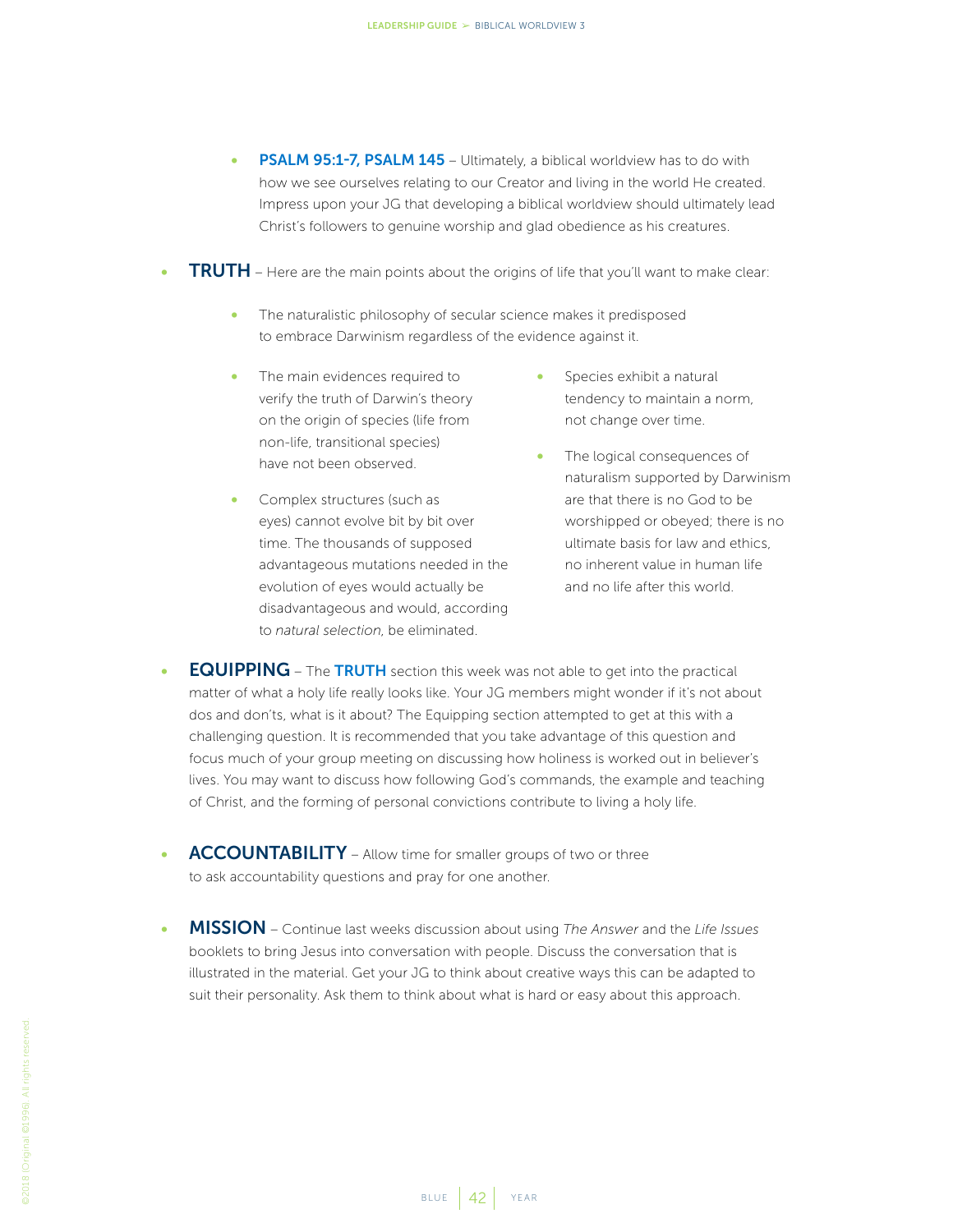#### The Image of God: Why You Are More Than Just a Smart Mammal

### ASSIGNMENTS

<span id="page-42-1"></span><span id="page-42-0"></span>4

- **EQUIPPING** Your JG should have memorized the 5 Major Prophets of the Old Testament. You should ask one of two people in your group to recite the books they know so far, or to recite the New Testament books again. The goal is to have each member of your JG recite the 66 books of the Bible from memory by the end of this section of *The Journey*. By now, you should have everyone in your group scheduled to recite during future meetings.
- MISSION Encourage your JG again to review *The Answer*, and to buy the 4 *Life Issues* booklets. Your JG is to read the first *Life Issues* booklet. They should read both the introductory section "Is the Bible God's Word?", and answer the questions in the margins of the chapters from the Gospel of John. Listen to audio message *Life Issues Booklet 1 Explanation*.

#### **EXERCISES**

- Review the memory verse of the week and talk about how it relates to the **TRUTH** section.
- Review the Pentateuch, Historical books, Poetic books and Major Prophets of the Old Testament.
- Someone may be ready to recite all 66 books of the Bible by now.

- **TRUTH** You can discuss any of the **IN BIBLE** questions you would like to address. Here are some tips that may help:
	- GENESIS 1:24-31; 2:7-9 The final, crowning act of God's creative masterpiece was the creation of human beings. Think of our creation as the finale of a symphony, which ties together the themes of a symphony in dramatic crescendo. Our creation on the sixth day along with land animals reminds us that we are creaturely – made of the stuff of earth. However, several details in the creation texts show that human beings are unique and should not be classified with animals. A list of those unique details can be found on page 5 of this week's material.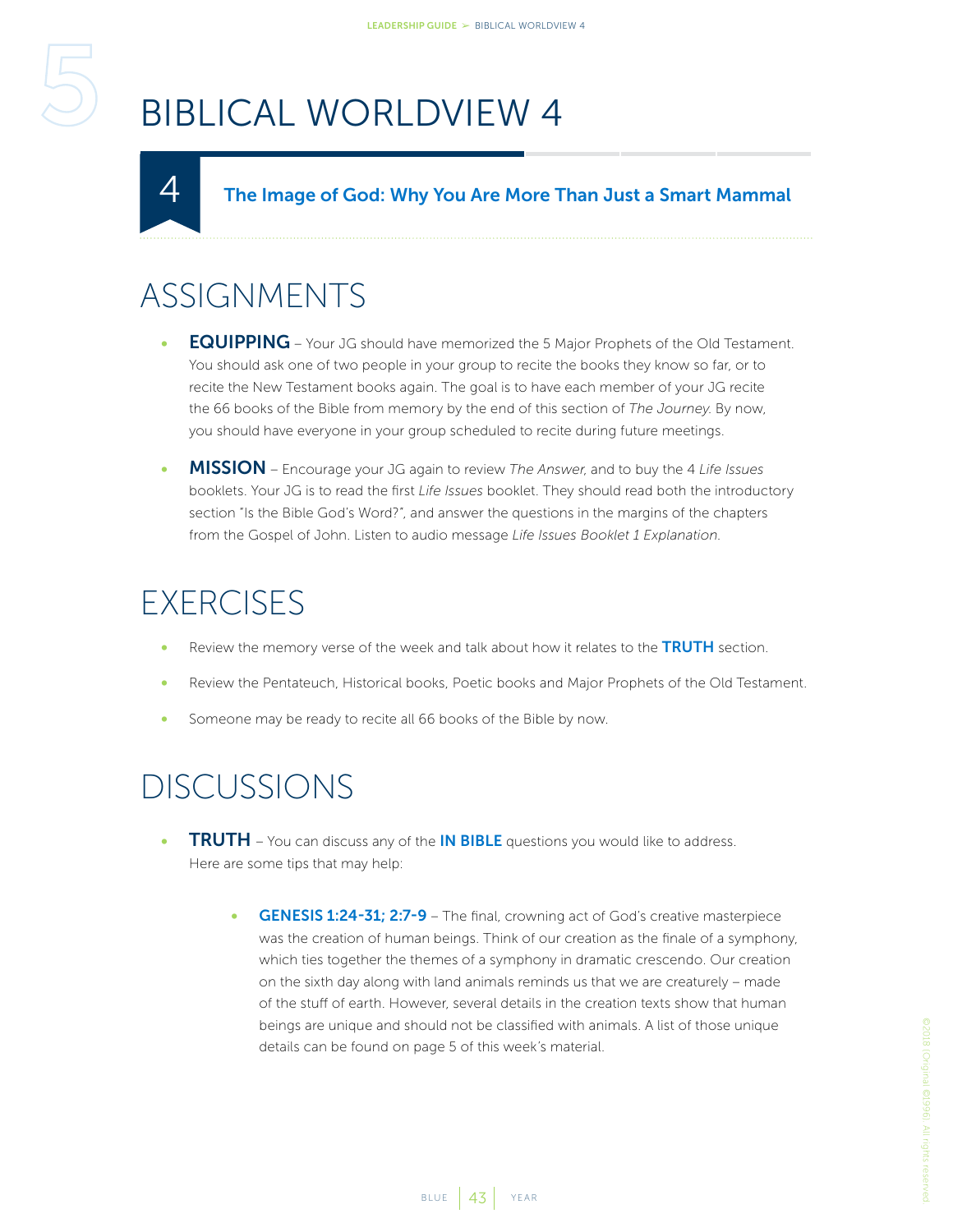- **GENESIS 5:1,3** Seth was born in the image and likeness of Adam. This helps us to understand that being made in God's image means to be His child. Children bear the likeness of their parents. All people bear the likeness and image of their Father God. This reinforces the truth that we were designed to experience God in a parent/ child relationship. Without this experience we can never know true significance.
- GENESIS 9:6 This verse specifically ties the value of human life to the image of God. The fact that all people, even in their fallen state, bear God's image is the foundation of human value and dignity. The image of God in human beings makes them of greater value to God than the rest of His creatures. This is why purposefully killing a person is morally evil (murder), but the purposeful killing of an animal for food is not, and cannot be called murder.
- **PSALM 8** Imagine that in this Psalm David is lying under a star lit sky taking in the magnificence and scope of the heavens. It makes him feel very small and relatively unimportant in the grand scheme of creation. Yet, David remembers the position humanity was given on the 6th day of creation – the blessing of the

image of God and the authority to rule God's creation in service to Him. As he reflects on this, he interprets the meaning of that event as God's act of crowning human kind with His glory and giving them honor above all His created works. The image of God can be thought of as an infusion of God's glory in the human spirit. David's thoughts remind us that humanity, no matter how broken (criminal, pagan, mentally-challenged, impoverished, oppressed), is of greater worth to God than the heavens that seem so magnificent in our eyes.

- PSALM 139:13-18 This passage looks at the creation of individuals rather than of the whole race. It offers an intimate portrait of the care and detail with which God designs each person and the life that they will experience. This reminds us of God's specific love and providential care, not just for us, but for *me*.
- **TRUTH** Here are the main points about the image of God that you'll want to make clear:
	- Design creates purpose. Significance is experienced when we fulfill our purpose.
	- The image of God makes humanity God's most valuable creation to Him.
	- The image of God defines humanity as in a class of their own. God does not classify us as animals.
	- The image of God gives us the capacity to commune with God as His children.
	- The image of God gives us the capacity to receive stewardship over the earth.
- EQUIPPING Engage your JG in a discussion about believing, and living in light of, the implications of the Bible's teaching on the image of God. Some may want to confess they have a hard time with some of the implications listing in the material. Others may have questions about what these implications mean for real life.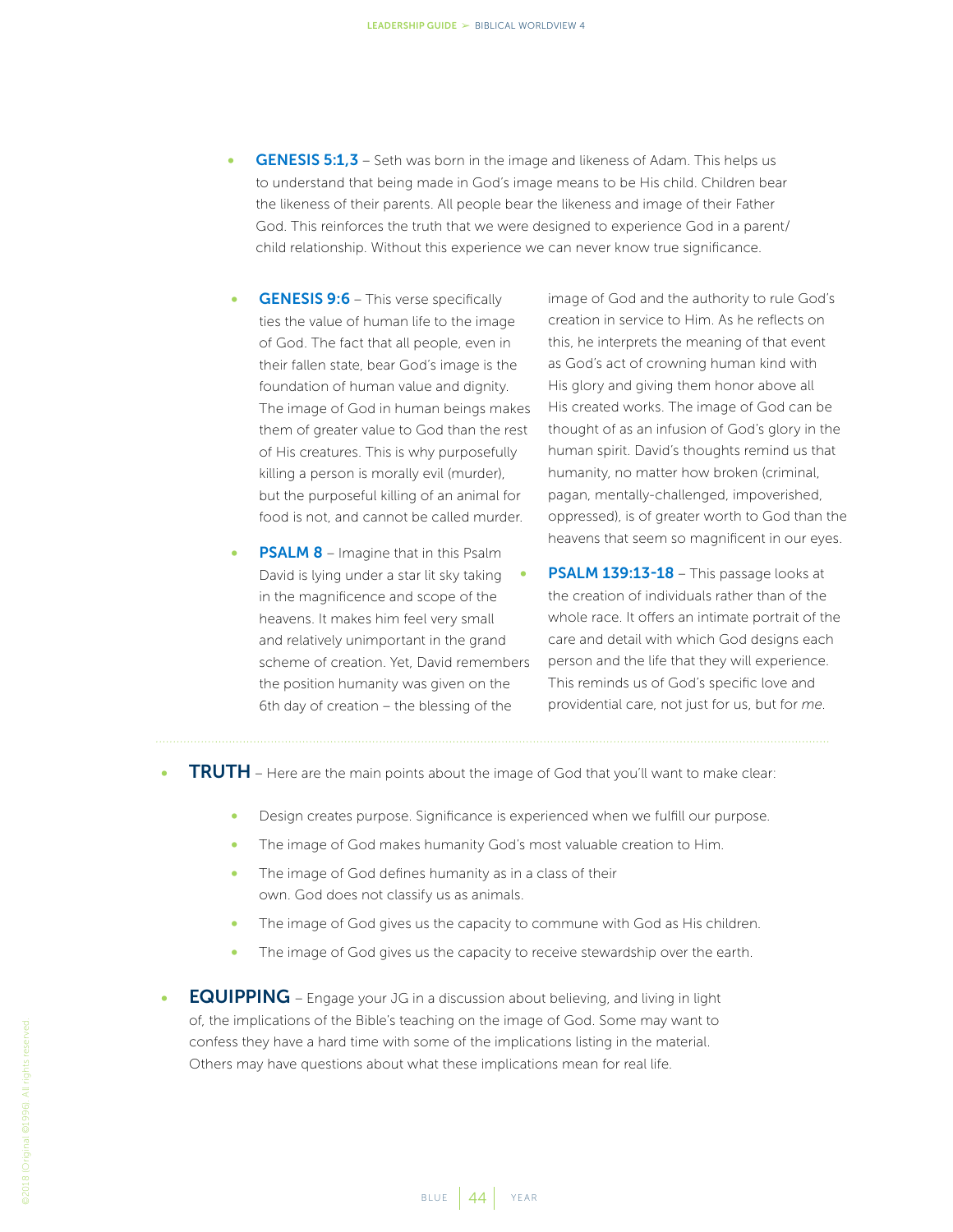- **ACCOUNTABILITY** Allow time for smaller groups of two or three to ask accountability questions and pray for one another.
- MISSION Continue the discussion of helping people investigate Christianity using the *Life Issues* booklets as a tool for making the gospel known in word. Discuss the question, "Is the Bible God's Word?" and a few of the questions from the first *Life Issues* booklet.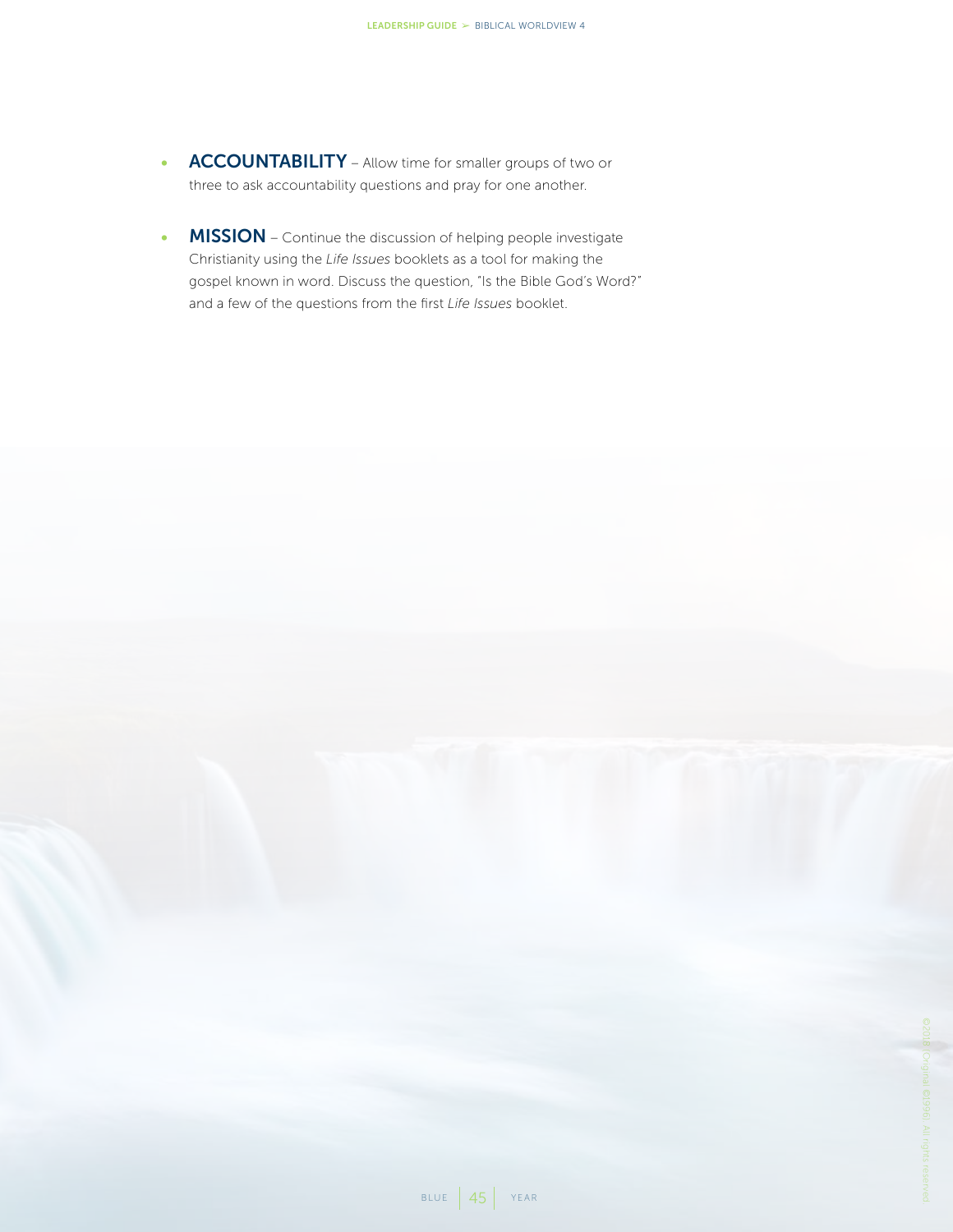#### Knowing Your Place in God's World

#### ASSIGNMENTS

<span id="page-45-1"></span><span id="page-45-0"></span>5

- **EQUIPPING** This week your JG should have memorized the 12 Minor Prophets. You should ask one of two people in your group to recite the whole Old Testament, or recite the whole New Testament again. Some in your JG may be ready to recite all 66 books of the Bible now. By now, you should have everyone in your group scheduled to recite them during future meetings.
- **MISSION** This week your JG should have read the second Life Issues booklet. They should read both the introductory section, "Do Non-Christians Really Deserve Eternal Punishment?" and answer the questions in the margins of the chapters from the Gospel of John. Listen to audio message *Life Issues Booklet 2 Explanation*.

#### **EXERCISES**

- Review the memory verse of the week and talk about how it relates to the TRUTH section.
- Review the Pentateuch, Historical books, Poetic books, Major and Minor Prophets of the Old Testament.
- Include time for one or two JG members to recite all 66 books of the Bible.

#### DISCUSSIONS

- **TRUTH** You can discuss any of the **IN BIBLE** questions you would like to address. Here are some tips that may help:
	- **PSALM 8** This psalm shows us David wrestling with his humanity. What does it mean to be human? Why would God bother with me when He could tend to the grandeur of the heavens? Yet, David understands that though he is physically small and weak, God has crowned human kind (including David)

with glory and commissioned them to His service. From this we get the sense that David understood how wonderfully significant he was in God's world. Your JG can also draw the same conclusion. What is true of the whole human race collectively is also true of each individual, no matter their position in life.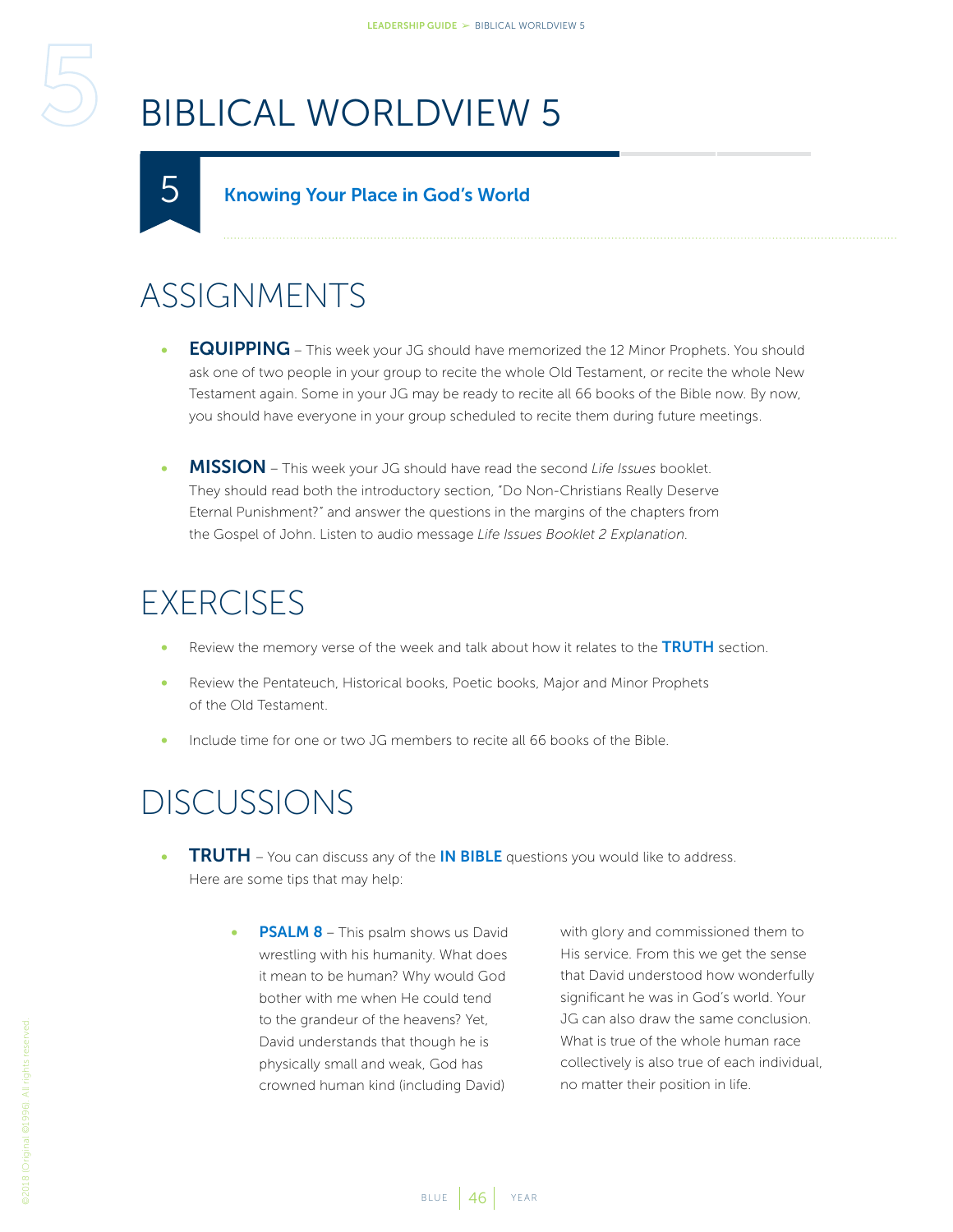#### • ROMANS 5:5-11; 1 CORINTHIANS

1:26-31 – The passage in Romans shows us that God highly values people, even in their sinful state. It is reasonable to assume that this is due to His designing us in His image and likeness. You will want to impress your JG that God's acceptance of them is not based on their performance, but on

Christ's performance. As a result, they are unconditionally accepted and loved by God. The passage in 1 Corinthians reminds us that God does not evaluate our worth in the way that people do. He does not love or find value in people based on their wisdom, authority or nobility. Nor does He find worth in people based on their physical appearance or accomplishments.

- **TRUTH** Here are the main points about developing a healthy self-image that you'll want to make clear:
	- Our habits of thought influence our emotions and behavior. This is an important principle of spiritual growth that demands that we learn to think rightly about our God, His work and ourselves.
	- Those who mean the most to us (parents, peers, and spouse) will significantly shape the self-assessment of our own worth.
	- To the degree that these people buy into the world's system of assessing worth (appearance, intellect, achievements/ abilities, wealth and influence), to that degree we will struggle to properly assess our personal value.
- The solution to this problem is to understand and accept God's assessment of our worth, and to value His acceptance more highly than others'. God's assessment of our worth is demonstrated by the fact that he crowned us and commissioned us to rule (Psalm 8), and redeemed us with the ultimate payment (Romans 5). Meditating on these truths is the key to conforming our thinking to His, and in so doing, developing a healthy self-image.
- **EQUIPPING** Allow your JG to discuss any of the equipping questions. Help them to see how Scripture applies to their individual stories.
- ACCOUNTABILITY Allow time for smaller groups of two or three to ask accountability questions and pray for one another.
- MISSION Continue the discussion of helping people investigate Christianity using the *Life Issues* booklets as a tool for making the gospel known. Discuss the question, "Do Non-Christians Really Deserve Eternal Punishment?" from the second *Life Issues* booklet.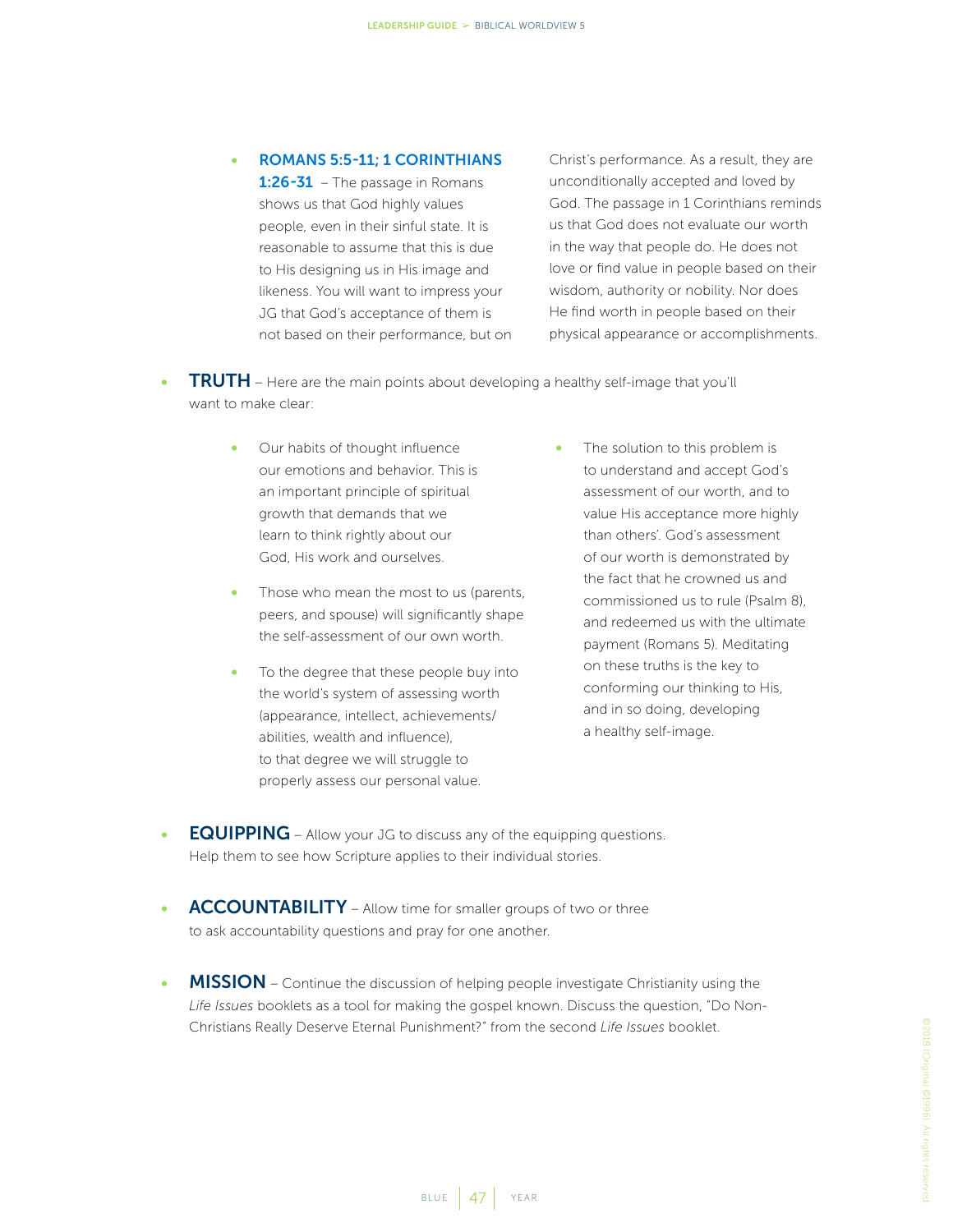The Sanctity of a Life: What the Gospel Says About Human Value

### ASSIGNMENTS

<span id="page-47-1"></span><span id="page-47-0"></span> $\mathsf{\Omega}% _{T}=\mathsf{\Omega}_{T}\!\left( a,b\right) ,\mathsf{\Omega}_{T}=\mathsf{\Omega}_{T}\!\left( a,b\right) ,$ 

- EQUIPPING This week, everyone in your JG should have reviewed all 66 books of the Bible and should be prepared to recite the books of the Bible.
- MISSION This week your JG should have read the third *Life Issues* booklet. They should read both the introductory section, "Is Jesus Christ the Only Way to God?" and answer the questions in the margins of the chapters from the Gospel of John.
- MISSION Listen to audio message *Life Issues Booklet 3 Explanation*.

### **EXERCISES**

- Review the memory verse of the week and talk about how it relates to the TRUTH section.
- Review the Pentateuch, Historical books, Poetic books, Major and Minor Prophets of the Old Testament.
- Include time for one or two JG members to recite all 66 books of the Bible.

- **TRUTH** You can discuss any of the **IN BIBLE** questions you would like to address. Here are some tips that may help:
	- GENESIS 9:6; EXODUS 20:13 The point of this question is to get your JG thinking creatively about what actions the sixth commandment requires in defense of life. The group of verses in the next question gives the Bible's explicit teaching on this.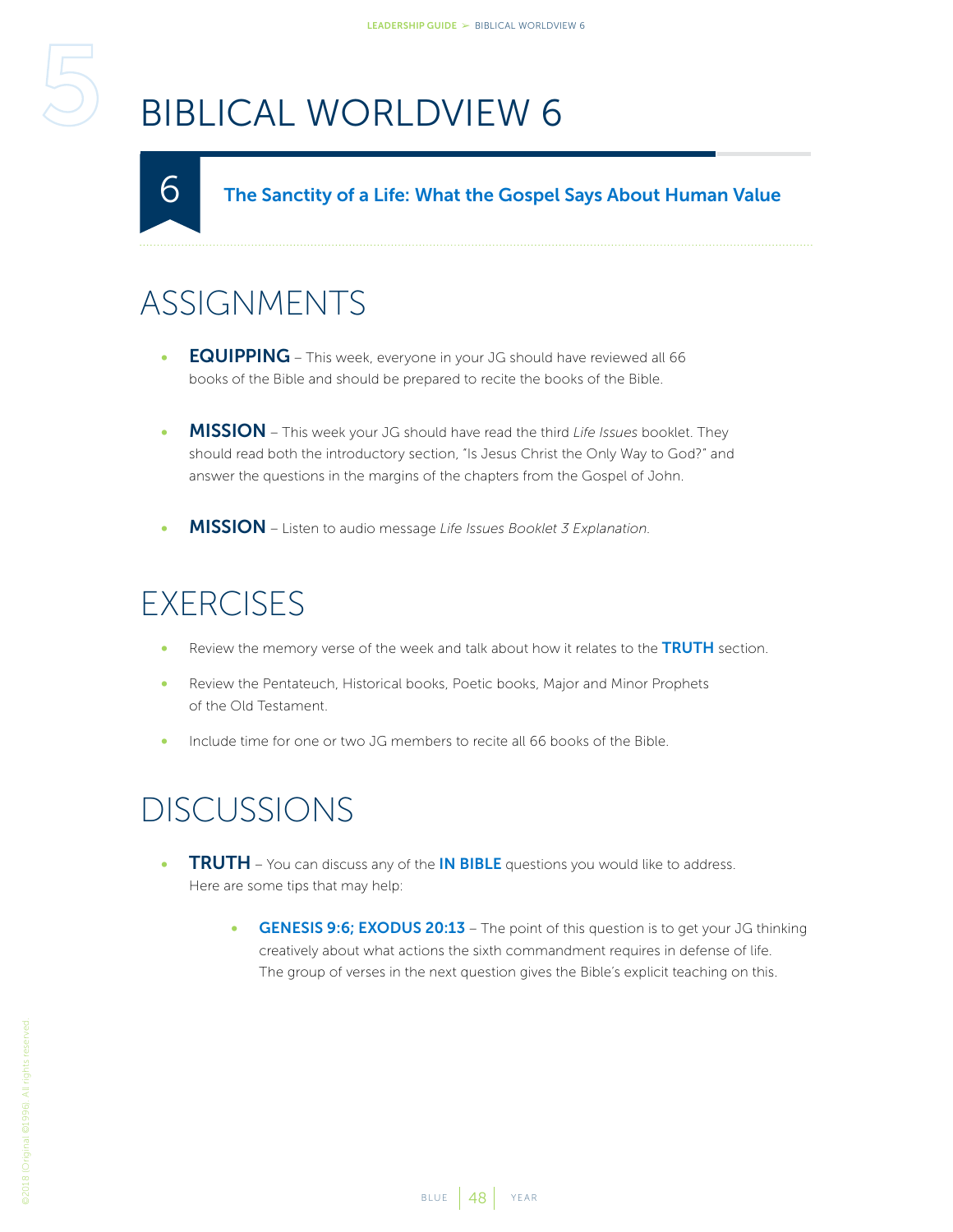#### • DEUTERONOMY 10:17-19, 24:17-22; PSALM 82:1-4; PROVERBS 14:21, 31:8-9; ISAIAH 1:16-17; JEREMIAH 22:1-3: JAMES 1:27 - These passages

dictate that God's people defend and preserve the poor, sick, orphans, widows and aliens (foreigners). These groups of people all survive at the margins of society. They are often at-risk in terms of survival or mistreatment. God's word specifically commands His people to look after their needs and to ensure that they are treated mercifully and are treated justly in society.

- **PSALM 139:13-16** This section of Psalm 139 indicates that God knows each person intimately while still in the womb, and has a plan for each life from conception to the grave. This supports the understanding of "personhood" beginning at conception and not at some arbitrary time after birth.
- **LUKE 4:14-21** The announcement Jesus made here should make us realize that no life is unimportant to God. Jesus' ministry is the ultimate answers to the question, "How valuable is a life?" It shows that human life has absolute value to God regardless of contribution to society or quality of life. He showed us that every life is worth defending, nurturing and saving. This includes all the at-risk groups mentioned in the Bible plus any marginalized people or groups in any society.

The goal of this question is to challenge your JG to think about how Jesus' promise of mercy and deliverance applies to the modern issue of the sanctity of life. You also want to challenge your JG to consider their role in applying that message to this issue. Try to encourage your JG to think missionally about bringing hope and mercy to those who are in need. The equipping section will follow up on this theme.

- **TRUTH** Here are the main points about the sanctity of life that you'll want to make clear:
	- If there is a God, then there is absolute truth. If there is absolute truth, then there are moral absolutes.
	- The value of a human life is measured by God, not by people. Quality of life and contribution to society are irrelevant to the question of a person's value.
- Jesus' message of mercy and justice applies to the issue of the sanctity of life in that it demonstrates that every person's life is worth living, nurturing and saving.
- God's people are to be conduits of the mercy they have received. Therefore, they should look for opportunities to engage missionally with people who are at the margins of society.
- **EQUIPPING** Allow your JG to share how they envision becoming missionally engaged with people who are in need or at the margins of society. Be prepared to guide them away from performance motivation. The point here is not to guilt your JG into activity, but to help them see their opportunity to demonstrate the way God values all people.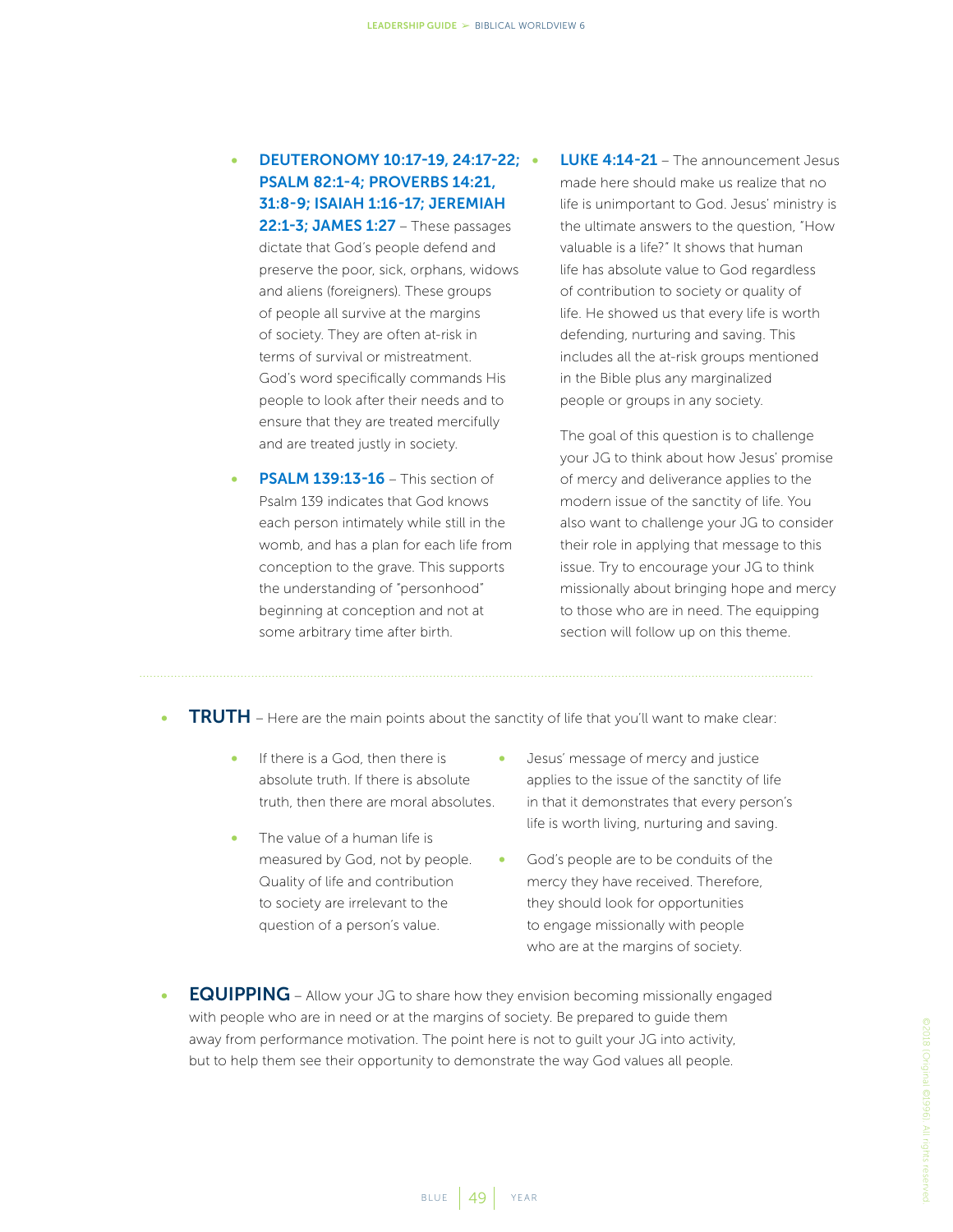Also, as your JG shares what they *could* do to engage missionally with those in need, you will want to challenge them with these two questions:

- Is that something you will actually begin to do?
- How will that help to make Christ known?
- ACCOUNTABILITY Allow time for smaller groups of two or three to ask accountability questions and pray for one another.
- MISSION Continue the discussion of helping people investigate Christianity using the *Life Issues* booklets as a tool for making the gospel known in word. Discuss the question, "Is Jesus Christ the Only Way to God?", from the third *Life Issues* booklet.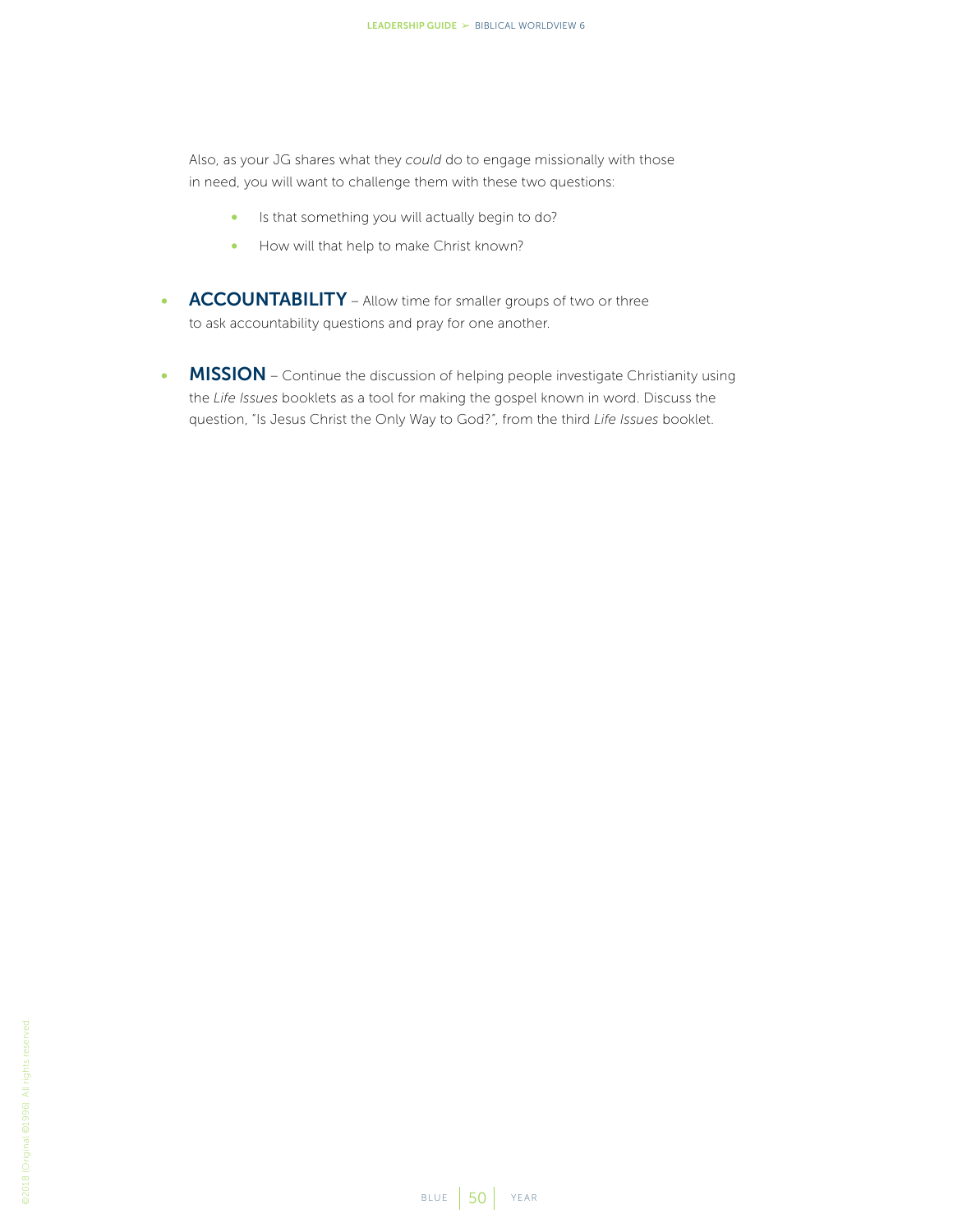#### What in the World are You Doing?

### ASSIGNMENTS

<span id="page-50-1"></span><span id="page-50-0"></span>7

- EQUIPPING This week, any remaining people in your JG should have reviewed all 66 books of the Bible and should be prepared to recite the books of the Bible in your group meeting.
- MISSION This week your JG should have read the fourth *Life Issues* booklet. They should read both the introductory section, "What is Required to Have Eternal Life?" and answer the questions in the margins of the chapters from the Gospel of John.
- MISSION Listen to audio message "*Life Issues Booklet 4 Explanation.*"

### **EXERCISES**

- Review the memory verse of the week and talk about how it relates to the TRUTH section.
- Review the Pentateuch, Historical books, Poetic books, Major and Minor Prophets of the Old Testament.
- Include time for one or two JG members to recite all 66 books of the Bible.

#### DISCUSSIONS

- **TRUTH** You can discuss any of the **IN BIBLE** questions you would like to address. Here are some tips that may help:
	- GENESIS 1:26-28 You could spur your JG's thinking about this question by reminding them that purpose always dictates design. For example, a hammer is designed with a hard, flat surface that concentrates its weight in a small spot because it is intended to drive nails into

wood. God's purpose for humanity is to preserve and creatively develop the earth for His glory and our enjoyment. He designed us so that we could think creatively and analytically, communicate with one another and commune with Him so that we could fulfill that purpose.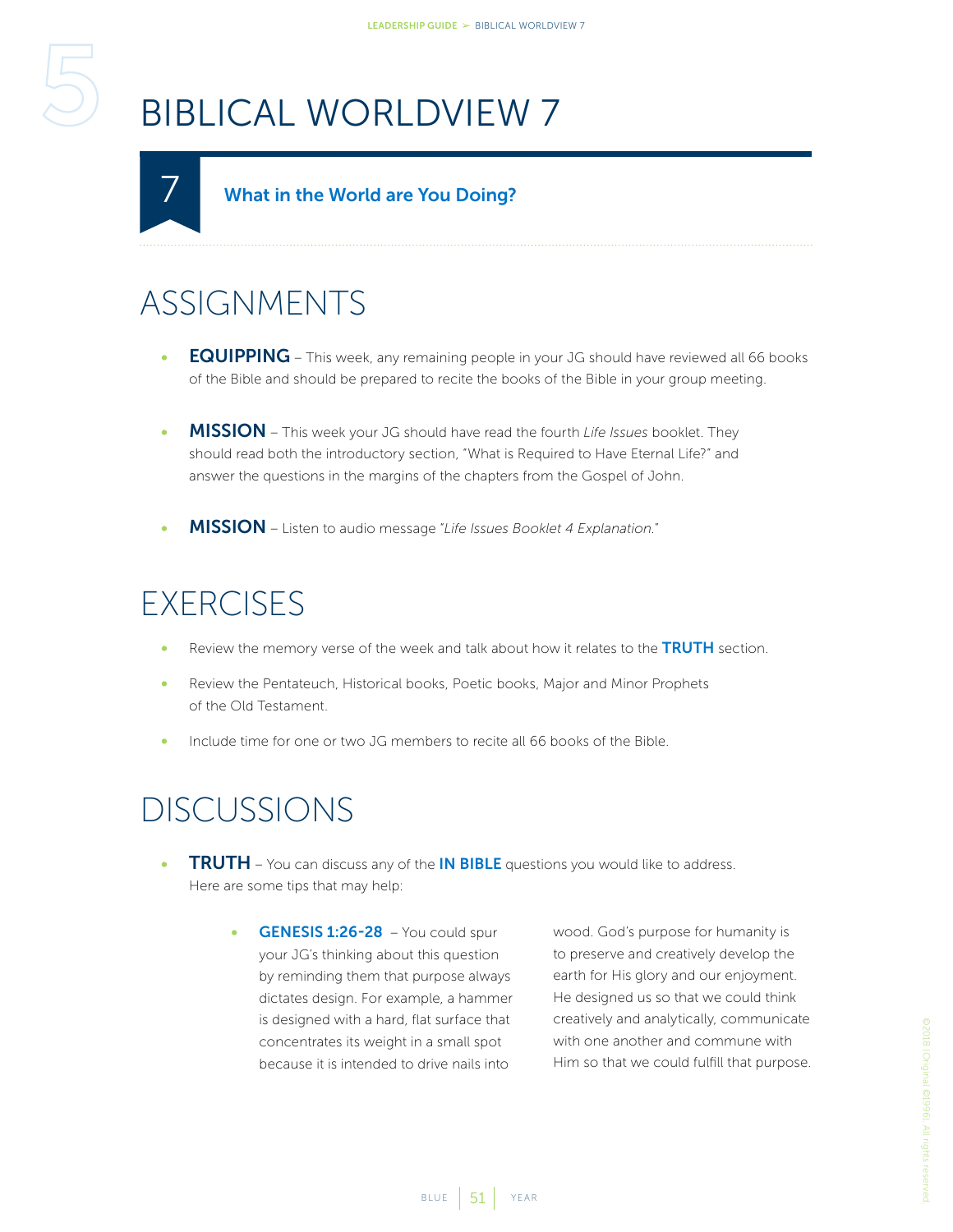The words, *"be fruitful and multiply and fill the earth"* implies the development of human civilization and the culture(s) it would encompass. This means that God intended a world full of billions of un-fallen people to develop their language, music, art, science, mathematics, commerce and government under the Lordship of their Creator. The words, *"subdue it and have dominion"* implies that humanity was intended to explore and harness the world's resources. This means that God intended the human race to discover uses for wood, stone, metals, natural gas, etc.

**GENESIS 2:5-8, 15 – God created** the Garden of Eden to begin showing Adam how he could fulfill his purpose. Adam had all the potential he needed designed into him, but he still needed God to give him some on the job training. The word "*work*" implies that Adam was to tend and develop the garden. The word *"keep/take care of"*  means that Adam was to protect and preserve the garden. Some scholars take this as a warning to Adam that the garden needed protection from an enemy as well as an instruction that he was not to waste what God had made.

Adam's assigned task was similar to God's work in that it was to be a creative effort. God created the "raw" material, the palette, so to speak. He then commissioned Adam to further the work, allowing him to mirror God's creative work

and participate in the ordering of the world. Imagine how Adam's enthusiasm for, and fulfillment in, this task would bring greater glory to God!

1 TIMOTHY 4:1-5 - The cultural mandate implies that people would marry (*"be fruitful and multiply"*) and would enjoy the produce of the earth (*"subdue it and have dominion"*) with thanksgiving. To forbid marriage and certain foods (other than those that God forbid in the Law) constitutes a rejection of the Cultural Mandate and treats the world as if it were something evil that must be escaped or avoided. But although the world is fallen and temporarily cursed, it is not evil and God will one day renew its perfection.

The key to a biblical view of living in God's world is receiving its blessing with thanksgiving to God. He is a gift giver. His gifts should be neither scorned nor taken lightly. Rather, our grateful and adoring attention should be drawn to Him for all the goodness we receive from living in His world.

1 **TIMOTHY 6:17-19** – The key to explaining these passages about wealth and property is to remind your JG of the basic principles of stewardship. Nothing we own is truly our own. It is entrusted to us. We may enjoy personal property, but our responsibility in stewardship is to use property to be a blessing to others and to bring glory to God. You should also connect Genesis 2:15 to this discussion.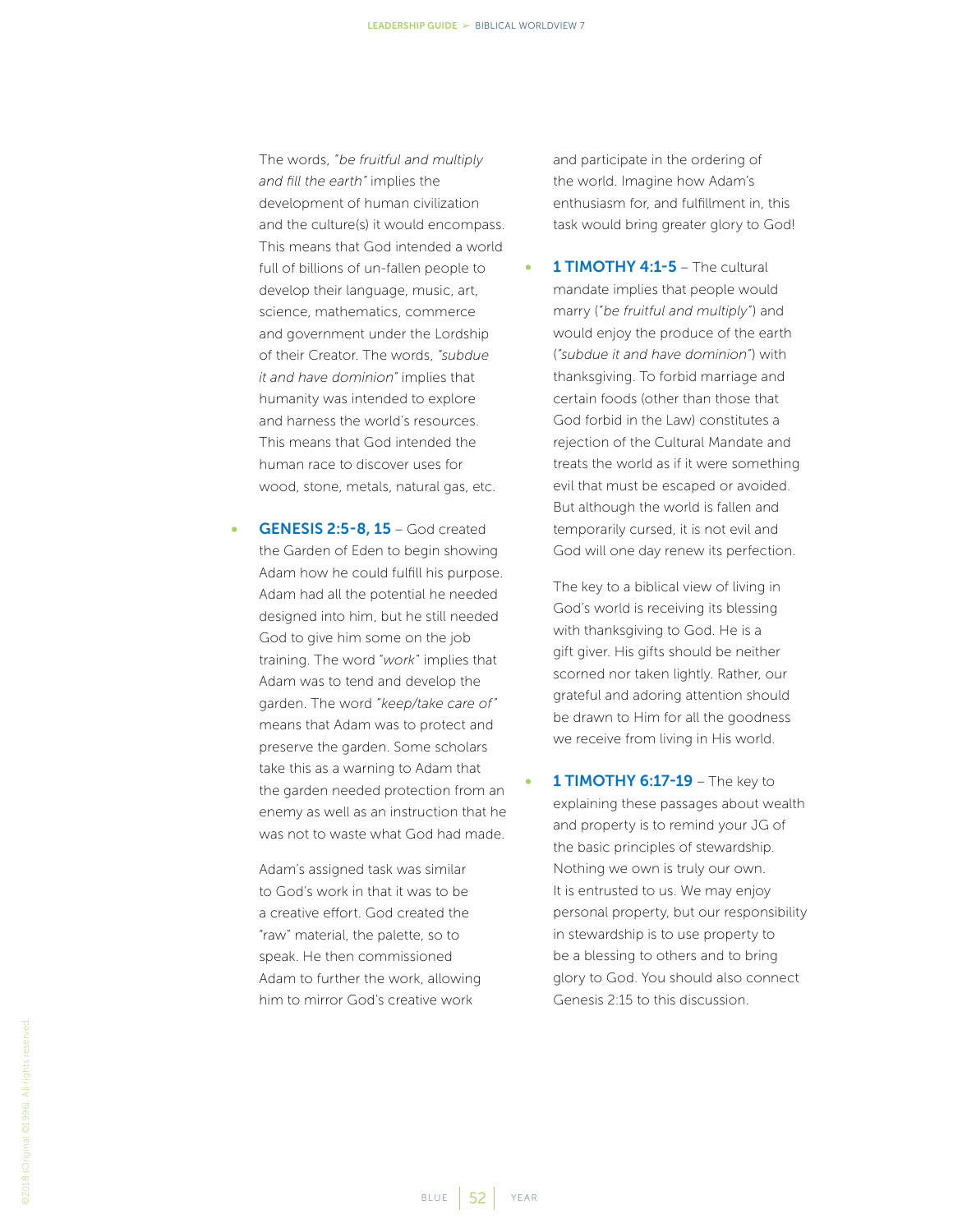- **TRUTH** Here are the main points you'll want to make clear:
	- *"Be fruitful and multiply and fill the earth and subdue it and have dominion…"* is the Cultural Mandate. It is the commission to creatively build a God-glorifying human civilization that would extend throughout the world.
	- Adam's task to work and keep the garden was a training stage for humanity.
	- Work is a gift from God in which we should engage six days a week and pursue excellence according to the ability He gives for His glory.
	- Property is a gift from God which God entrusts for our enjoyment and for the blessing of those around us.
- That cultures exist is a necessary consequence of the Cultural Mandate. That cultures have many beautiful or noble qualities reflects the image of God in us. But cultures also reflect the sinfulness of the people that populate them. Christians must selectively participate in culture, relying on God's Spirit and Word to give them discernment about the aspects of their culture they should avoid. They should also seek to be culturally engaged in such a way that they have opportunities to make the gospel known.
- EQUIPPING The equipping questions for this week will take some thought. You have a great opportunity to spark some deep discussions, especially in the third question. Plan on leaving extra time for equipping during this meeting. As always, guide your JG away from any performance mentality thinking if it arises in your discussion.
- **ACCOUNTABILITY** Allow time for smaller groups of two or three to ask accountability questions and pray for one another.
- MISSION This week, conclude your discussion of how to help people investigate Christianity using the *Life Issues* booklets as a tool for making the gospel known in word. Discuss the question, "What is Required to Have Eternal Life?" from the fourth *Life Issues* booklet. Also, discuss how your group member's attitudes toward witnessing may have changed over the last several weeks. Lead your group in prayer that God would make you all fishers of men.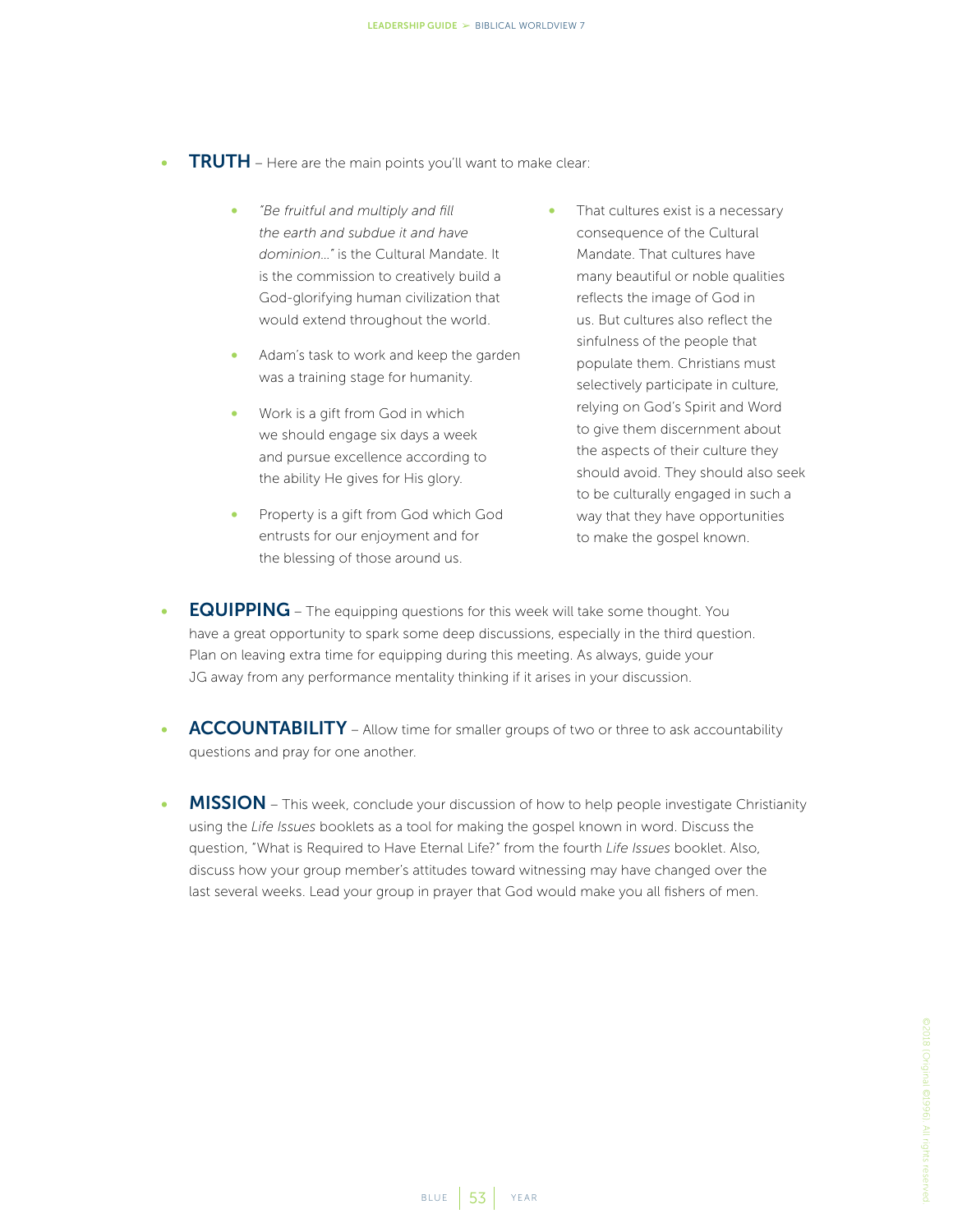# <span id="page-53-2"></span><span id="page-53-0"></span>GOD-HONORING PARENTING 1

<span id="page-53-1"></span>

### ASSIGNMENTS

- **TRUTH** Please recommend that parents in your JG read one of these books as an optional reading assignment:
	- *Shepherding Your Child's Heart*, by Tedd Tripp.
	- *Age of Opportunity: A Biblical Guide to Parenting Teens*, by Paul David Tripp.
	- *Grace Based Parenting*, by Dr. Tim Kimmel.
	- *How Children Raise Parents: The Art of Listening to Your Family*, by Dr. Dan Allender.
	- *Don't Make Me Count to Three*, by Ginger Plowman.

#### EXERCISES

Review the memory verse of the week and talk about how it relates to the TRUTH section.

#### DISCUSSIONS

- **TRUTH** You can discuss any of the **IN BIBLE** questions you would like to address. Here are some tips that may help:
	- **DEUTERONOMY 6:4-9** The point you want to make with these verses is that God commands parents to be the primary teachers of their children. Some in your JG may have trouble seeing how (practically speaking) they really can be their childrens' primary teacher. Loving God with one's whole being is the summary of the Ten Commandments. Parents are to teach their children that which is most important in life, the primary values about God and His truth

that they can distill from Scripture. They are to do this through constant teaching and informal conversation.

MATTHEW 23:1-6 - Jesus found fault with the Pharisees for not living consistently with their teaching. The application of this passage to parenting is that parents must live consistently with the values they teach their children. Children become confused and resentful when parents fail to live as they are being taught to live.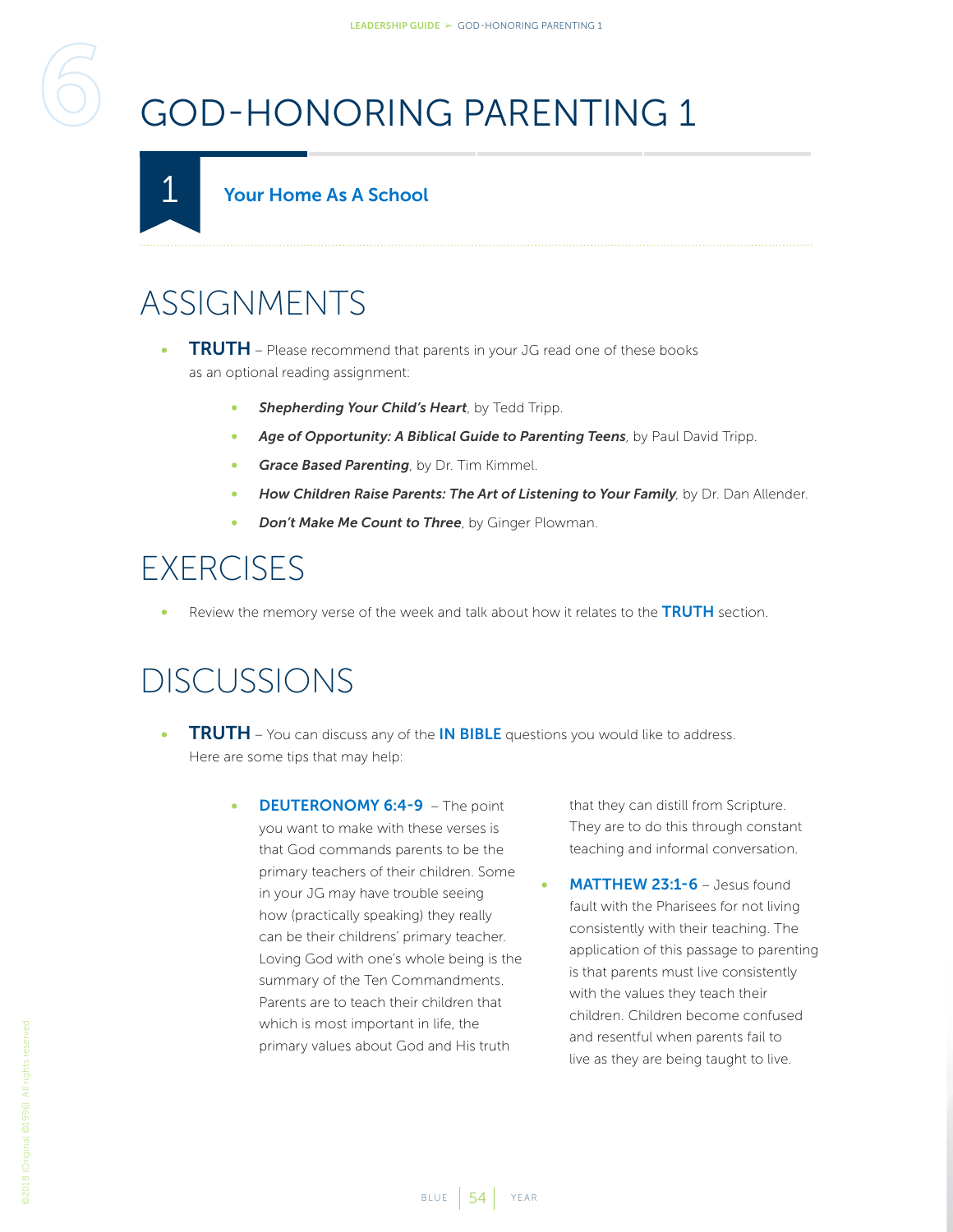1 THESSALONIANS 2:17-20 - Paul knew that teaching effectively requires time spent with the student. He viewed this body of believers with a fatherly pride and concern looking forward to the day he could see his well-taught flock with Jesus. Parents can

learn from Paul's spiritual concern for the Thessalonians. They should remember that their children deserve to be the highest priority on their calendar, since seeing one's children in heaven is a parent's highest priority.

- TRUTH You will want to focus your discussion on these points:
	- Parents are commissioned by God to be their childrens' primary teachers.
	- Parents are to use every situation of life itself to teach what really matters to their children using formal teaching sessions, and spontaneous talking sessions.
	- Parents can distill the truth of God's Word into "bite-size", significant values. This makes truth relevant, memorable and compelling.
- Parents need to understand that their lives are a lecture. They need to live in harmony with their values and spend enough time with their kids so they can see those values in action.
- The two basic rules of parenting are: Love God with all your heart in the presence of your kids, and love your kids with all your heart.
- EQUIPPING Give your JG time to discuss their values. Try to guide the discussion so that it is oriented toward biblical value statements that have eternal significance. If someone in your JG can't describe the eternal significance of a value, it probably doesn't deserve top-five status.
- ACCOUNTABILITY Allow time for smaller groups of two or three to ask accountability questions and pray for one another.
- **MISSION** Remind your JG that the purpose of life-on-life missional discipleship is to develop mature and equipped followers of Christ for the lost world. Remind them that a missional life is one that takes up Christ's mission to make the gospel known through word and deed across the street, track and world. Review what your JG has learned about being missional this year – missional living, praying, serving, telling and dialoguing. Challenge your JG to now apply what they have learned and engage in a missional life by the power of the Holy Spirit living within them.

Allow the group to discuss the different ways they have been involved in missional living this year. Encourage them to be honest about the obstacles to taking up Christ's mission that they face and what needs to change in order for them to be more intentionally engaged in mission.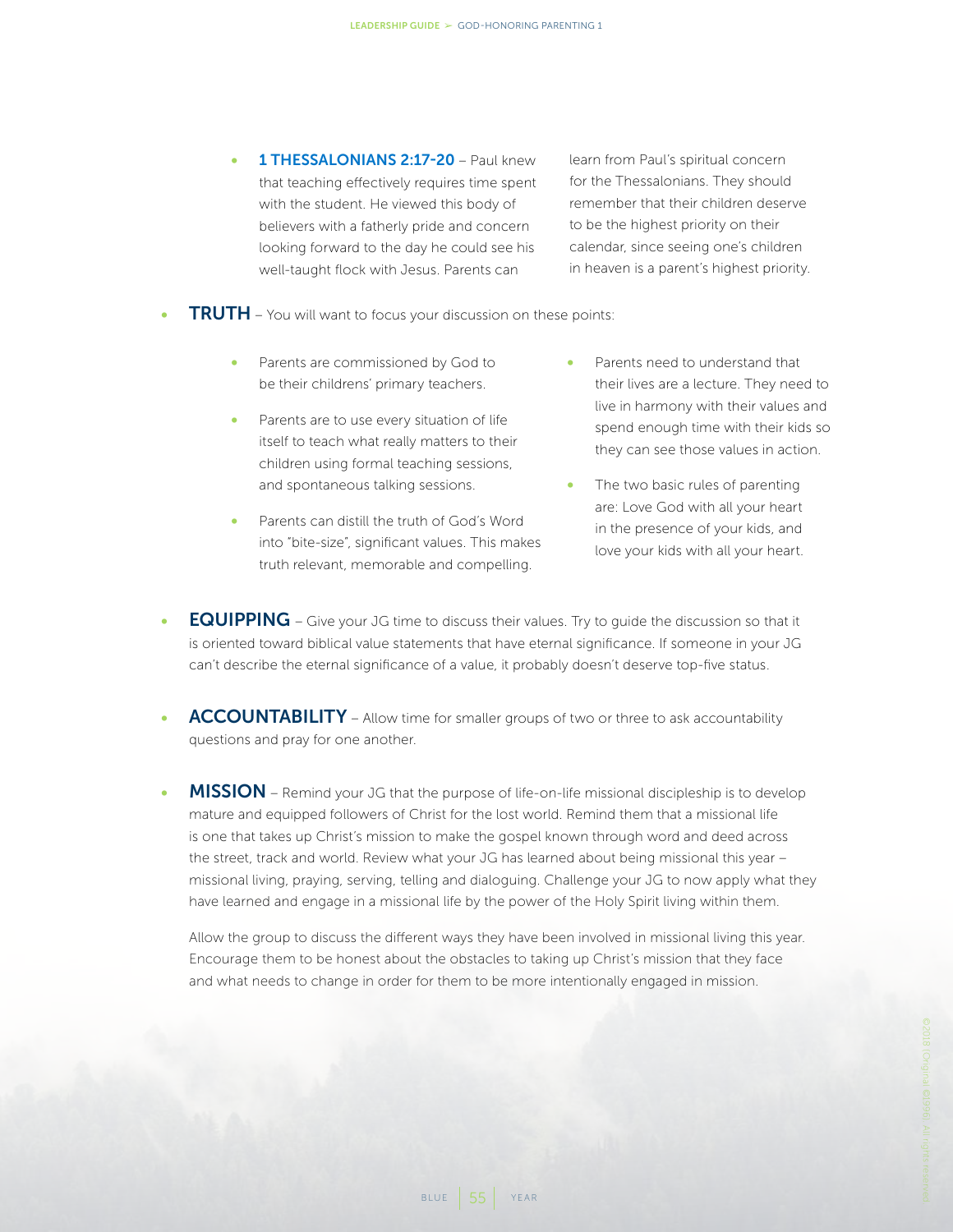# <span id="page-55-1"></span>GOD-HONORING PARENTING 2

#### Your Home As A Hospital

#### ASSIGNMENTS

<span id="page-55-0"></span>2

- **TRUTH** Please recommend that parents in your JG read one of these books as an optional reading assignment:
	- **Shepherding Your Child's Heart**, by Tedd Tripp.
	- *Age of Opportunity: A Biblical Guide to Parenting Teens*, by Paul David Tripp.
	- *Grace Based Parenting*, by Dr. Tim Kimmel.
	- *How Children Raise Parents: The Art of Listening to Your Family*, by Dr. Dan Allender.
	- *Don't Make Me Count to Three*, by Ginger Plowman.
- MISSION This week your JG's mission assignment was to think about one person on their prayer lists and evaluate where this person is spiritually. The goal of this assignment is to get your JG thinking and planning specifically to share the gospel with that person. This exercise will encourage each JG member to be taking positive steps to initiate an opportunity to offer *The Answer* and the *Life Issues* booklets to that person. Ask a few of your JG members to share their evaluations during your group meeting.
- Complete *Semester II Spiritual Assessment* and hand in to you.

#### **EXERCISES**

Review the memory verse of the week and talk about how it relates to the TRUTH section.

#### DISCUSSIONS

**TRUTH** – You can discuss any of the IN BIBLE questions you would like to address, but be sure to allow more time for discussion of the **EQUIPPING** section. Here are some tips that may help: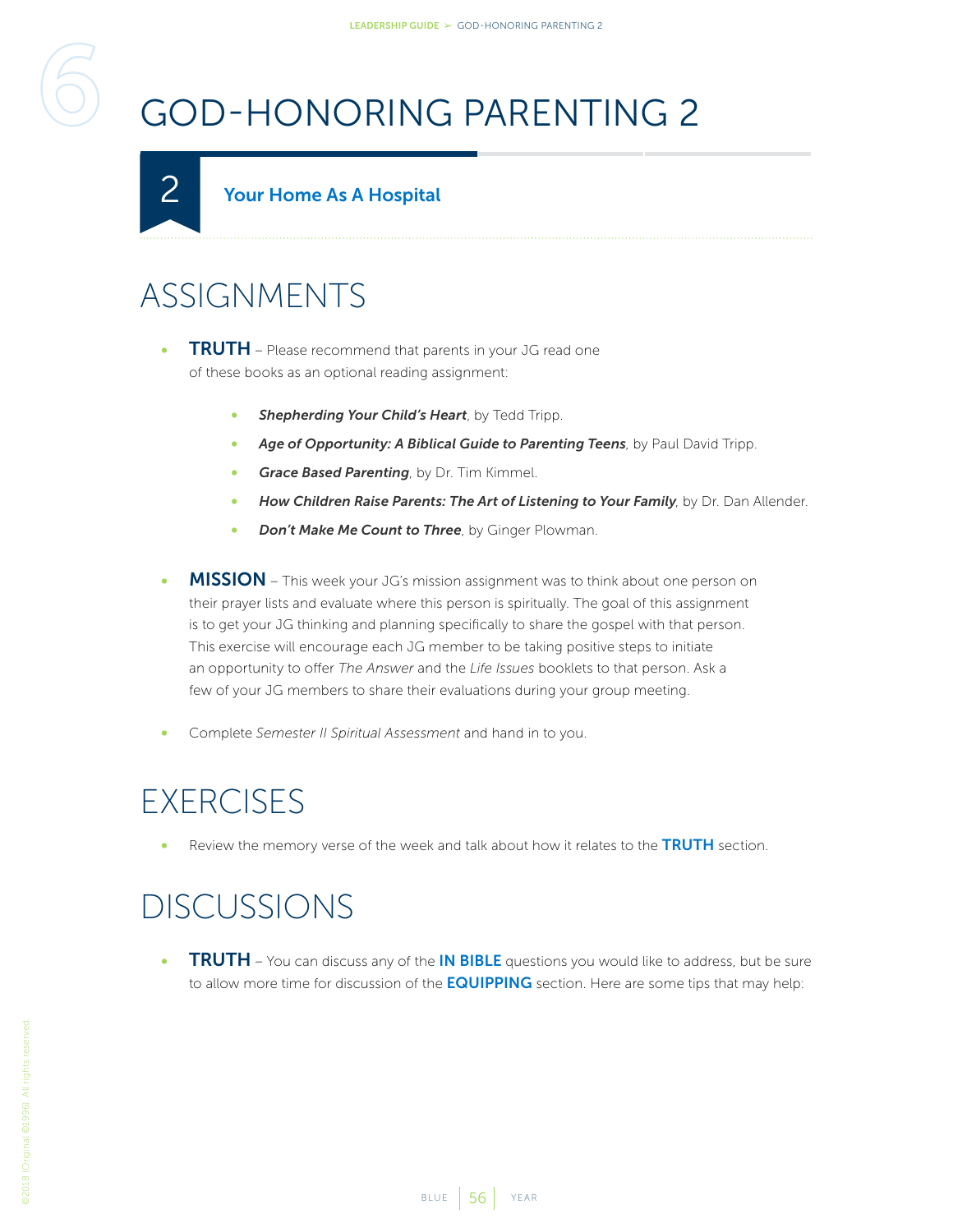**EXODUS 20:1-6** – In this passage, God promises to extend His blessing to the children of the obedient and His curse upon the children of the disobedient. How should this be understood in light of Scripture's teaching that each person bears responsibility to God for their actions? Is God being unjust? No. God does not unfairly condemn people for their parent's sin, nor save people because of their parent's righteousness. However, God's blessings upon obedient people are experienced by the children within their household. These children grow up, often pursuing the obedience of their parents and experiencing the same blessing on their own households. Likewise, God's cursing upon the disobedient is experienced by their entire household. Children of these homes often grow up walking in the path of their fathers (to use a biblical phrase) and experience the same troubles and consequences for sin in their own households. This cycle tends to continue unless God shows special mercy to break this generational pattern.

God specifies His jealousy as the reason for this curse. God is not petty. He is not easily angered. He is not motivated by vanity or insecurity. His jealousy is a righteous demand that His people give Him exclusive love and obedience. He will not tolerate competing loves in His people. He requires that their worship be exclusively offered to Him.

Verses 5-6 show that our hearts' faithfulness to God, or lack of it, can impact our families for generations. If parents want to bring trouble to their children, then all they need to do is live hypocritical lives of moral compromise or spiritual adultery, serving their own pleasures and passions. But if parents want their children to experience blessing, then they will live obediently and walk faithfully with Christ.

- GALATIANS 5:16-25 As God's people live Spirit-filled lives, they will bear the fruit of the divine life – love, joy, peace and so on. Parents who bear increasing fruit of the Spirit are becoming better and better equipped to parent their children as God intends. You may want to discuss again the "how-to" of being filled with the Spirit.
- **TRUTH** You will want to focus your discussion on these points:
	- Parents are to help heal their childrens' hurts and assist them in growing in wholeness.
	- Parents must be available to their children (in terms of time and empathy) to meet their emotional needs.
	- By loving God, parents become a conduit of God's love to their children. They are also givers of parental tenderness through look, touch and word.
	- The fruit of the Spirit equips parents to do their parenting well. Parents should seek the daily filling of the Spirit as a way to become equipped for their parenting responsibilities.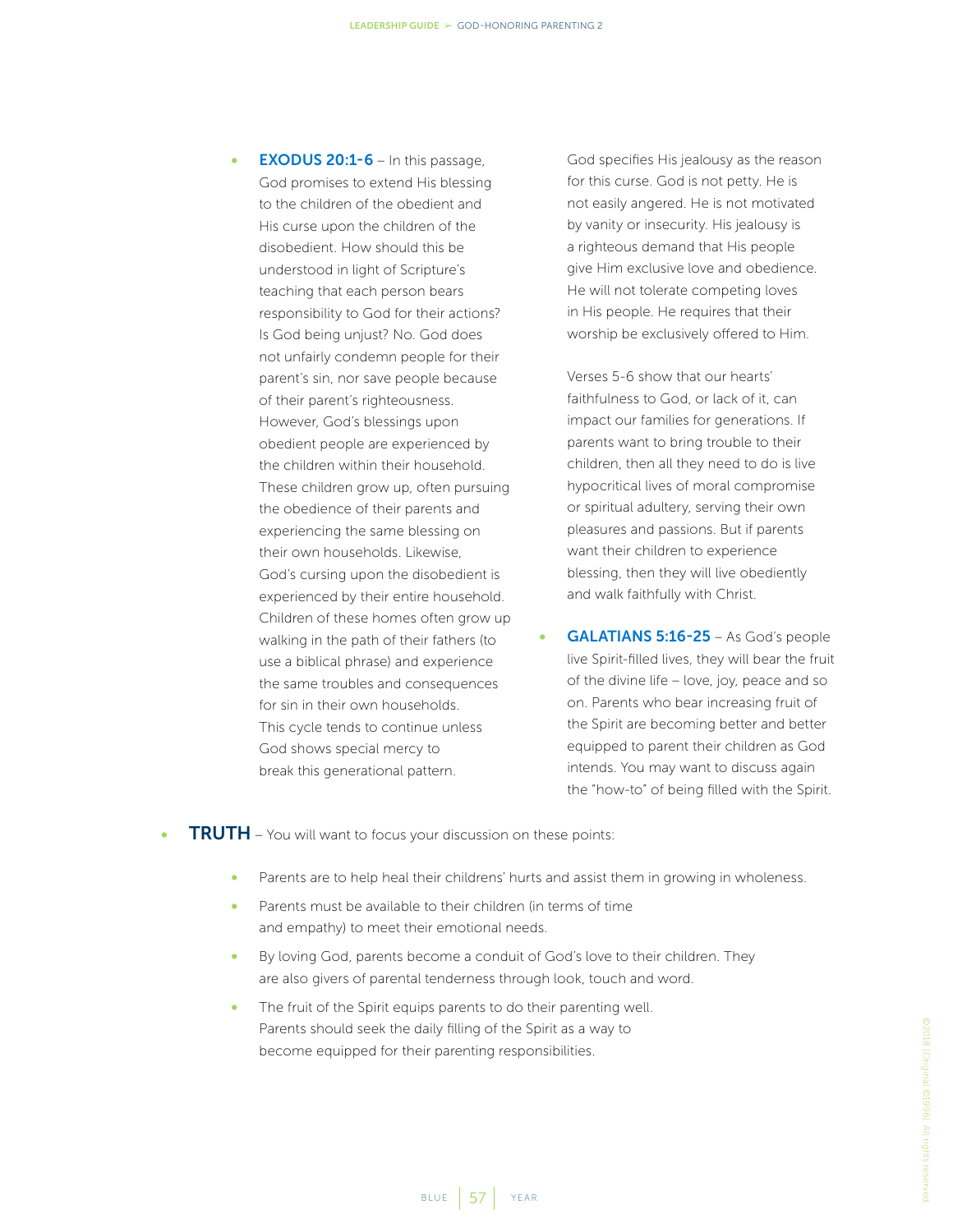- EQUIPPING Give your JG plenty of time to discuss any of these questions. Some may have painful stories they want to share. Be sure to direct your JG to the great Healer and Forgiver who can redeem and restore any brokenness. Be sure to underscore the practicality of the Spirit-filled life. This is not a promise of instant perfection, but it is a promise of reliable spiritual and moral progress that will equip your JG to face the challenges of parenting.
- ACCOUNTABILITY Allow time for smaller groups of two or three to ask accountability questions and pray for one another.
- MISSION Invite a few people to share their spiritual evaluation of someone they have been praying for.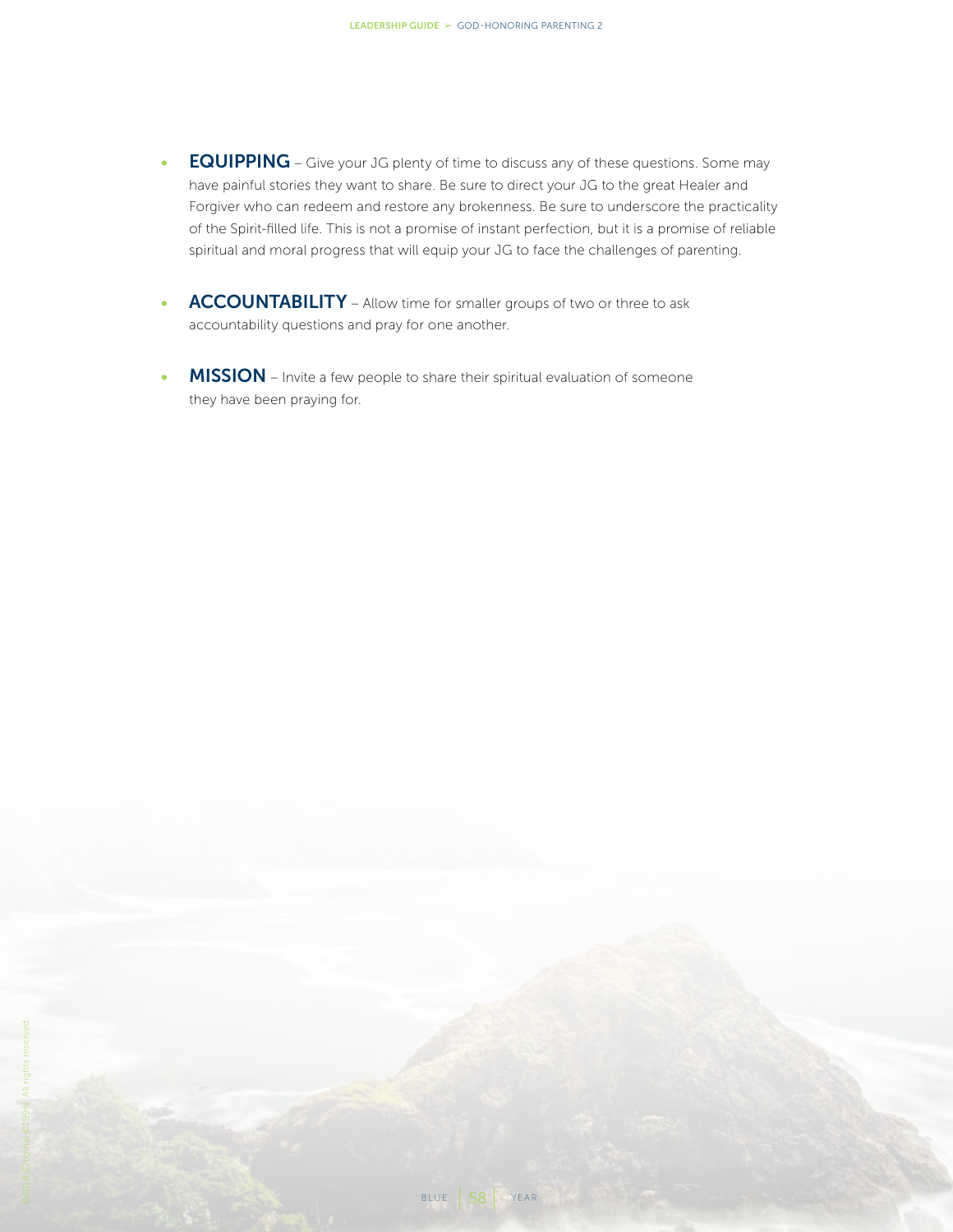# <span id="page-58-1"></span>GOD-HONORING PARENTING 3

#### Your Home As A Mission

#### ASSIGNMENTS

<span id="page-58-0"></span>3

- **TRUTH** Please recommend that parents in your JG read one of these books as an optional reading assignment:
	- *Shepherding Your Child's Heart*, by Tedd Tripp.
	- *Age of Opportunity: A Biblical Guide to Parenting Teens*, by Paul David Tripp.
	- *Grace Based Parenting*, by Dr. Tim Kimmel.
	- *How Children Raise Parents: The Art of Listening to Your Family*, by Dr. Dan Allender.
	- *Don't Make Me Count to Three*, by Ginger Plowman.
- **MISSION** Your JG's mission assignment is to begin a "Mission Activity Log" that will help them keep focused on intentionally engaging in Christ's mission. Their focus should be on the person to whom they plan to make the gospel known. There is a sample log that you should use as a spring board for discussing the purpose of this exercise. You can also brainstorm with your JG about the types of things that could be recorded in the log
- Complete *Semester II Spiritual Assessment*.

#### **EXERCISES**

Review the memory verse of the week and talk about how it relates to the TRUTH section.

- **TRUTH** You can discuss any of the **IN BIBLE** questions you would like to address, but give more time to the **EQUIPPING** section. Here are some tips that may help:
	- MATTHEW 10:34-37; LUKE 9:57-62 Jesus is not preaching an anti-family message here. He is preaching that His mission takes priority. Try to engage your JG in a discussion of what this means for daily living. Ask your JG if Jesus is calling His followers to deliberately sacrifice their family relationships in the name of His kingdom.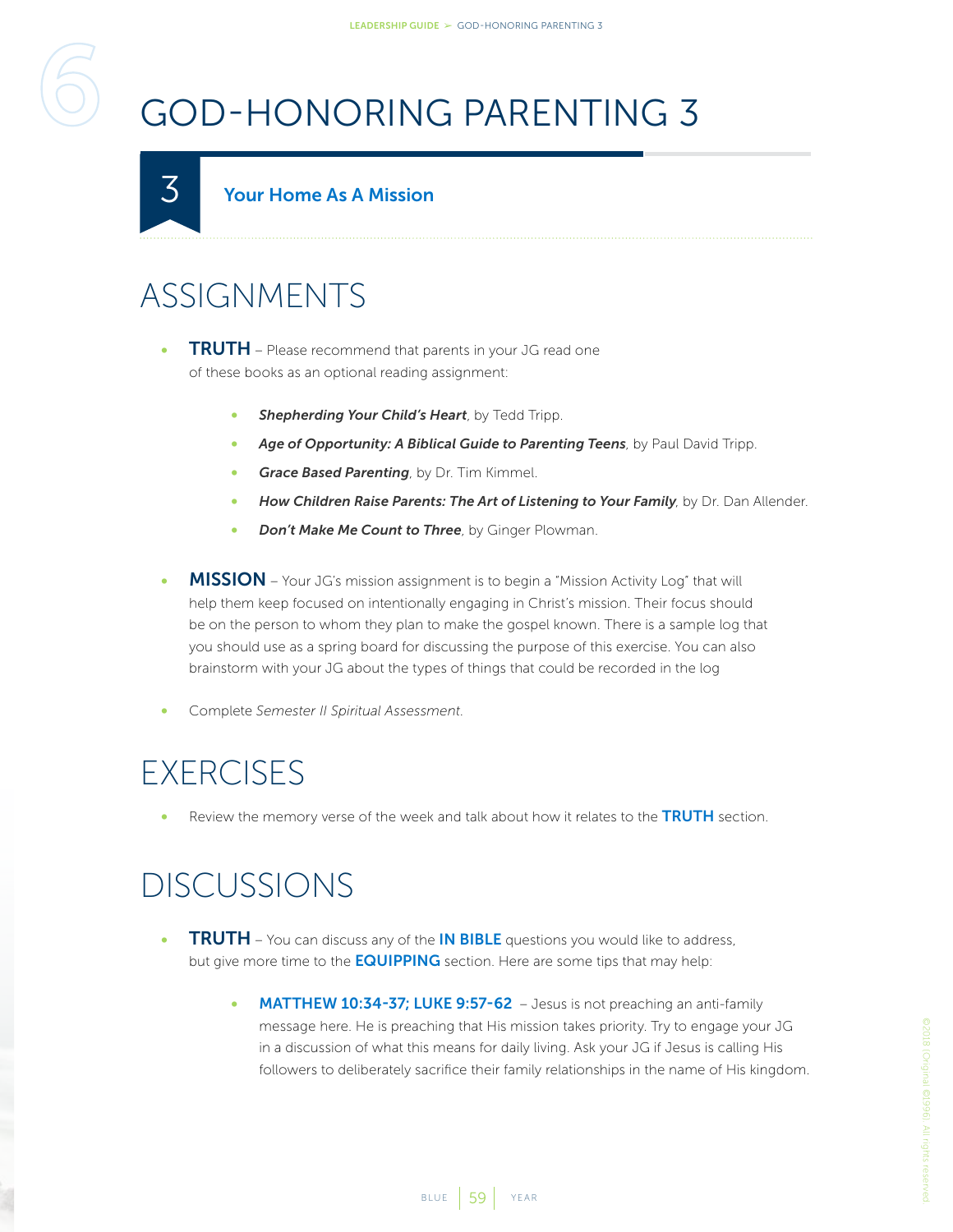- **MATTHEW 25:31-46 Jesus** identifies Himself as the one who receives service when His followers serve those in need.
- **MARK 10:35-45** Be sure to point out that the path to greatness, servanthood, is a path that is 180° opposite to that of the world. Ask your JG what our society holds as the true path(s) to greatness.
- **PHILIPPIANS 2:3-8 Paul wants us to** look at Jesus' example of servanthood and learn to look outside ourselves, our needs and interests to the needs and interests of others. He is not saying we are less important than others, but he wants us to treat others *as if* they are more important. This way of viewing ourselves and others is a key part of adopting a missional attitude and pursuing missional living in our homes.
- **TRUTH** You will want to focus your discussion on these points:
	- Family maintenance can compete with a missional focus, thus preventing our homes from becoming all God intends them to be.
	- Both singles and married couples should take advantage of the circumstances that allow them to serve others in unique ways. Singles have the advantage of missionary mobility; couples have the advantage of multiple spiritual gifts.
- Every family member has a God-given responsibility for other peoples' well-being.
- To serve others is to serve Christ; to neglect others is to neglect Christ.
- Servanthood is the only path to human greatness.
- EQUIPPING Spend the majority of your group time discussing ways to apply the principles contained in this material and the obstacles your JG struggles with. It's important for your JG to learn how to massage the truth to make it usable.
- ACCOUNTABILITY Allow time for smaller groups of two or three to ask accountability questions and pray for one another.
- MISSION Invite a few of your JG members to share what they wrote in the Mission Activity Log. Challenge your JG to make at least one entry in their log and be prepared to discuss it during your meetings. You should also challenge them to consider pairing with an accountability partner to track their progress in missional living for the next 30 days. Of course, they will be more inclined to accept this challenge if you lead by example.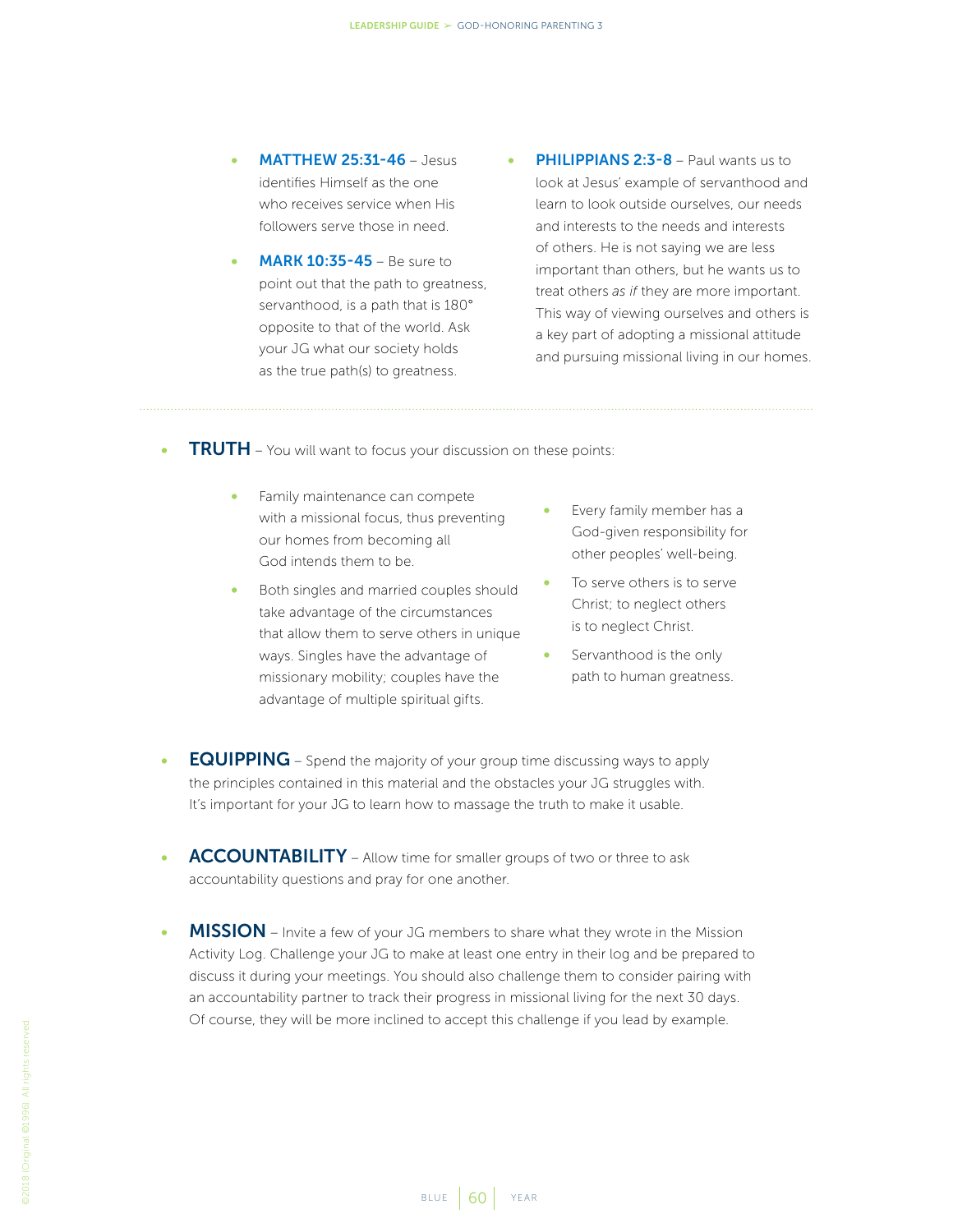# <span id="page-60-1"></span>GOD-HONORING PARENTING 4

#### Your Home As A Church

#### ASSIGNMENTS

<span id="page-60-0"></span>4

- **TRUTH** Please recommend that parents in your JG read one of these books as an optional reading assignment:
	- *Shepherding Your Child's Heart*, by Tedd Tripp.
	- *Age of Opportunity: A Biblical Guide to Parenting Teens*, by Paul David Tripp.
	- *Grace Based Parenting*, by Dr. Tim Kimmel.
	- *How Children Raise Parents: The Art of Listening to Your Family*, by Dr. Dan Allender.
	- *Don't Make Me Count to Three*, by Ginger Plowman.
- **MISSION** This week your JG's mission assignment was to think about the opportunities they missed to make the gospel known in word or deed. They should also be using the Mission Activity Log to help them become intentionally engaged in Christ's mission. Their focus should be on the person they plan to make the gospel known to.
- Complete *Semester II Spiritual Assessment* and hand in to you.

#### **EXERCISES**

Review the memory verse of the week and talk about how it relates to the TRUTH section.

#### DISCUSSIONS

**TRUTH** – You can discuss any of the **IN BIBLE** questions you would like to address. One of the goals of this week's study was to help your JG members think critically about using "the rod" as a means of corrective discipline. The answer key that follows will help you suggest possible interpretations for each of the Proverbs your JG studied this week. Allow your JG to discuss any of the principles of corrective discipline that interest them.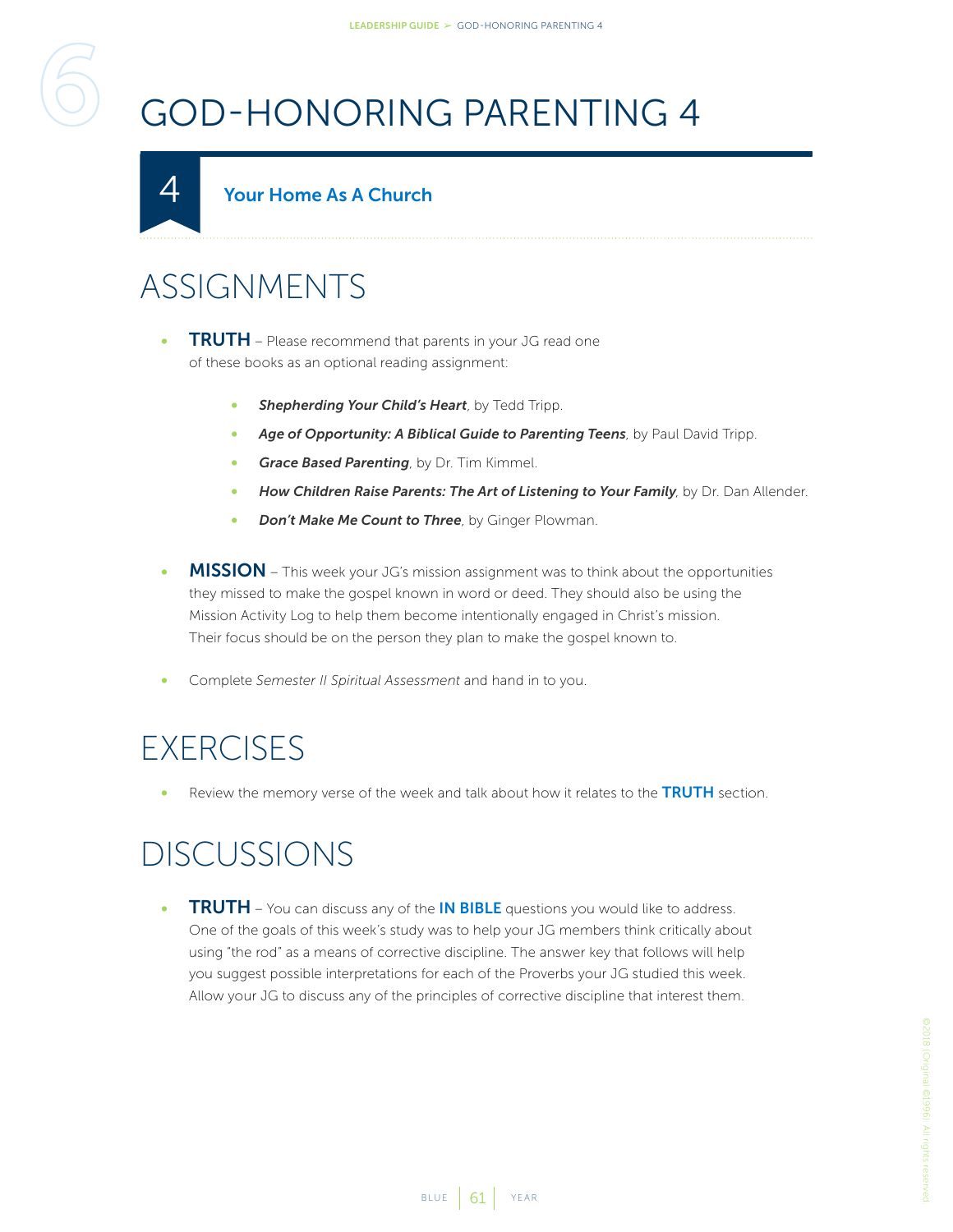| <b>Proverbs</b><br>13:34        | The wrong motive<br>hate (a lack of concern for my<br>child's spiritual character)<br>leads to<br>negligence in corrective discipline | VS. | The right motive<br>love (primary concern for my<br>child's spiritual character)<br>leads to<br>consistent corrective discipline                                                     |
|---------------------------------|---------------------------------------------------------------------------------------------------------------------------------------|-----|--------------------------------------------------------------------------------------------------------------------------------------------------------------------------------------|
| <b>Proverbs</b><br>22:15        | The problem<br>The normal state of my<br>child's heart is inclined<br>toward irresponsibility<br>and foolishness                      | VS. | The solution<br>The rod of corrective discipline<br>helps to train my child in<br>the way of the Lord                                                                                |
| <b>Proverbs</b><br>$23:13 - 14$ | The feared result of using the rod<br>My child will suffer lifelong<br>physical or emotional injury                                   | VS. | The actual result of using the rod<br><b>Save soul from Sheol</b><br>(corrective discipline will<br>help guide my child away<br>from unrighteousness that<br>leads to eternal death) |
| <b>Proverbs</b><br>29:15        | The result of using the rod<br>My child will gain a heart of<br>wisdom - thinking about<br>God, himself and the world                 | VS. | The result of neglecting the rod<br>My child's lifestyle will bring<br>shame and disgrace to his mother                                                                              |

- PROVERBS 22:6 This proverb warns that children, left uncorrected in their ways, will develop destructive habits of life and thought that are rarely, if ever, changed as adults.
- HEBREWS 12:1-11 This passage teaches that God's purpose in discipline is the development of righteousness and that His motive is love. Therefore, corrective discipline is not contrary to love. In fact, withholding appropriate corrective discipline is a very unloving thing to do because it fails to serve the best interests of an erring child.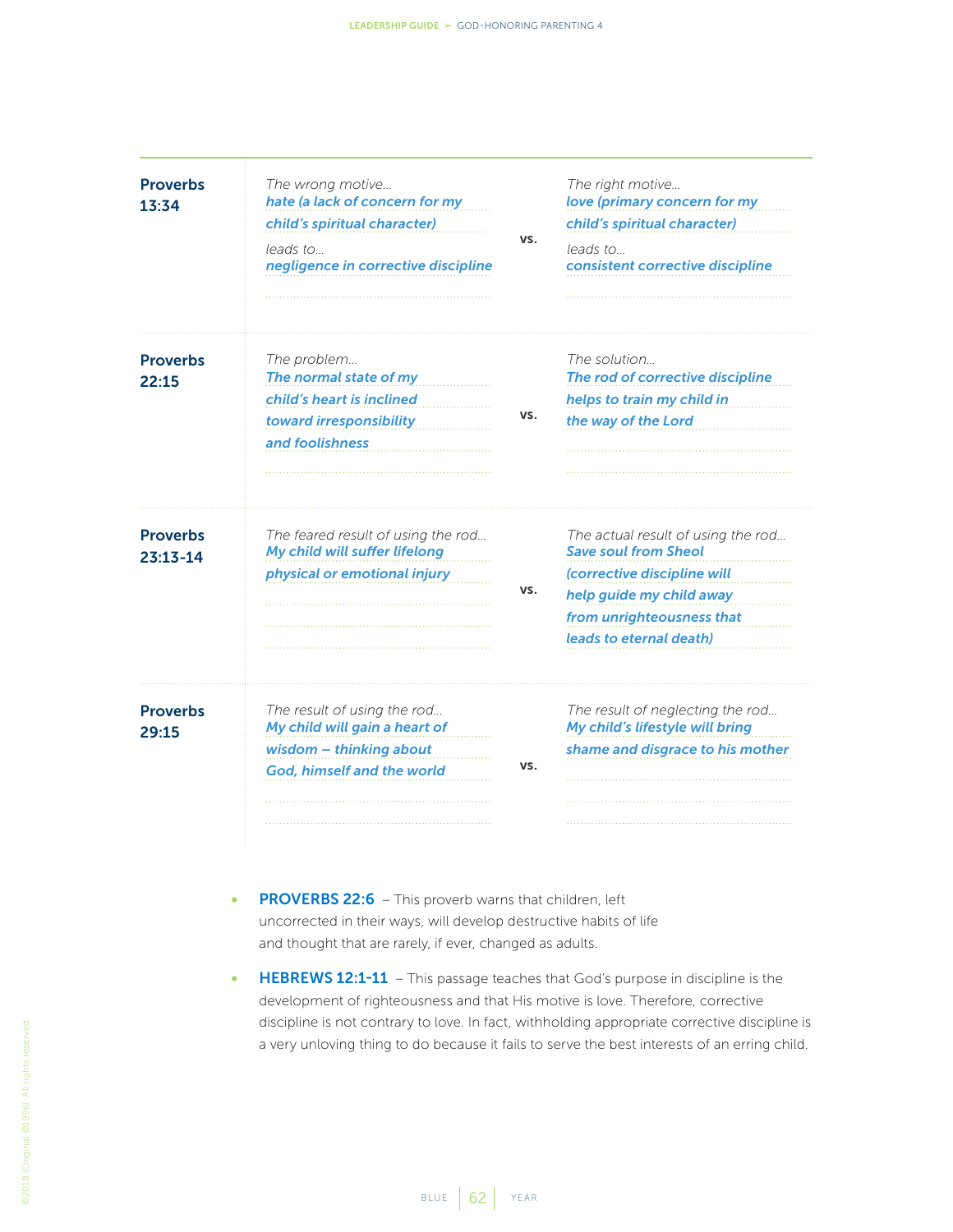- TRUTH Be sure to connect the ideas found in Ephesians 6:4 with the theme of making the home a place of worship with these key points:
	- Parents have a shepherding, or pastoral, role in the lives of their children.
	- A home can only function as a church when children have a healthy relationship with their pastor/parents.
	- A home can only function as a church when children receive the instruction and discipline of the Lord from their pastor/parents.
	- The instruction and discipline of the Lord must be both proactive/preventive and reactive/corrective.
- **EQUIPPING** Allow adequate time for your JG to discuss any of the equipping questions. Encourage the parents in your group who want to share their successes or failings.
- ACCOUNTABILITY Allow time for smaller groups of two or three to ask accountability questions and pray for one another.
- MISSION Give your JG sufficient time to talk about missed missional opportunities and use the discussion to encourage your JG to be more intentional about creating and taking advantage of future opportunities. Reinforce the idea that prayer is the key. God will open doors of opportunity as people pray, asking God to use them as His ambassadors.

Invite a few of your JG members to share what they recorded in the Mission Activity Log as a way to encourage others to make use of this tool. Consider discussing your availability during the summer months to meet with your JG members for coaching, encouragement and accountability.